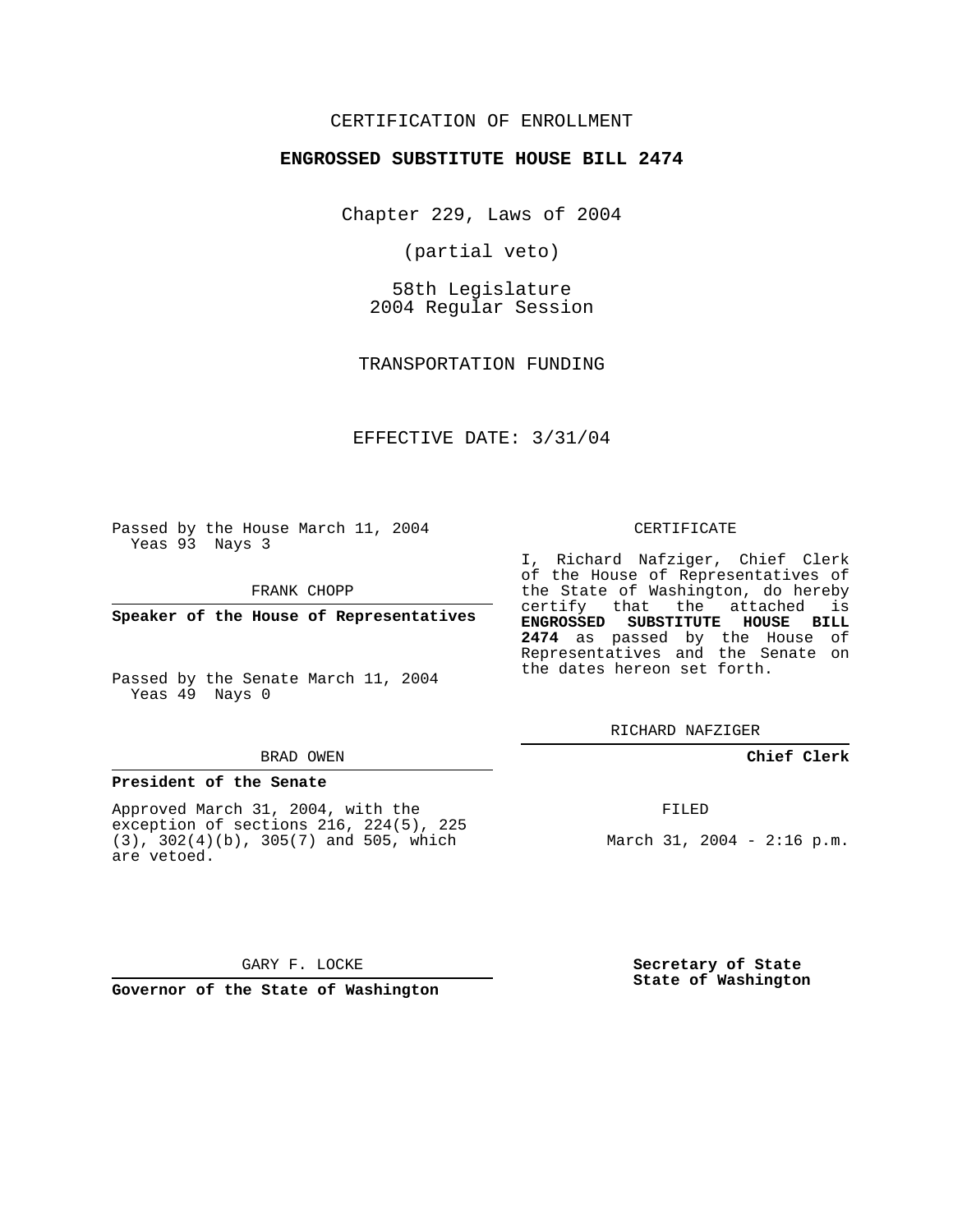# **ENGROSSED SUBSTITUTE HOUSE BILL 2474 - CC** \_\_\_\_\_\_\_\_\_\_\_\_\_\_\_\_\_\_\_\_\_\_\_\_\_\_\_\_\_\_\_\_\_\_\_\_\_\_\_\_\_\_\_\_\_

\_\_\_\_\_\_\_\_\_\_\_\_\_\_\_\_\_\_\_\_\_\_\_\_\_\_\_\_\_\_\_\_\_\_\_\_\_\_\_\_\_\_\_\_\_

AS AMENDED BY THE SENATE

Passed Legislature - 2004 Regular Session

**State of Washington 58th Legislature 2004 Regular Session**

**By** House Committee on Transportation (originally sponsored by Representative Murray; by request of Governor Locke)

READ FIRST TIME 02/26/04.

 AN ACT Relating to transportation funding and appropriations; amending RCW 70.94.996; amending 2003 1st sp.s. c 26 ss 506 and 508 (uncodified); amending 2003 c 360 ss 102, 202, 203, 204, 206, 207, 208, 209, 210, 211, 212, 213, 214, 215, 216, 217, 218, 219, 220, 221, 222, 223, 224, 225, 226, 227, 304, 305, 308, 310, 401, 402, 403, 404, 405, 406, and 407 (uncodified); adding new sections to 2003 c 360 (uncodified); and declaring an emergency.

8 BE IT ENACTED BY THE LEGISLATURE OF THE STATE OF WASHINGTON:

## 9 **GENERAL GOVERNMENT AGENCIES--OPERATING**

10 **Sec. 101.** 2003 c 360 s 102 (uncodified) is amended to read as 11 follows:

## 12 **FOR THE MARINE EMPLOYEES COMMISSION**

13 Puget Sound Ferry Operations Account--State 14 Appropriation . . . . . . . . . . . . . . . . . ((\$<del>352,000</del>))  $15$  \$365,000

16 NEW SECTION. **Sec. 102.** A new section is added to 2003 c 360 17 (uncodified) to read as follows: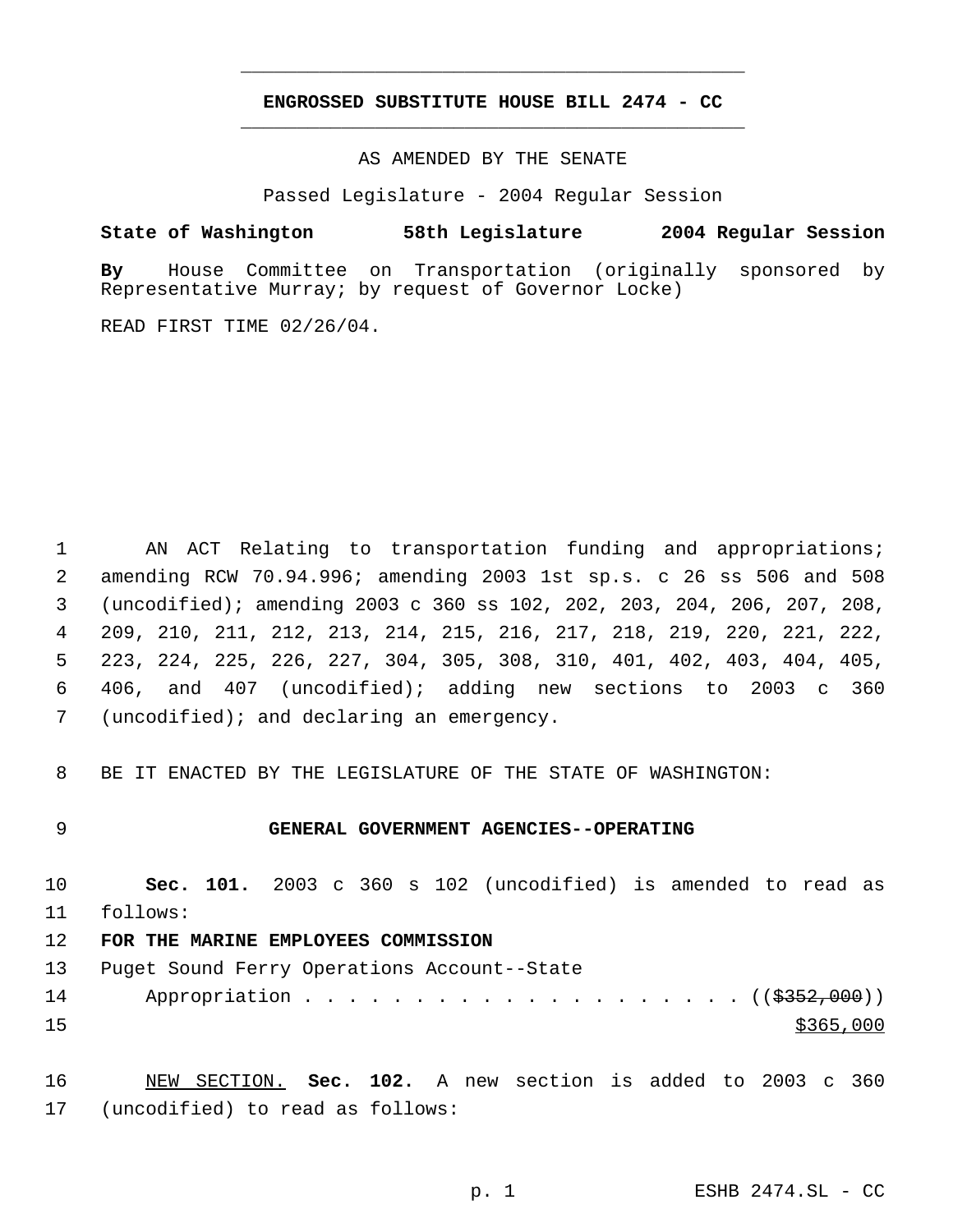**FOR THE OFFICE OF FINANCIAL MANAGEMENT--INITIATIVE MEASURE NO. 776**

3 Motor Vehicle Account--State Appropriation . . . . . . . \$1,200,000 Motor Vehicle Account--Local Appropriation . . . . . . . . \$2,100,000 TOTAL APPROPRIATION . . . . . . . . . . . . . . . . \$3,300,000

 The appropriations in this section are subject to the following conditions and limitations: \$1,200,000 of the motor vehicle account-- state appropriation and \$2,100,000 of the motor vehicle account--local appropriation are provided solely for the administrative costs associated with issuing refunds resulting from *Pierce County et al. v. State of Washington et al.* (Supreme Court Cause No. 73607-3), upholding the Initiative Measure No. 776. Funds may not be expended unless the King county superior court issues a final order requiring the repayment of fees collected.

**COSTS**

#### **TRANSPORTATION AGENCIES--OPERATING**

 **Sec. 201.** 2003 c 360 s 202 (uncodified) is amended to read as follows:

**FOR THE COUNTY ROAD ADMINISTRATION BOARD**

|     | 19 Rural Arterial Trust Account--State Appropriation \$769,000           |
|-----|--------------------------------------------------------------------------|
| 20  | Motor Vehicle Account--State Appropriation ( $(\frac{1}{2}, 927, 000)$ ) |
| 2.1 | \$1,934,000                                                              |
| 22  | County Arterial Preservation Account--State Appropriation \$719,000      |
| 23  | TOTAL APPROPRIATION $($ $($ \$3,415,000) $)$                             |
| 2.4 | \$3,422,000                                                              |

 **Sec. 202.** 2003 c 360 s 203 (uncodified) is amended to read as follows:

**FOR THE TRANSPORTATION IMPROVEMENT BOARD**

| 28 | Urban Arterial Trust Account--State Appropriation ((\$1,611,000)) |
|----|-------------------------------------------------------------------|
| 29 | \$1,613,000                                                       |
| 30 | Transportation Improvement Account--State                         |
| 31 | Appropriation $($ $(\frac{1}{21}, 620, 000))$                     |
| 32 | \$1,622,000                                                       |
| 33 | TOTAL APPROPRIATION $($ $(\frac{27}{27}, \frac{231}{231}, 000))$  |
| 34 | \$3,235,000                                                       |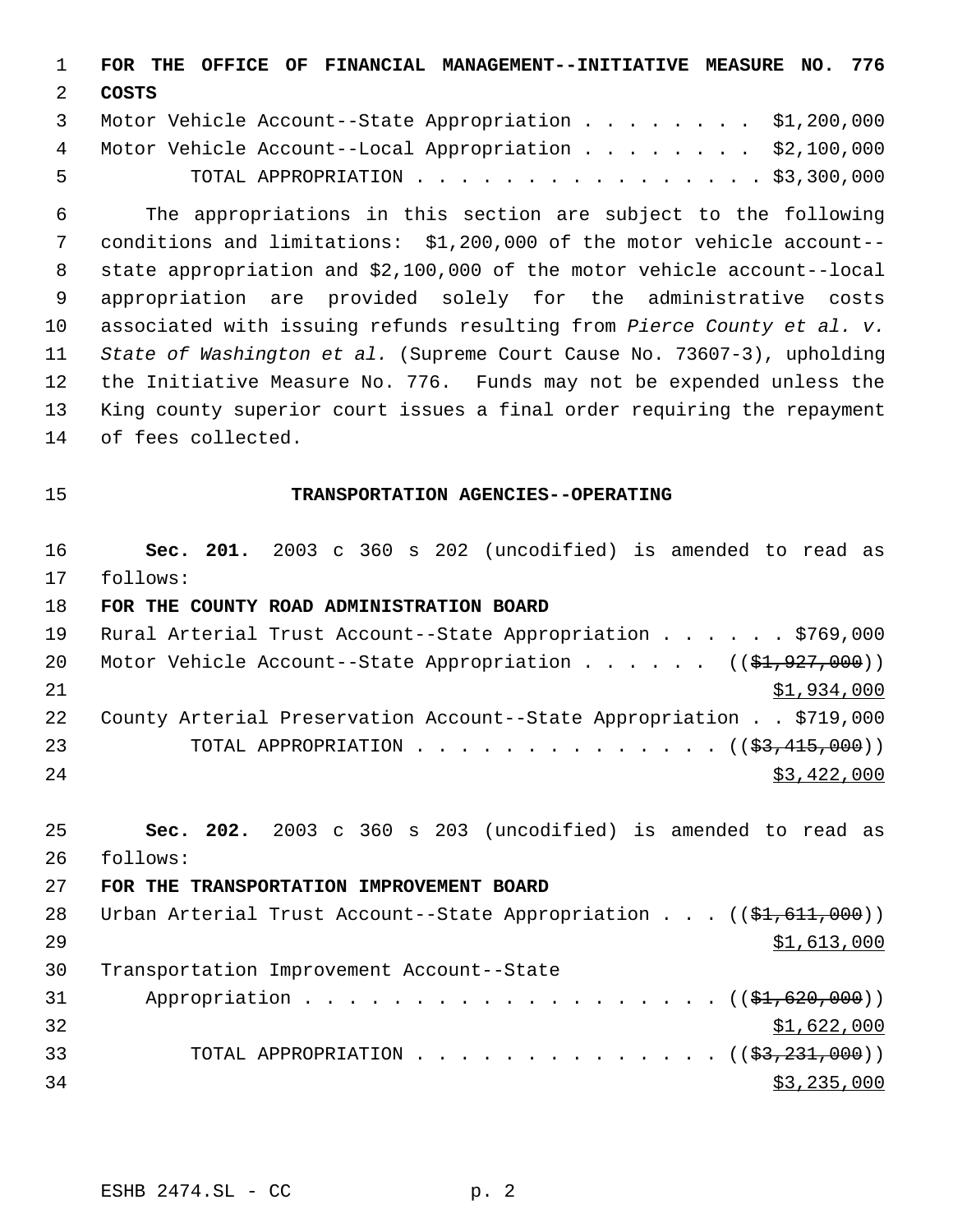**Sec. 203.** 2003 c 360 s 204 (uncodified) is amended to read as follows: **FOR THE BOARD OF PILOTAGE COMMISSIONERS** 4 Pilotage Account--State Appropriation . . . . . . . . . ((\$272,000))  $5 - 5$  **Sec. 204.** 2003 c 360 s 206 (uncodified) is amended to read as follows: **FOR THE TRANSPORTATION COMMISSION** 9 Motor Vehicle Account--State Appropriation . . . . . . ((\$807,000))  $10 \frac{\$813,000}{}$  **Sec. 205.** 2003 c 360 s 207 (uncodified) is amended to read as follows: **FOR THE FREIGHT MOBILITY STRATEGIC INVESTMENT BOARD** 14 Motor Vehicle Account--State Appropriation . . . . . . ((\$616,000)) \$625,000 **Sec. 206.** 2003 c 360 s 208 (uncodified) is amended to read as follows: **FOR THE WASHINGTON STATE PATROL--FIELD OPERATIONS BUREAU** 19 State Patrol Highway Account--State Appropriation . . ((\$171,269,000)) \$174,438,000 21 State Patrol Highway Account--Federal Appropriation . . ((\$6,167,000))  $\frac{$6,957,000}{2}$  State Patrol Highway Account--Private/Local Appropriation . . \$175,000 24 TOTAL APPROPRIATION . . . . . . . . . . . . ((\$<del>177,611,000</del>))  $\frac{$181,570,000}{9}$  The appropriations in this section are subject to the following conditions and limitations: (1) Washington state patrol officers engaged in off-duty uniformed employment providing traffic control services to the department of transportation or other state agencies are authorized to use state patrol vehicles for the purposes of that employment, subject to

 guidelines adopted by the chief of the Washington state patrol. The Washington state patrol shall be reimbursed for the use of the vehicle at the prevailing state employee rate for mileage and hours of usage, subject to guidelines developed by the chief of the Washington state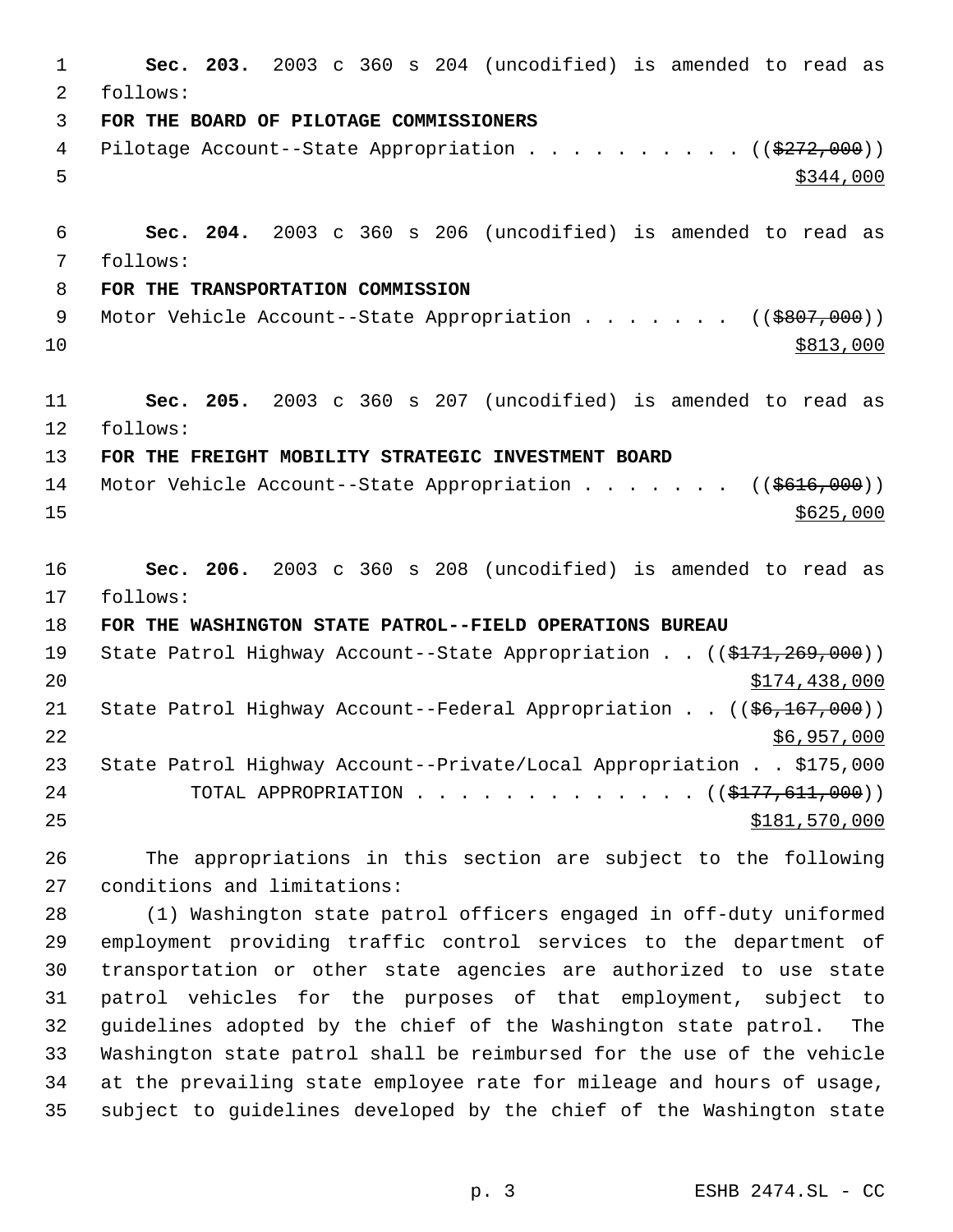patrol. The patrol shall report to the house of representatives and senate transportation committees by December 31, 2004, on the use of agency vehicles by officers engaging in the off-duty employment specified in this subsection. The report shall include an analysis that compares cost reimbursement and cost-impacts, including increased vehicle mileage, maintenance costs, and indirect impacts, associated with the private use of patrol vehicles.

 (2) \$2,075,000 of the state patrol highway account--state appropriation in this section is provided solely for the addition of thirteen troopers to those permanently assigned to vessel and terminal security. The Washington state patrol shall continue to provide the enhanced services levels established after September 11, 2001.

 (3) In addition to the user fees, the patrol shall transfer into the state patrol nonappropriated airplane revolving account created under section 1501 of this act, no more than the amount of appropriated state patrol highway account and general fund funding necessary to cover the costs for the patrol's use of the aircraft. The state patrol highway account and general fund--state funds shall be transferred proportionately in accordance with a cost allocation that differentiates between highway traffic enforcement services and general policing purposes.

 (4) The patrol shall not account for or record locally provided DUI cost reimbursement payments as expenditure credits to the state patrol highway account. The patrol shall report the amount of expected locally provided DUI cost reimbursements to the transportation committees of the senate and house of representatives by December 31 of each year.

 (5) \$2,138,000 of the state patrol highway account--state appropriation is provided solely for additional security personnel and 30 equipment necessary to comply with the ferry security plan submitted by 31 the Washington state ferry system to the United States coast guard.

 (6) \$264,600 of the state patrol highway account--state appropriation in this subsection is provided solely for two full-time detectives to work solely to investigate incidents of identity fraud, 35 drivers' license fraud, and identity theft. The detectives, as part of their duty to police the public highways, shall work cooperatively with 37 the department of licensing's driver's special investigation unit.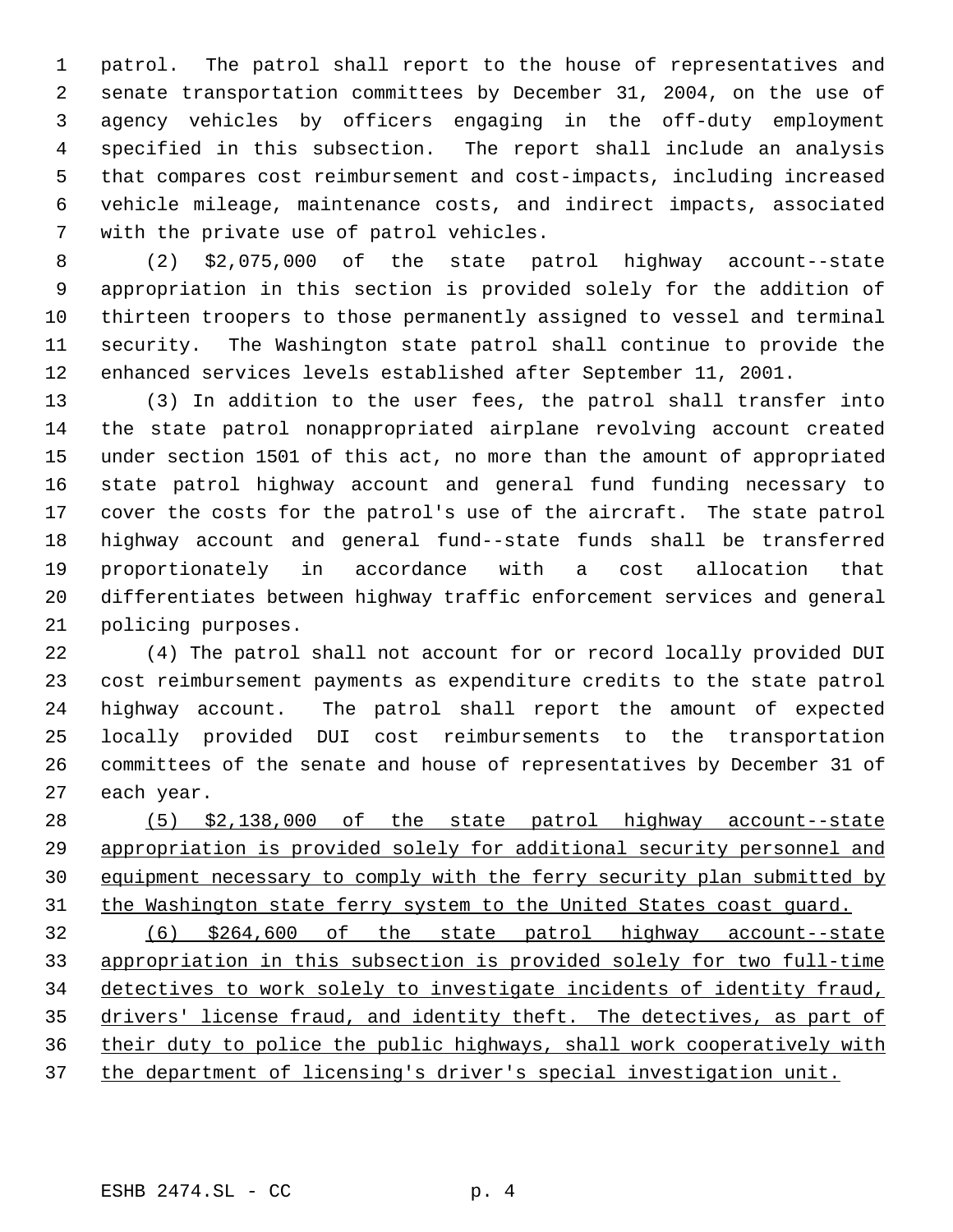**Sec. 207.** 2003 c 360 s 209 (uncodified) is amended to read as follows: **FOR THE WASHINGTON STATE PATROL--SUPPORT SERVICES BUREAU** 4 State Patrol Highway Account--State Appropriation . . ((\$69,993,000))  $5 - 5$   $\frac{$69,799,000}{5}$  State Patrol Highway Account--Private/Local Appropriation . \$1,290,000 7 TOTAL APPROPRIATION . . . . . . . . . . . . ((\$<del>71,283,000</del>))  $8 \times 71,089,000$ 

 The appropriations in this section are subject to the following conditions and limitations:

 $((+1))$  Under the direction of the legislative auditor, the patrol shall update the pursuit vehicle life-cycle cost model developed in the 1998 Washington state patrol performance audit (JLARC Report 99-4). The patrol shall utilize the updated model as a basis for determining maintenance and other cost impacts resulting from the increase to pursuit vehicle mileage above 110 thousand miles in the 2003-05 biennium. The patrol shall submit a report, that includes identified cost impacts, to the transportation committees of the senate and house of representatives by December 31, 2003.

 $((2)$  The Washington state patrol shall assign two full-time detectives to work solely to investigate incidents of identity fraud, drivers' license fraud, and identity theft. The detectives shall work cooperatively with the department of licensing's driver's special investigation unit.))

 **Sec. 208.** 2003 c 360 s 210 (uncodified) is amended to read as follows:

| 27 | FOR THE DEPARTMENT OF LICENSING--MANAGEMENT AND SUPPORT SERVICES                    |
|----|-------------------------------------------------------------------------------------|
| 28 | Marine Fuel Tax Refund Account--State Appropriation $($ $($ $\frac{1}{57},000)$ $)$ |
| 29 | \$3,000                                                                             |
| 30 | Motorcycle Safety Education Account--State Appropriation . $((\frac{285}{600}))$    |
| 31 | \$97,000                                                                            |
| 32 | Wildlife Account--State Appropriation $($ $($ \$77,000))                            |
| 33 | \$84,000                                                                            |
| 34 | Highway Safety Account--Local Appropriation \$6,000                                 |
| 35 | Highway Safety Account--State Appropriation ( $(\frac{68}{66}, \frac{286}{100})$ )  |
| 36 | \$8,316,000                                                                         |
| 37 | Motor Vehicle Account--State Appropriation ( $(\frac{24}{64}, 623, 000)$ )          |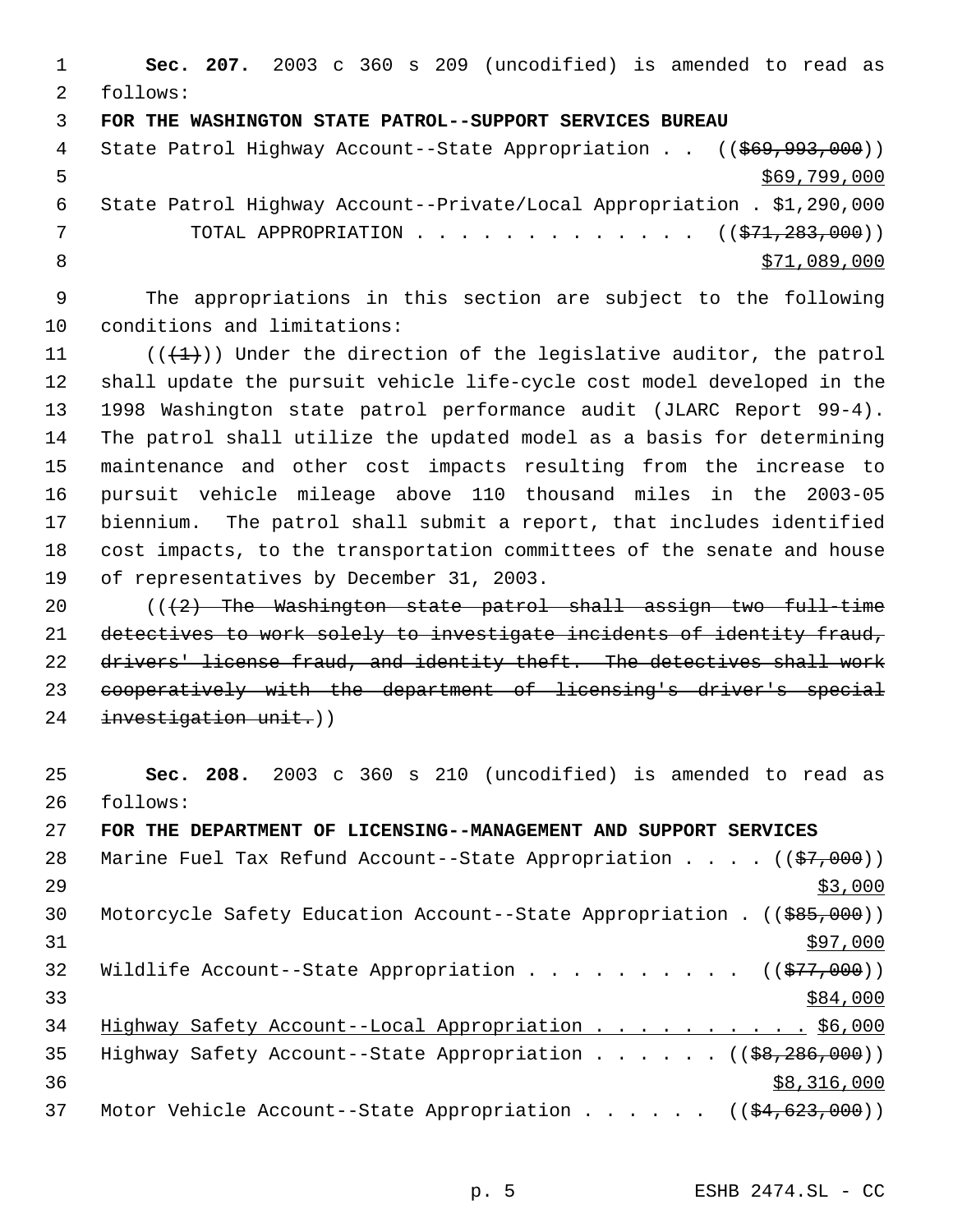| 1  | \$4,403,000                                                          |
|----|----------------------------------------------------------------------|
| 2  | DOL Services Account--State Appropriation ( $(\frac{2107}{100})$ )   |
| 3  | \$144,000                                                            |
| 4  | TOTAL APPROPRIATION ( $(\frac{213}{13}, \frac{185}{100})$ )          |
| 5  | \$13,053,000                                                         |
|    |                                                                      |
| 6  | Sec. 209. 2003 c 360 s 211 (uncodified) is amended to read as        |
| 7  | follows:                                                             |
| 8  | FOR THE DEPARTMENT OF LICENSING--INFORMATION SERVICES                |
| 9  | Marine Fuel Tax Refund Account--State Appropriation \$2,000          |
| 10 | Motorcycle Safety Education Account--State                           |
| 11 |                                                                      |
| 12 | \$144,000                                                            |
| 13 | Wildlife Account--State Appropriation $($ $($ \$58,000) $)$          |
| 14 | \$55,000                                                             |
| 15 | Highway Safety Account--State Appropriation $($ $($ \$10,489,000))   |
| 16 | \$11,656,000                                                         |
| 17 | Highway Safety Account--Federal Appropriation \$6,000                |
| 18 | Highway Safety Account--Local Appropriation \$60,000                 |
| 19 | Motor Vehicle Account--State Appropriation ((\$6,569,000))           |
| 20 | \$6,285,000                                                          |
| 21 | DOL Services Account--State Appropriation ( $(\frac{2670}{100})$ )   |
| 22 | \$1,220,000                                                          |
| 23 | TOTAL APPROPRIATION ( $(\frac{217}{927}, 927, 000)$ )                |
| 24 | \$19,428,000                                                         |
| 25 | The appropriations in this section are subject to the following      |
| 26 | conditions and limitations:                                          |
| 27 | (1) The department shall submit a report to the transportation       |
| 28 | committees of the legislature detailing the progress made in         |
| 29 | transitioning off of the Unisys system by December 1, 2003, and each |
| 30 | December 1 thereafter.                                               |

 (2) \$151,000 of the highway safety account--state appropriation is provided solely for the implementation of Third Substitute Senate Bill No. 5412. Within the amount provided, the department of licensing shall prepare to implement a "one-to-one" biometric matching system that compares the biometric identifier submitted to the individual applicant's record. The authority to expend funds provided under this subsection is subject to compliance with the provisions under section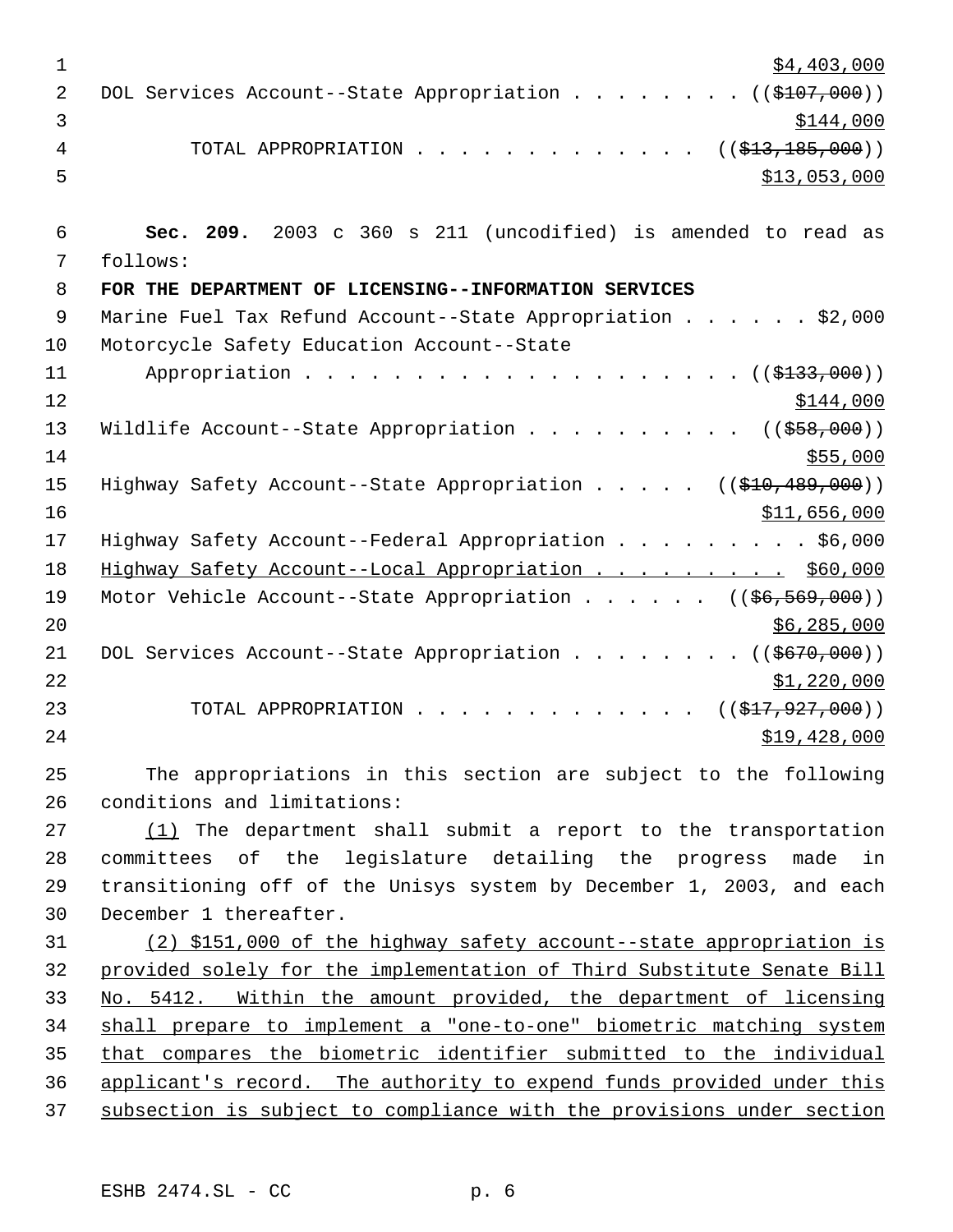504 of this act. If Third Substitute Senate Bill No. 5412 is not enacted by June 30, 2004, the amount provided in this subsection shall lapse.

 **Sec. 210.** 2003 c 360 s 212 (uncodified) is amended to read as follows: **FOR THE DEPARTMENT OF LICENSING--VEHICLE SERVICES** Marine Fuel Tax Refund Account--State Appropriation . . . . . \$60,000 8 License Plate Technology Account--State Appropriation 52,000,000 9 Wildlife Account--State Appropriation . . . . . . . . . . . \$585,000 Motor Vehicle Account--Local Appropriation . . . . . . . . \$1,372,000 11 Motor Vehicle Account--State Appropriation . . . . . ((\$61,509,000)) \$58,193,000 Motor Vehicle Account--Federal Appropriation . . . . . . . . \$600,000 14 DOL Services Account--State Appropriation . . . . . . ((\$3,211,000)) \$3,844,000 16 TOTAL APPROPRIATION . . . . . . . . . . . . . ((\$67,337,000)) \$66,654,000

 The appropriations in this section are subject to the following conditions and limitations:

 (1) \$144,000 of the motor vehicle account--state appropriation is provided solely for the implementation of Substitute Senate Bill No. 5435 or Engrossed Substitute House Bill No. 1592.

 (2) If Engrossed Senate Bill No. 6063 is not enacted by June 30, 2003, \$1,100,000 of the motor vehicle account--state appropriation shall lapse.

 (3) \$81,000 of the DOL services account--state appropriation is provided solely for the implementation of Substitute House Bill No. 1036.

 (4) \$58,000 of the motor vehicle account--state appropriation is provided solely for the implementation of Substitute Senate Bill No. 6325. If Substitute Senate Bill No. 6325 is not enacted by June 30, 2004, the amount provided in this subsection shall lapse.

 (5) \$192,000 of the motor vehicle account--state appropriation is provided solely for the implementation of Engrossed Senate Bill No. 6710. If Engrossed Senate Bill No. 6710 is not enacted by June 30, 2004, the amount provided in this subsection shall lapse.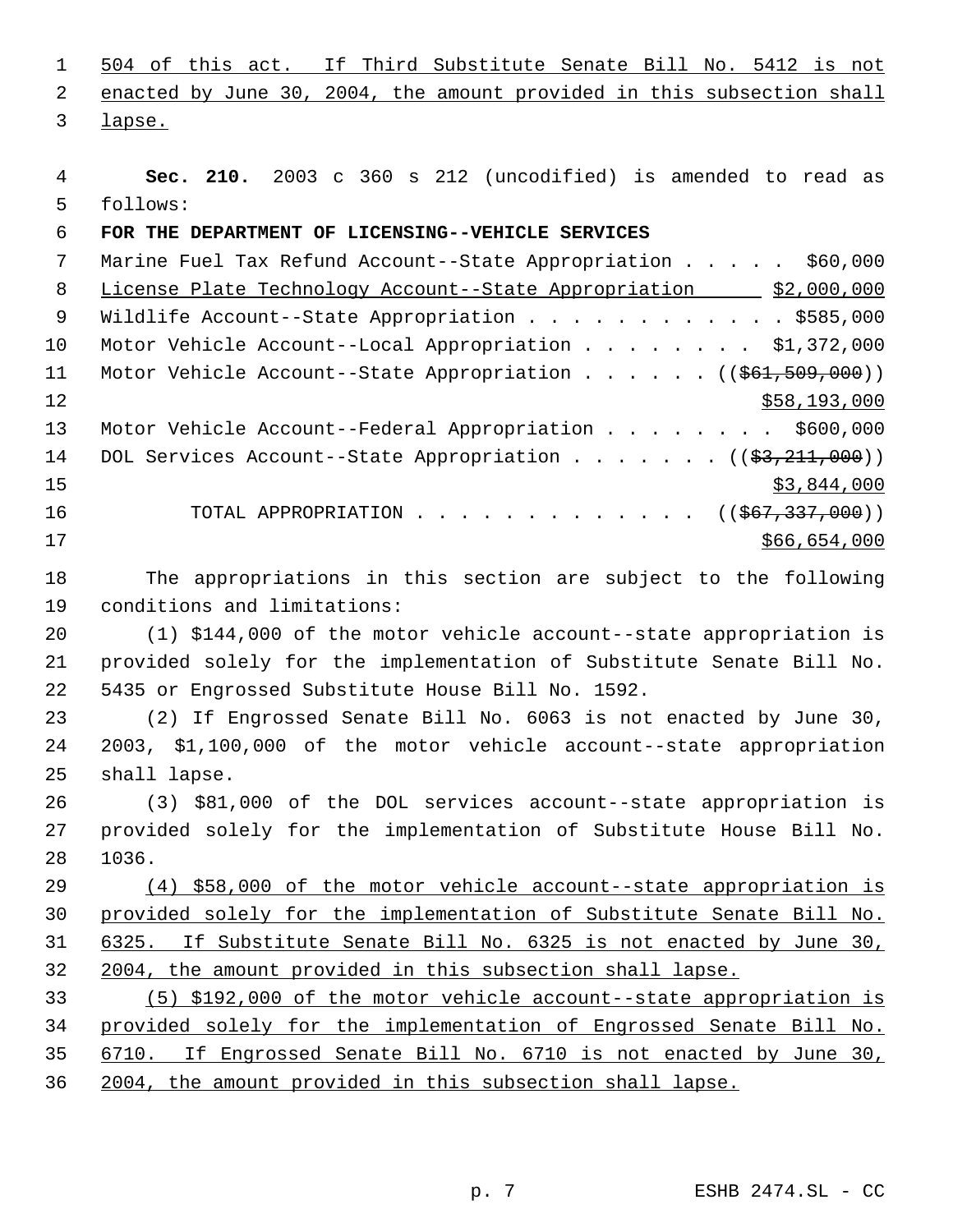(6) \$25,000 of the motor vehicle account--state appropriation is provided solely for the implementation of Substitute Senate Bill No. 6688. If Substitute Senate Bill No. 6688 is not enacted by June 30, 2004, the amount provided in this subsection shall lapse.

 (7) \$33,000 of the motor vehicle account--state appropriation is provided solely for the implementation of Substitute House Bill No. 2910. If Substitute House Bill No. 2910 is not enacted by June 30, 2004, the amount provided in this subsection shall lapse.

9 (8) \$25,000 of the motor vehicle account--state appropriation is provided solely for the implementation of Substitute Senate Bill No. 6148. If Substitute Senate Bill No. 6148 is not enacted by June 30, 2004, the amount provided in this subsection shall lapse.

 (9) \$2,000,000 of the license plate technology account--state appropriation and \$400,000 of the motor vehicle account--state appropriation are provided solely for the implementation of a digital license plate printing system. Within the amounts provided, the department shall fund the implementation of a digital license plate 18 system including: The purchase or lease of digital license plate printing equipment by correctional industries; the remodeling of space to provide climate control, ventilation, and power requirements, for the equipment that will be housed at correctional industries; and the purchase of digital license plate inventory. The department shall expend all of the license plate technology account--state appropriation before expending any of the motor vehicle account--state appropriation. By December 1, 2004, the department and correctional industries shall submit a joint report to the transportation committees of the legislature detailing a digital license plate printing system implementation plan. By June 30, 2005, the department and correctional 29 industries shall submit a joint report to the transportation committees of the legislature concerning the cost of the consumables used in the digital license plate printing process.

 **Sec. 211.** 2003 c 360 s 213 (uncodified) is amended to read as follows:

**FOR THE DEPARTMENT OF LICENSING--DRIVER SERVICES**

 Motorcycle Safety Education Account--State Appropriation . \$2,576,000 36 Highway Safety Account--State Appropriation . . . . ((\$84,809,000)) \$87,259,000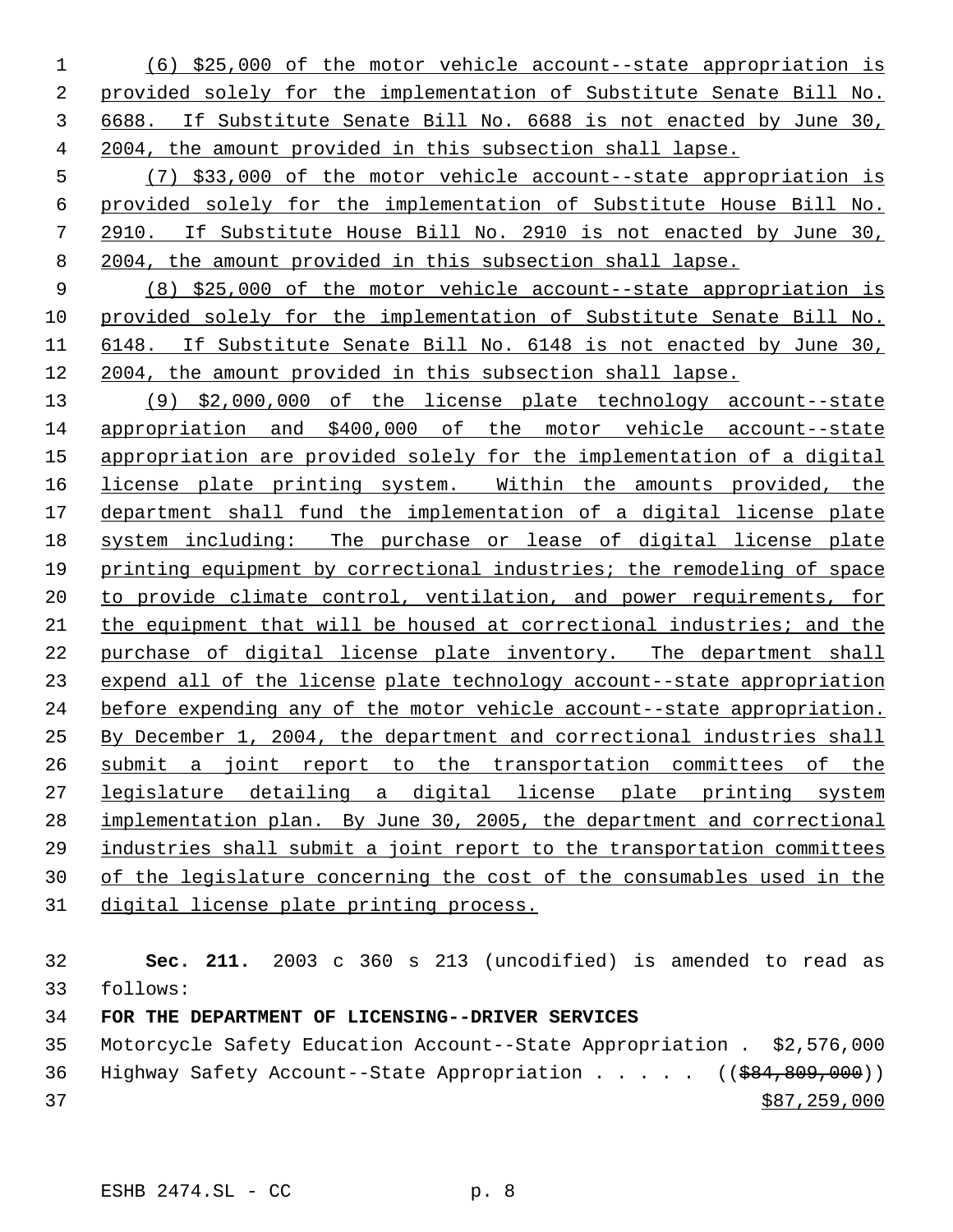|                | 1 Highway Safety Account--Federal Appropriation \$318,000 |
|----------------|-----------------------------------------------------------|
|                | 2 Highway Safety Account--Local Appropriation \$67,000    |
| $\overline{3}$ | TOTAL APPROPRIATION $($ $($ \$87,703,000 $)$              |
| -4             | \$90,220,000                                              |

 The appropriations in this section are subject to the following conditions and limitations:

 (1) \$178,000 of the highway safety account--state appropriation is provided solely for two temporary collision processing FTEs to eliminate the backlog of collision reports. The department shall report, informally, to the house of representatives and senate transportation committees quarterly, beginning October 1, 2003, on the progress made in eliminating the backlog.

 (2) \$369,000 of the highway safety account--state appropriation is provided solely to implement Engrossed Substitute Senate Bill No. 5428 15 or House Bill No. 1681. Within the amount provided in this subsection, 16 the department is authorized to accept applications for driver's license and identicard renewals via the mail or internet. If Engrossed Substitute Senate Bill No. 5428 or House Bill No. 1681 is not enacted by June 30, 2004, the amount provided in this subsection shall lapse.

 (3) \$282,000 of the highway safety account--state appropriation is provided solely for the implementation of Third Substitute Senate Bill 22 No. 5412. Within the amount provided, the department of licensing shall prepare to implement a "one-to-one" biometric matching system that compares the biometric identifier submitted to the individual 25 applicant's record. The authority to expend funds provided under this subsection is subject to compliance with the provisions under section 504 of this act. If Third Substitute Senate Bill No. 5412 is not enacted by June 30, 2004, the amount provided in this subsection shall lapse.

 (4) \$354,000 of the highway safety account--state appropriation is provided solely for the implementation of Substitute House Bill No. 2532. If Substitute House Bill No. 2532 is not enacted by June 30, 2004, the amount provided in this subsection shall lapse.

 (5) \$538,000 of the highway safety account--state appropriation is provided solely for the implementation of Substitute House Bill No. 2660. If Substitute House Bill No. 2660 is not enacted by June 30, 2004, the amount provided in this subsection shall lapse.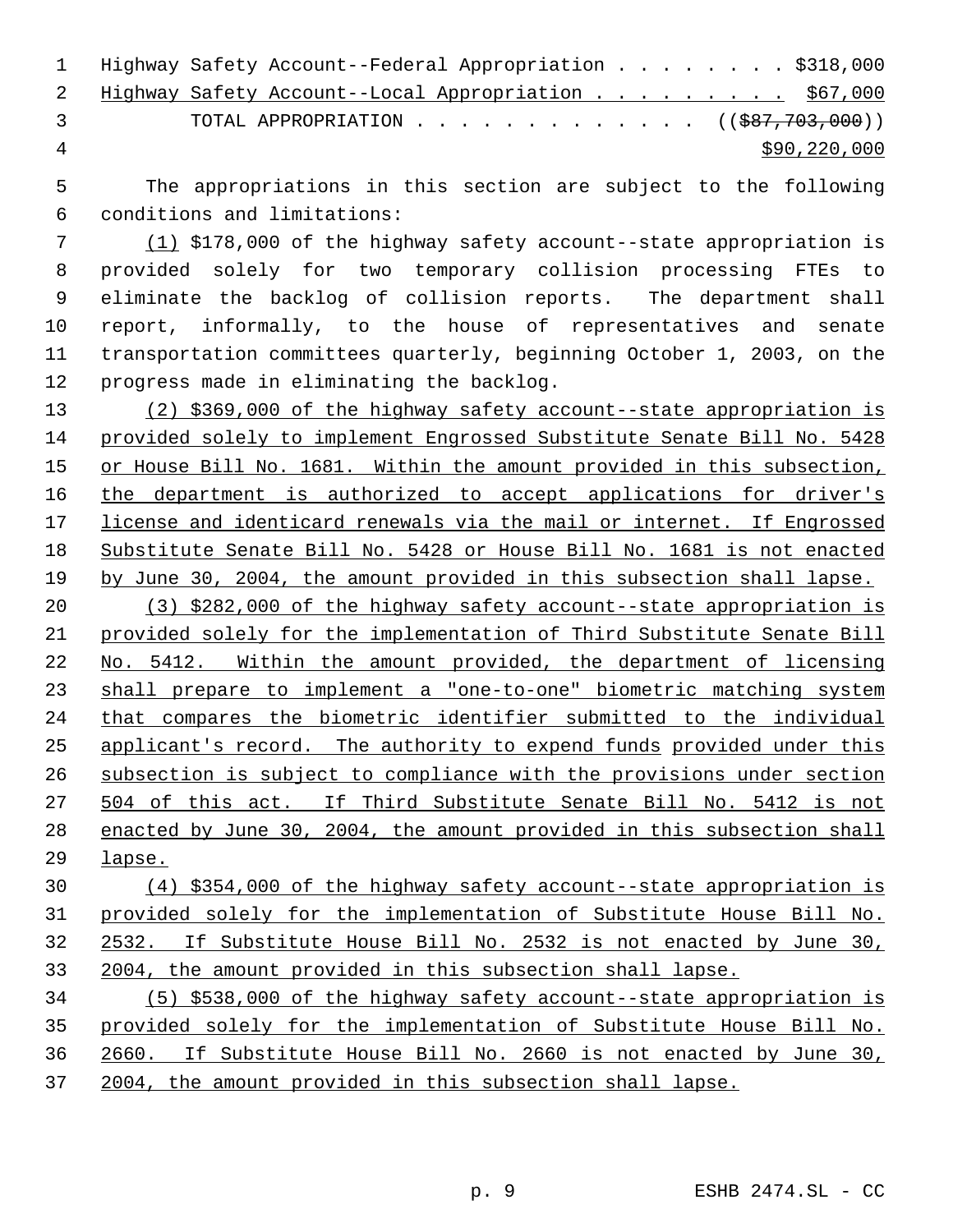**Sec. 212.** 2003 c 360 s 214 (uncodified) is amended to read as follows: **FOR THE DEPARTMENT OF TRANSPORTATION--INFORMATION TECHNOLOGY--PROGRAM C** 5 Motor Vehicle Account--State Appropriation . . . . . ((\$58,661,000))  $\frac{$56,236,000}{200}$ 7 Motor Vehicle Account--Federal Appropriation . . . . . . \$5,163,000 Puget Sound Ferry Operations Account--State 9 Appropriation . . . . . . . . . . . . . . . . . ((\$6,583,000)) \$7,038,000 Multimodal Transportation Account--State Appropriation . . . \$363,000 12 TOTAL APPROPRIATION . . . . . . . . . . . . . ((\$70,770,000)) \$68,800,000 The appropriations in this section are subject to the following conditions and limitations: (1) ((\$715,000 of the motor vehicle account--state appropriation is provided solely to retain an external consultant to provide an 18 assessment of the department's review of current major information technology systems and planning for system and application modernization. The legislative transportation committee shall approve the statement of work before the consultant is hired. The consultant shall also work with the department to prepare an application modernization strategy and preliminary project plan. The department and the consultant shall work with the office of financial management and the department of information services to ensure that (a) the department's current and future system development 27 is consistent with the overall direction of other key state systems; and (b) when possible, common statewide information systems are used or developed to encourage coordination and integration of information used by the department and other state agencies and to avoid duplication. The department shall provide a report on its proposed application modernization plan to the transportation committees of the legislature by June 30, 2004.)) \$850,000 of the motor vehicle account--state appropriation is provided for the continued maintenance and support of the transportation executive information system (TEIS). The TEIS shall be enhanced during the 2004 interim to shift towards a monitoring and 37 reporting system capable of tracking and reporting on major project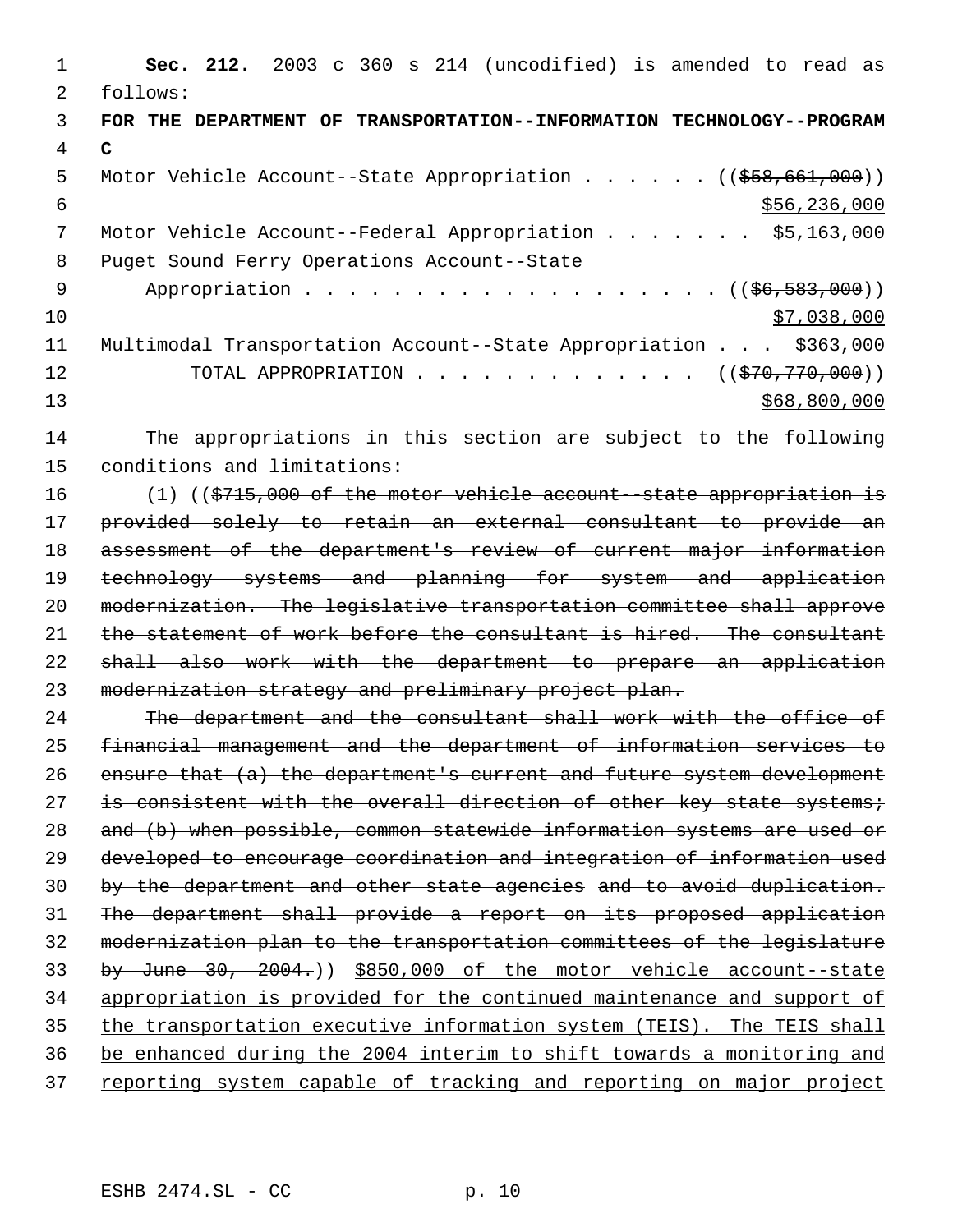milestones and measurements. The department shall work with the legislature to identify and define meaningful milestones and measures 3 to be used in monitoring the scope, schedule, and cost of projects.

 (2)(a) ((\$2,963,000)) \$2,959,000 of the motor vehicle account-- state appropriation and \$2,963,000 of the motor vehicle account-- federal appropriation are provided solely for implementation of a new revenue collection system, including the integration of the regional fare coordination system (smart card), at the Washington state ferries. By December 1st of each year, an annual update must be provided to the legislative transportation committee concerning the status of implementing and completing this project.

12 (b) ((\$400,000)) \$200,000 of the Puget Sound ferry operation account--state appropriation is provided solely for implementation of 14 the smart card program. ((\$200,000 of this amount must be held in allotment reserve until a smart card report is delivered to the legislative transportation committee indicating that an agreement on 17 which technology will be used throughout the state of Washington for 18 the smart card program has been reached among smart card participants.))

 (3) The department shall contract with the department of information services to conduct a survey that identifies possible opportunities and benefits associated with siting and use of technology and wireless facilities located on state right of way authorized by RCW 47.60.140. The department shall submit a report regarding the survey to the appropriate legislative committees by December 1, 2004.

 **Sec. 213.** 2003 c 360 s 215 (uncodified) is amended to read as follows:

 **FOR THE DEPARTMENT OF TRANSPORTATION--FACILITY MAINTENANCE, OPERATIONS AND CONSTRUCTION--PROGRAM D--OPERATING**

30 Motor Vehicle Account--State Appropriation . . . . . ((\$31,048,000)) \$30,981,000

 **Sec. 214.** 2003 c 360 s 216 (uncodified) is amended to read as follows:

**FOR THE DEPARTMENT OF TRANSPORTATION--AVIATION--PROGRAM F**

35 Aeronautics Account--State Appropriation . . . . . . ((\$5,107,000))  $\frac{$5,607,000}{2}$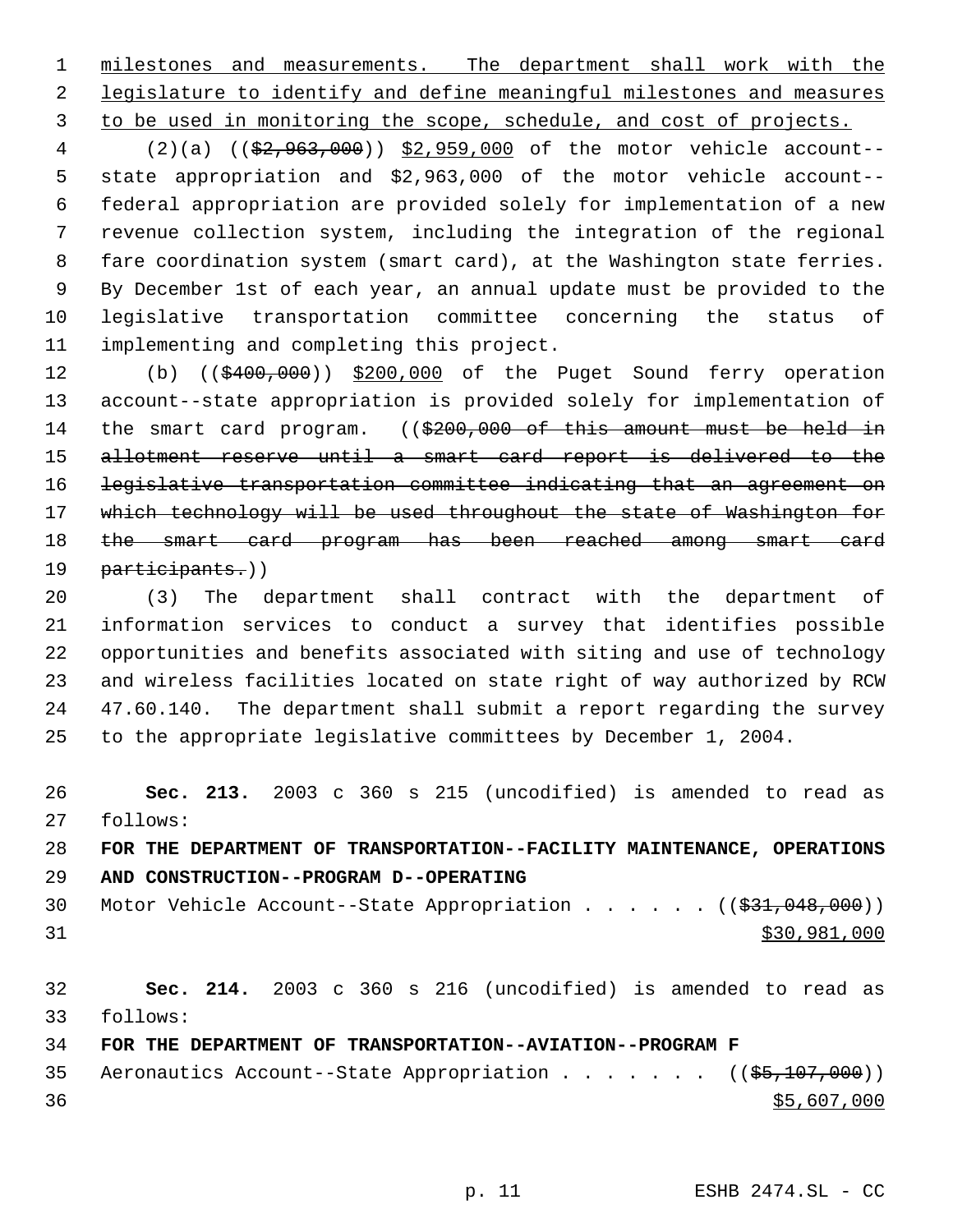1 Aeronautics Account--Federal Appropriation . . . . . . ((\$650,000))  $\frac{152,150,000}{2}$  Aircraft Search and Rescue Safety and Education 4 Account--State Appropriation . . . . . . . . . . . ((\$282,000))  $\frac{$260,000}{ }$ 6 TOTAL APPROPRIATION  $\ldots$ , . . . . . . . . . . ((\$6,039,000)) \$8,017,000 The appropriations in this section are subject to the following conditions and limitations: \$1,381,000 of the aeronautics account-- state appropriation is provided solely for additional preservation 11 grants to airports. ((\$122,000 of the aircraft search and rescue 12 safety and education account state appropriation is provided for 13 additional search and rescue and safety and education activities.)) If Senate Bill No. 6056 is not enacted by June 30, 2003, the amounts provided shall lapse. **Sec. 215.** 2003 c 360 s 217 (uncodified) is amended to read as follows: **FOR THE DEPARTMENT OF TRANSPORTATION--PROGRAM DELIVERY MANAGEMENT AND SUPPORT-- PROGRAM H** 20 Motor Vehicle Account--State Appropriation . . . . . ((\$49,010,000)) \$49,056,000 22 Motor Vehicle Account--Federal Appropriation . . . . . . . \$400,000 23 TOTAL APPROPRIATION . . . . . . . . . . . . . ((\$49,410,000)) \$49,456,000 The appropriations in this section are subject to the following conditions and limitations: (1) \$14,310,000 of the motor vehicle account--state appropriation is provided solely for the staffing, activities, and overhead of the department's environmental affairs office. This funding is provided in lieu of funding provided in sections 305 and 306 of this act. (2) \$3,100,000 of the motor vehicle account--state appropriation is provided solely for the staffing and activities of the transportation 33 permit efficiency and accountability committee. The committee shall develop a model national environmental policy act (NEPA) tribal consultation process for federal transportation aid projects related to the preservation of cultural, historic, and environmental resources. The process shall ensure that Tribal participation in the NEPA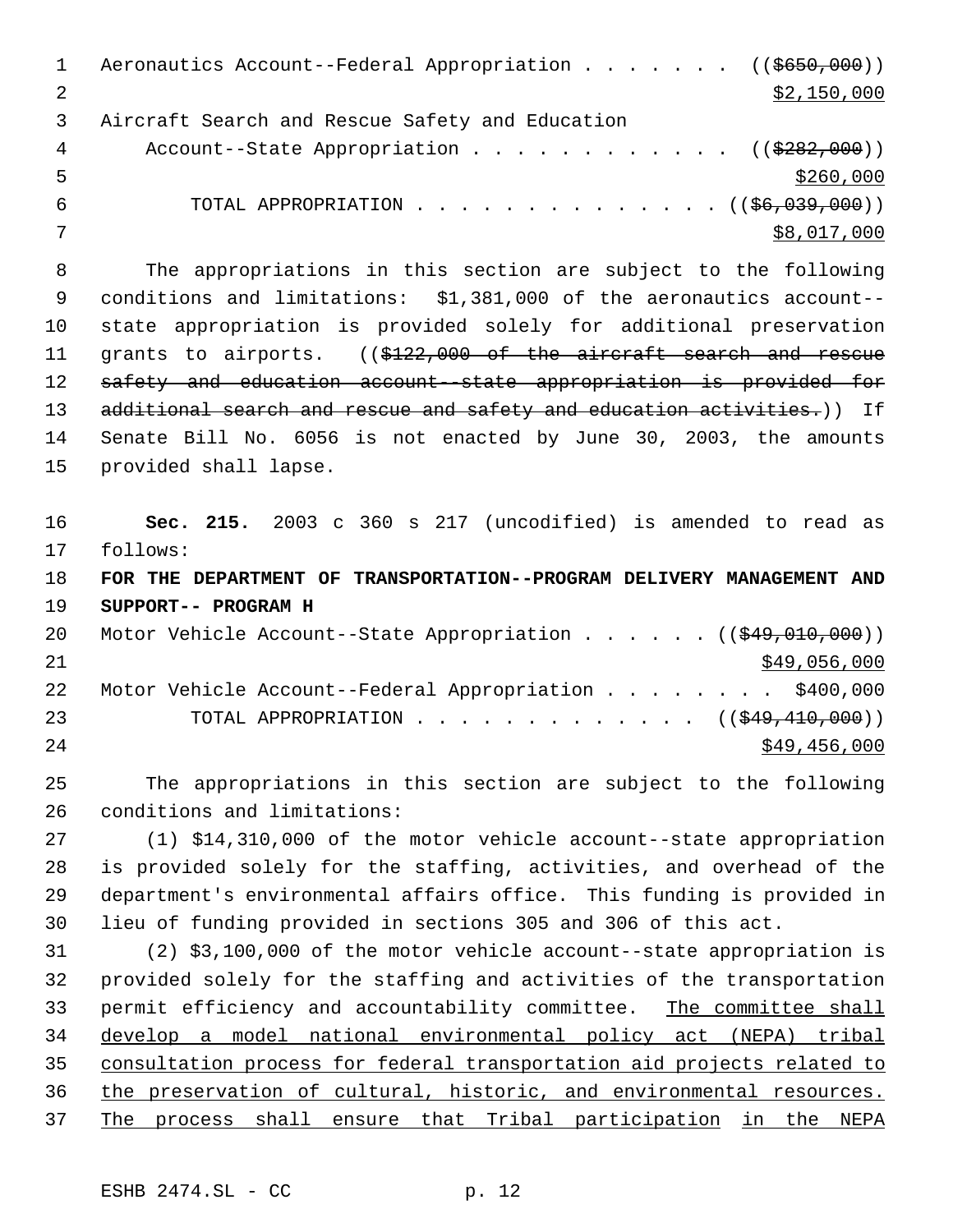consultation process is conducted pursuant to treaty rights, federal law, and state statutes, consistent with their expectations for protection of such resources.

 (3) \$300,000 of the motor vehicle account--state appropriation is provided to the department in accordance with RCW 46.68.110(2) and 46.68.120(3) and shall be used by the department solely for the purposes of providing contract services to the association of Washington cities and Washington state association of counties to 9 implement section  $2(3)(c)$ ,  $(5)$ , and  $(6)$ , chapter 8 (ESB 5279), Laws of 2003 for activities of the transportation permit efficiency and accountability committee.

 *\*Sec. 216. 2003 c 360 s 218 (uncodified) is amended to read as follows:*

 *FOR THE DEPARTMENT OF TRANSPORTATION--ECONOMIC PARTNERSHIPS--PROGRAM K Motor Vehicle Account--State Appropriation . . . . . . ((\$1,011,000)) \$1,411,000*

 *The appropriation in this section is subject to the following conditions and limitations: \$200,000 of the motor vehicle account-- state appropriation is provided solely for a traffic study of the Mount Saint Helens tourist and recreational area. The study shall analyze existing and potential traffic patterns in the area. \$200,000 of the motor vehicle account--state appropriation is provided solely for an economic analysis study of the Mount Saint Helens tourist and recreational area. The study shall develop funding strategies sufficient to fund construction of a connection between state route number 504 and forest service road number 99. The economic study shall also include an analysis of potential partnership funding plans involving the use of tolls in order to determine the potential to pay for ongoing maintenance and operations requirements of visitor centers, roads, and other amenities provided to tourists. The purpose and results of the studies shall be made available to citizens, businesses, and community organizations in the affected area. The studies shall be completed and submitted to the transportation committees of the*

*legislature by December 31, 2004. \*Sec. 216 was vetoed. See message at end of chapter.*

 **Sec. 217.** 2003 c 360 s 219 (uncodified) is amended to read as follows: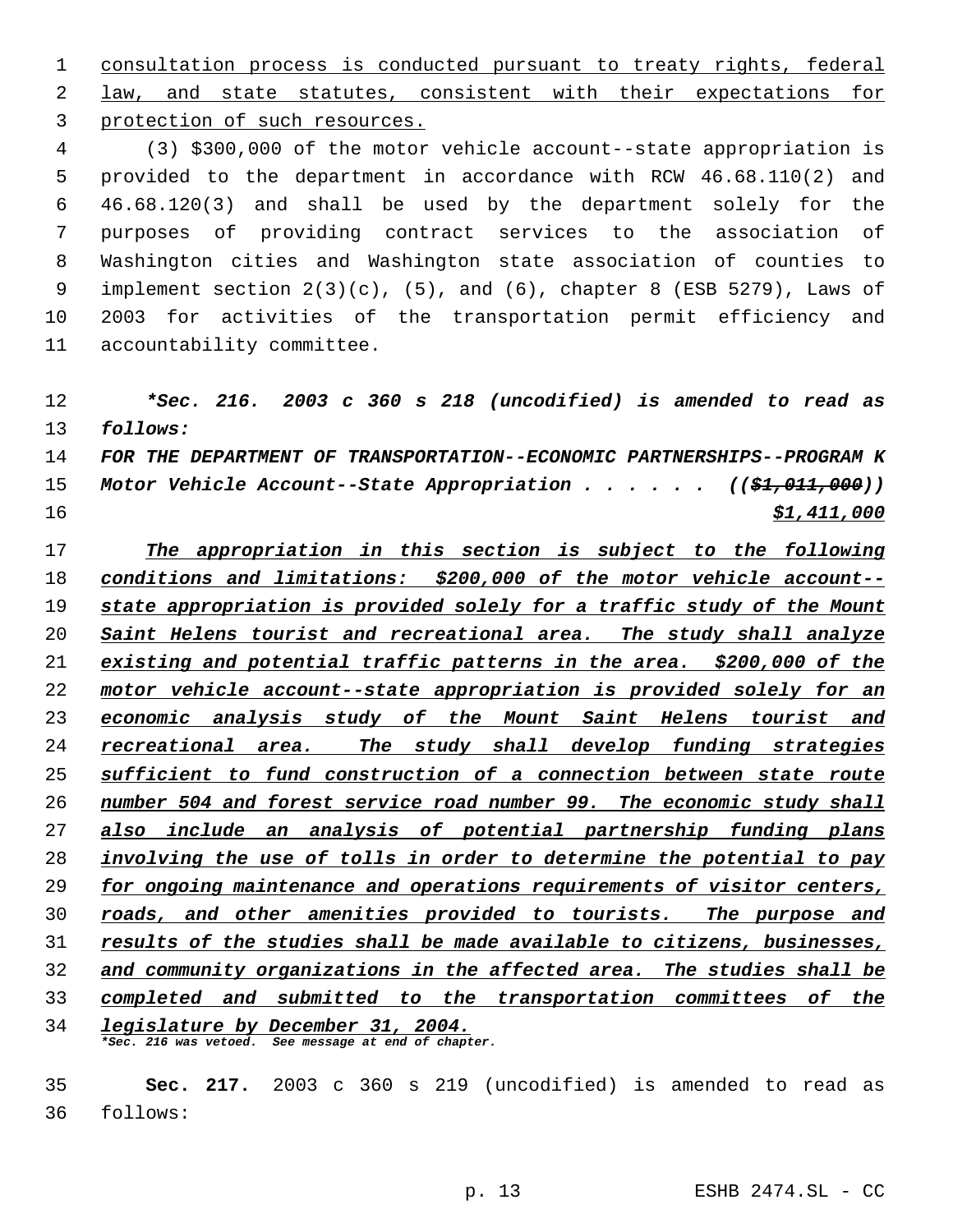**FOR THE DEPARTMENT OF TRANSPORTATION--HIGHWAY MAINTENANCE--PROGRAM M** 2 Motor Vehicle Account--State Appropriation . . . . . ((\$283,350,000))  $3 \times 283,991,000$  Motor Vehicle Account--Federal Appropriation . . . . . . . \$1,426,000 Motor Vehicle Account--Private/Local Appropriation . . . . \$4,253,000 6 TOTAL APPROPRIATION . . . . . . . . . . . . ((\$289,029,000)) \$289,670,000

 The appropriations in this section are subject to the following conditions and limitations:

 (1) If portions of the appropriations in this section are required to fund maintenance work resulting from major disasters not covered by federal emergency funds such as fire, flooding, and major slides, supplemental appropriations must be requested to restore state funding for ongoing maintenance activities.

 (2) The department shall request an unanticipated receipt for any federal moneys received for emergency snow and ice removal and shall place an equal amount of the motor vehicle account--state into unallotted status. This exchange shall not affect the amount of funding available for snow and ice removal.

 (3) The department shall request an unanticipated receipt for any private or local funds received for reimbursements of third party damages that are in excess of the motor vehicle account--private/local appropriation.

 (4) Funding is provided for maintenance on the state system to allow for a continuation of the level of service targets included in the 2001-03 biennium. In delivering the program, the department should concentrate on the following areas:

 (a) Meeting or exceeding the target for structural bridge repair on a statewide basis;

 (b) Eliminating the number of activities delivered in the "f" level of service at the region level;

 (c) Reducing the number of activities delivered in the "d" level of service by increasing the resources directed to those activities on a statewide and region basis; and

 (d) Evaluating, analyzing, and potentially redistributing resources within and among regions to provide greater consistency in delivering the program statewide and in achieving overall level of service targets.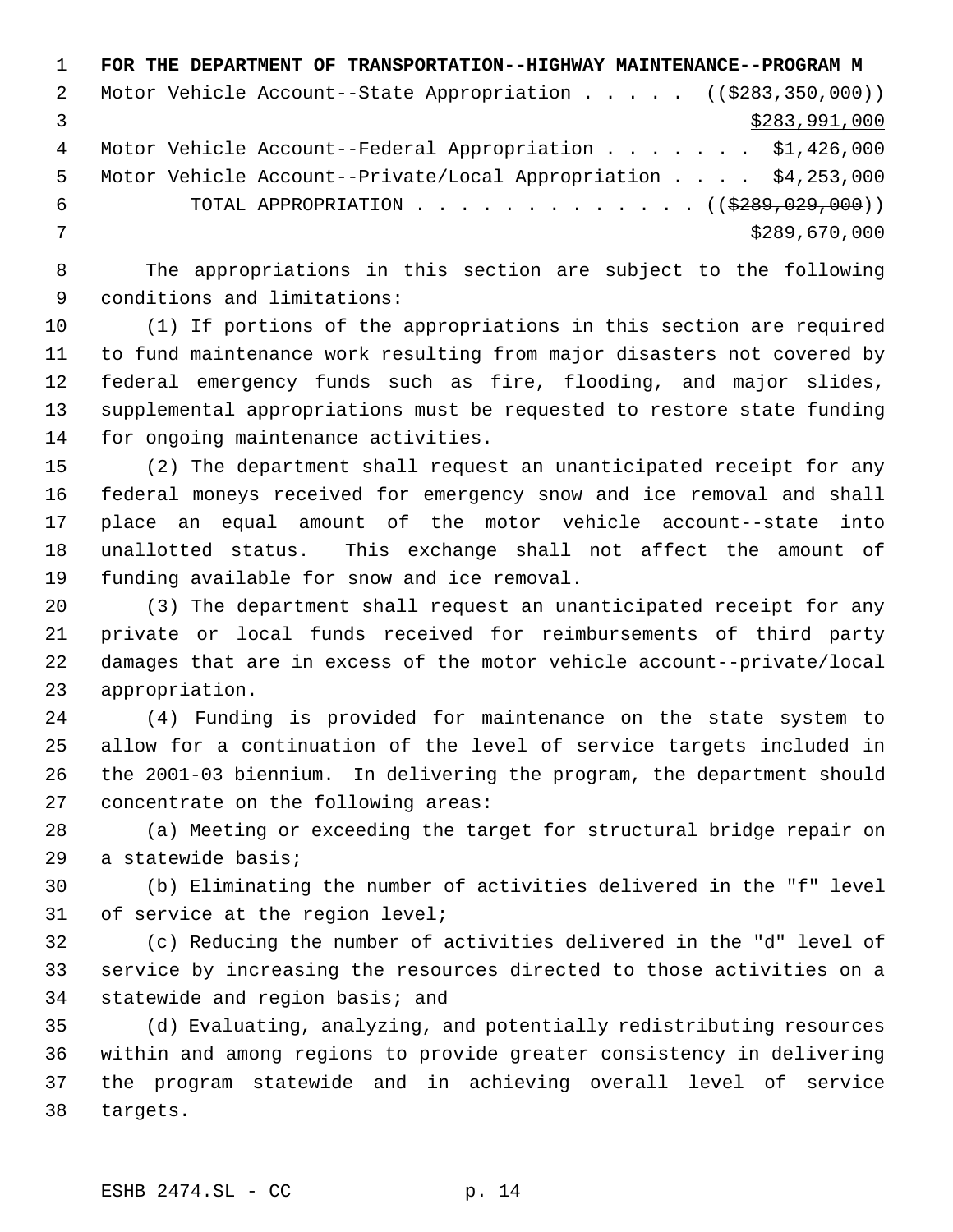**Sec. 218.** 2003 c 360 s 220 (uncodified) is amended to read as follows: **FOR THE DEPARTMENT OF TRANSPORTATION--TRAFFIC OPERATIONS--PROGRAM Q-- OPERATING** 5 Motor Vehicle Account--State Appropriation . . . . . ((\$38,869,000))  $\frac{$38,924,000}{538,924,000}$ 

 Motor Vehicle Account--Private/Local Appropriation . . . . . \$125,000 8 TOTAL APPROPRIATION . . . . . . . . . . . . ((\$38,994,000))  $9 \times 39,049,000$ 

 The appropriations in this section are subject to the following conditions and limitations:

 (1) A maximum of \$8,800,000 of the motor vehicle account--state appropriation may be expended for the incident response program, including the service patrols. The department and the Washington state patrol shall continue to consult and coordinate with private sector partners, such as towing companies, media, auto, insurance and trucking associations, and the legislative transportation committees to ensure that limited state resources are used most effectively. No funds shall be used to purchase tow trucks.

 (2) \$4,400,000 of the motor vehicle account--state appropriation is provided solely for low-cost enhancements. The department shall give priority to low-cost enhancement projects that improve safety or provide congestion relief. The department shall prioritize low-cost enhancement projects on a statewide rather than regional basis.

 (3) At a frequency determined by the department, the interstate-5 variable message signs shall display a message advising slower traffic to keep right.

 (4) The appropriation authority under this section includes spending authority to administer the motorist information sign panel program. The department shall establish the annual fees charged for these services so that all costs to administer this program are 32 recovered; in no event, however, shall the department charge more than: (a) \$1,000 per business per location on freeways and expressways with average daily trips greater than 80,000; (b) \$750 per business per location on freeways and expressways with

average daily trips less than 80,000; and

(c) \$400 per business per location on conventional highways.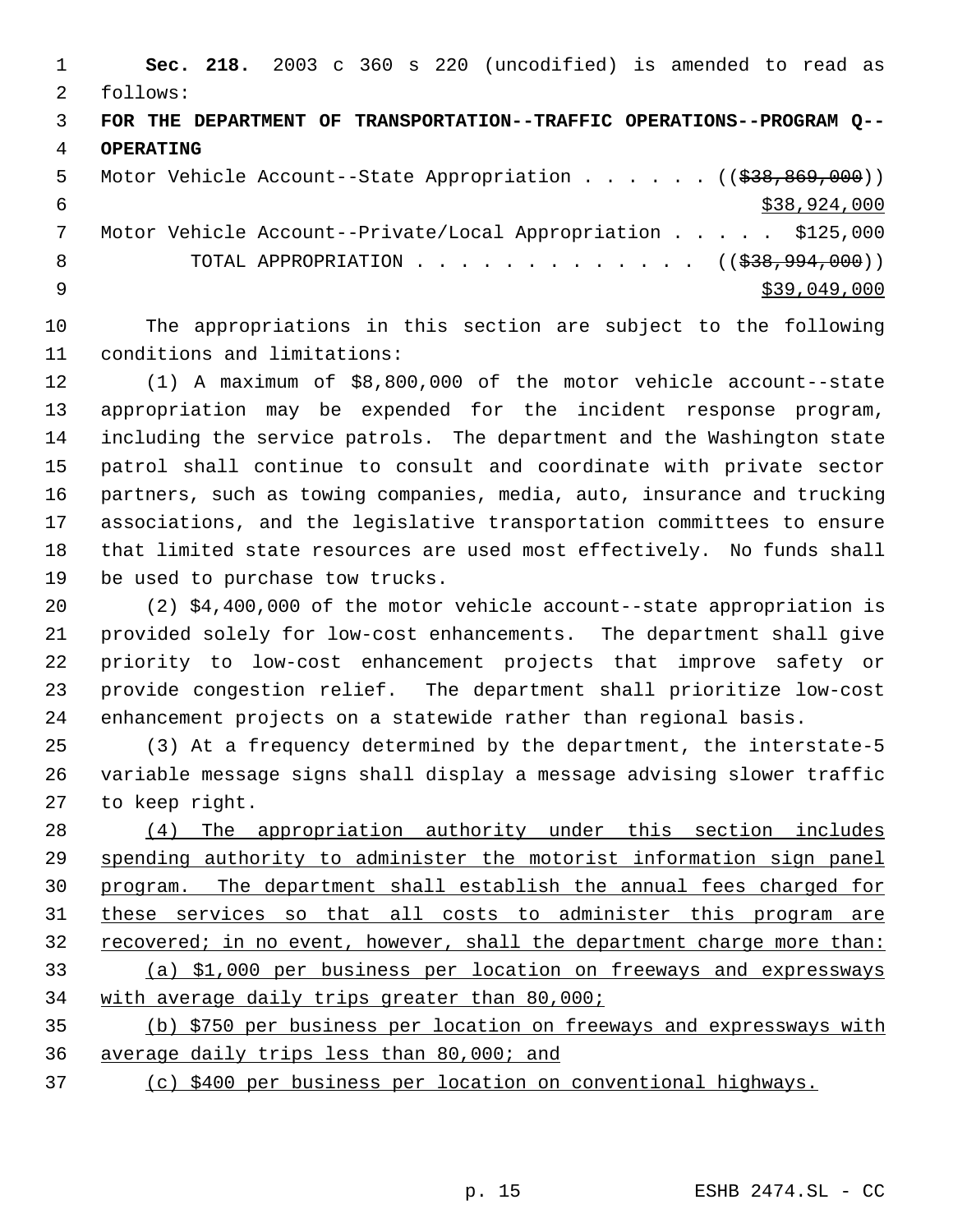**Sec. 219.** 2003 c 360 s 221 (uncodified) is amended to read as follows: **FOR THE DEPARTMENT OF TRANSPORTATION--TRANSPORTATION MANAGEMENT AND SUPPORT-- PROGRAM S** 5 Motor Vehicle Account--State Appropriation . . . . . ((\$24,852,000))  $\frac{$24,579,000}{2}$ 7 Motor Vehicle Account--Federal Appropriation . . . . . . . \$636,000 Puget Sound Ferry Operations Account--State Appropriation . \$1,093,000 Multimodal Transportation Account--State Appropriation . . . \$973,000 10 TOTAL APPROPRIATION . . . . . . . . . . . . ((<del>\$27,554,000</del>)) \$27,281,000 The appropriations in this section are subject to the following conditions and limitations: (1) \$627,000 of the motor vehicle account--state appropriation is provided solely for the implementation of Substitute Senate Bill No. 5248. If Substitute Senate Bill No. 5248 is not enacted by June 30, 2003, the amount provided in this subsection shall lapse. The agency may transfer between programs funds provided in this subsection. (2) The department shall transfer at no cost to the Washington state patrol the title to the Walla Walla colocation facility. **Sec. 220.** 2003 c 360 s 222 (uncodified) is amended to read as follows: **FOR THE DEPARTMENT OF TRANSPORTATION--TRANSPORTATION PLANNING, DATA, AND RESEARCH--PROGRAM T** 25 Motor Vehicle Account--State Appropriation . . . . . ((\$30,064,000)) \$29,494,000 Motor Vehicle Account--Federal Appropriation . . . . . . . \$14,814,000 Multimodal Transportation Account--State 29 Appropriation . . . . . . . . . . . . . . . . . ((<del>\$1,021,000</del>)) \$1,521,000 Multimodal Transportation Account--Federal Appropriation . \$2,000,000 32 TOTAL APPROPRIATION . . . . . . . . . . . . . ((\$47,899,000)) \$47,829,000 The appropriations in this section are subject to the following conditions and limitations:

 (1) \$3,800,000 of the motor vehicle account--state appropriation is provided solely for a study of regional congestion relief solutions for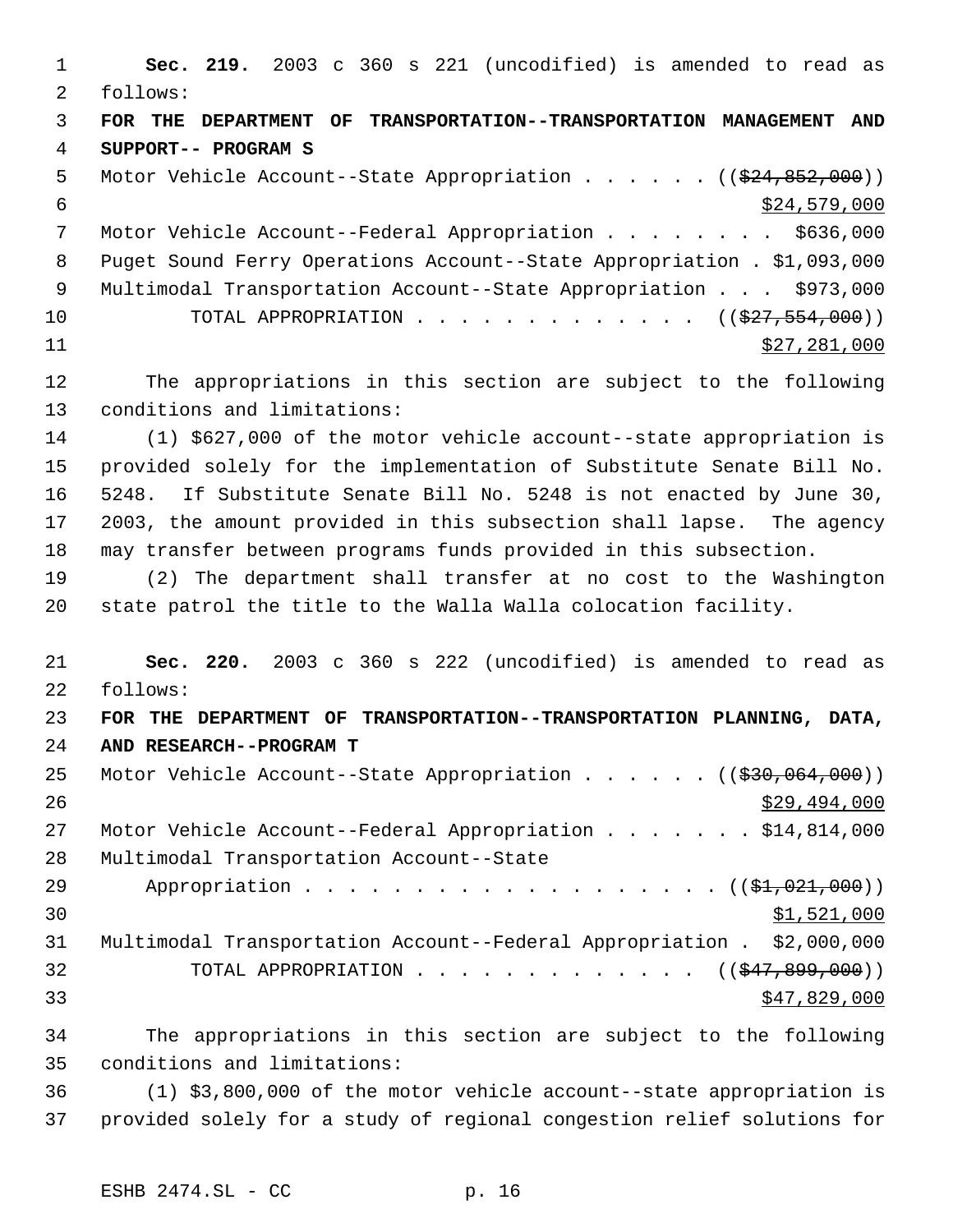1 Puget Sound (including state route 169), Spokane, and Vancouver. The study must include proposals to alleviate congestion consistent with population and land use expectations under the growth management act, and must include measurement of all modes of transportation.

 (2) \$2,000,000 of the motor vehicle account--state appropriation is provided solely for additional assistance to support regional transportation planning organizations and long-range transportation planning efforts. As a condition of receiving this support, a regional transportation planning organization containing any county with a population in excess of one million shall provide voting membership on 11 its executive board to any incorporated principal city of a metropolitan statistical area within the region, as designated by the 13 United States census bureau.

 (3) \$3,000,000 of the motor vehicle account--state appropriation is provided solely for the costs of the regional transportation investment district (RTID) election and department of transportation project oversight. These funds are provided as a loan to the RTID and shall be repaid to the state motor vehicle account within one year following the certification of the election results related to the RTID.

 (4) \$650,000 of the motor vehicle account--state appropriation is provided to the department in accordance with RCW 46.68.110(2) and 46.68.120(3) and shall be used by the department to support the processing and analysis of the backlog of city and county collision reports.

 (5) The department shall contribute to the report required in section 208(1) of this act in the form of an analysis of the cost impacts incurred by the department as the result of the policy implemented in section 208(1) of this act. The analysis shall contrast overtime costs charged by the patrol prior to July 1, 2003, with contract costs for similar services after July 1, 2003.

 (6) \$60,000 of the distribution under RCW 46.68.110(2) and 46.68.120(3) is provided solely to the department for the Washington strategic freight transportation analysis.

 (7) \$500,000 of the multimodal transportation account--state appropriation is provided solely for contracting with the department of natural resources to develop data systems for state submerged lands that can be shared with other governmental agencies and that can support the state vision for ecoregional planning. The data to be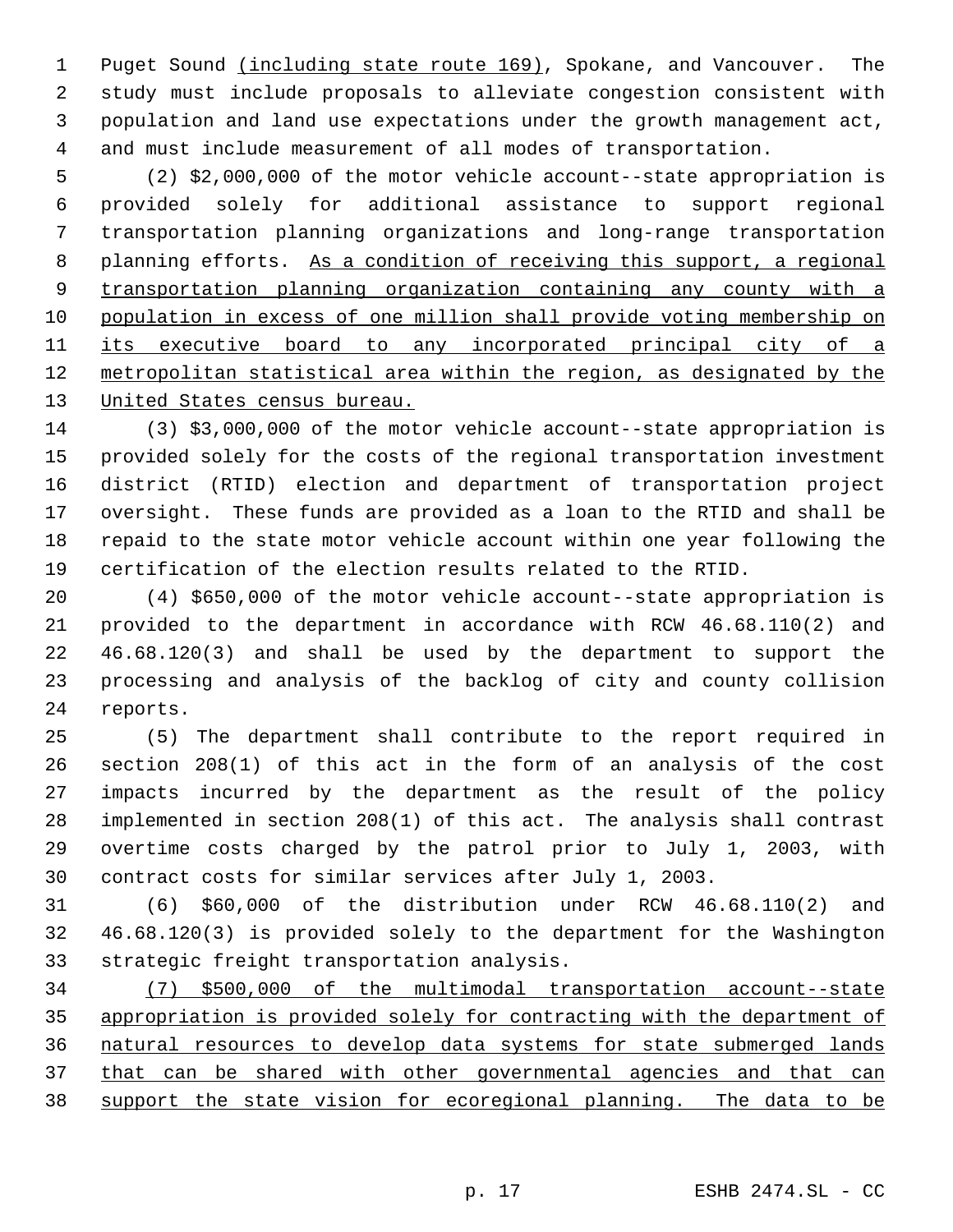1 shared shall include, but not limited to, tabular and geospatial data describing public land ownership, distributions of native plants, marine and aquatic species and their habitats, physical attributes, aquatic ecosystems, and specially designated conservation or environmentally sensitive areas. **Sec. 221.** 2003 c 360 s 223 (uncodified) is amended to read as follows: **FOR THE DEPARTMENT OF TRANSPORTATION--CHARGES FROM OTHER AGENCIES-- PROGRAM U** 10 Motor Vehicle Account--State Appropriation . . . . . ((\$61,082,000)) \$54,738,000 The appropriation in this section is subject to the following conditions and limitations: (1) ((\$50,799,000)) \$43,799,000 of the motor vehicle fund--state appropriation is provided solely for the liabilities attributable to the department of transportation. The office of financial management must provide a detailed accounting of the revenues and expenditures of the self- insurance fund to the transportation committees of the legislature on December 31st and June 30th of each year. (2) Payments in this section represent charges from other state agencies to the department of transportation. (a) FOR PAYMENT OF OFFICE OF FINANCIAL MANAGEMENT DIVISION OF RISK MANAGEMENT FEES . . . . . . . . . . . . . . . . . . . . . ((\$989,000)) (b) FOR PAYMENT OF COSTS OF THE OFFICE OF THE STATE AUDITOR . . . . . . . . . . . . . . . . . . . . ((\$823,000)) (c) FOR PAYMENT OF COSTS OF DEPARTMENT OF GENERAL ADMINISTRATION FACILITIES AND SERVICES AND CONSOLIDATED MAIL SERVICES . . \$3,850,000 (d) FOR PAYMENT OF COSTS OF THE 31 DEPARTMENT OF PERSONNEL . . . . . . . . . . . . . . . . ((\$2,252,000))  $$2,786,000$  (e) FOR PAYMENT OF SELF-INSURANCE LIABILITY PREMIUMS AND ADMINISTRATION . . . . . . . . . . . . . . . . . . . . ((\$50,799,000)) \$43,799,000 (f) FOR PAYMENT OF THE DEPARTMENT OF GENERAL ADMINISTRATION CAPITAL PROJECTS SURCHARGE . . . . . . . . . . . . . . . . . . . . \$1,846,000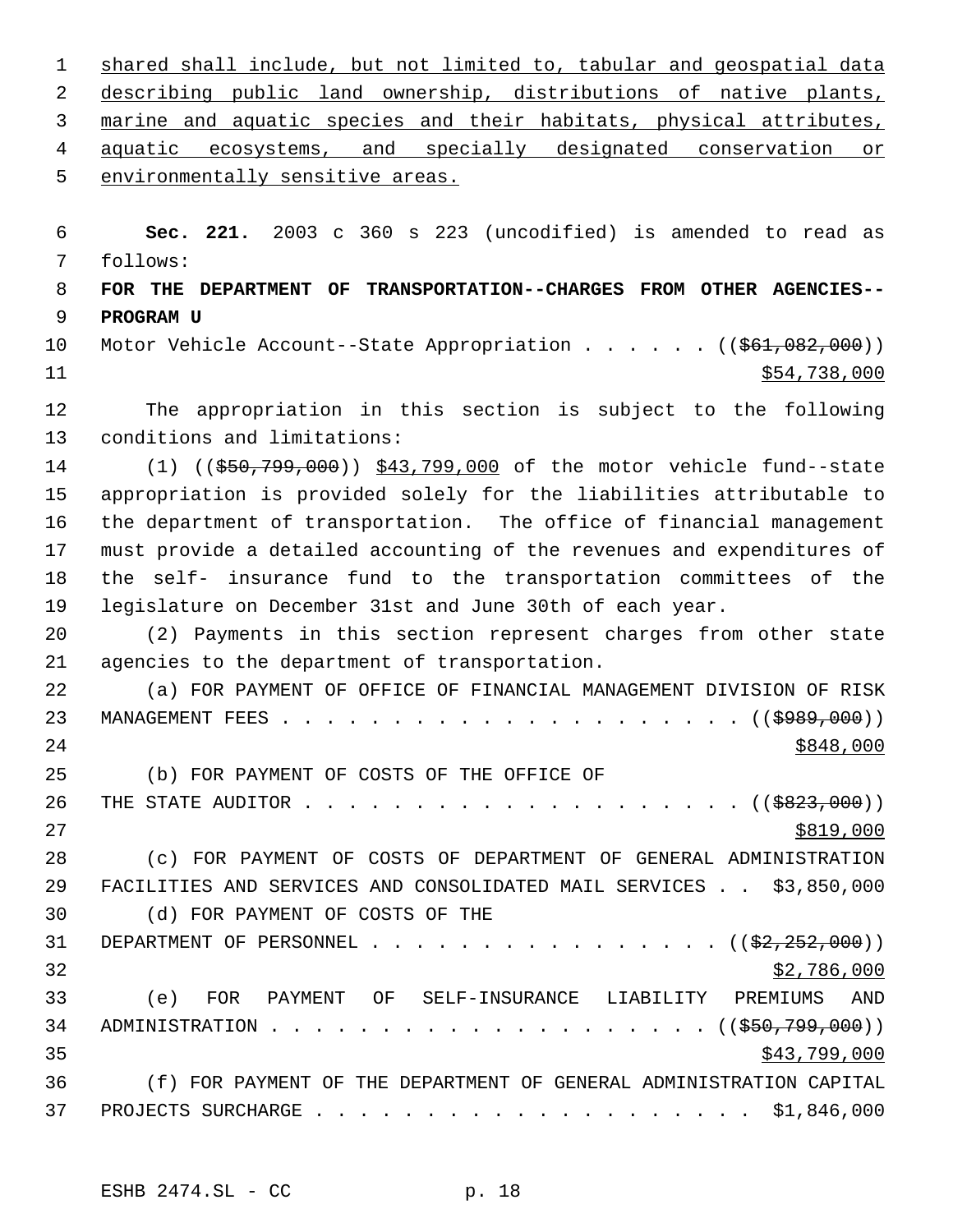| $\mathbf 1$    | (g) FOR ARCHIVES AND RECORDS MANAGEMENT ( $(\frac{2523}{100})$ )            |
|----------------|-----------------------------------------------------------------------------|
| $\overline{2}$ | \$538,000                                                                   |
| 3              | FOR PAYMENT OF COSTS OF THE OFFICE OF MINORITY AND<br><b>WOMEN'S</b><br>(h) |
| 4              |                                                                             |
| 5              |                                                                             |
| 6              | Sec. 222. 2003 c 360 s 224 (uncodified) is amended to read as<br>follows:   |
| 7              | FOR THE DEPARTMENT OF TRANSPORTATION--PUBLIC TRANSPORTATION--PROGRAM V      |
| 8              | Multimodal Transportation Account--State                                    |
| $\mathsf 9$    | Appropriation<br>$((\frac{1546}{1457},000))$                                |
| 10             | \$47,057,000                                                                |
| 11             | Multimodal Transportation Account--Federal Appropriation . \$2,574,000      |
| 12             | Multimodal Transportation Account--Private/Local                            |
| 13             |                                                                             |
| 14             | TOTAL APPROPRIATION ( $(\frac{249}{186},000)$ )                             |
| 15             | \$49,786,000                                                                |
| 16             | The appropriations in this section are subject to the following             |
| 17             | conditions and limitations:                                                 |
| 18             | (1) ((\$4,000,000 of the multimodal transportation account--state           |
| 19             | appropriation is provided solely for a grant program for nonprofit          |
| 20             | providers of transportation for persons with special transportation         |
| 21             | needs. \$14,000,000 of the multimodal transportation account--state         |
| 22             | appropriation is provided solely for a grant program for transit            |
| 23             | agencies to transport persons with special transportation needs.            |
| 24             | Moneys shall be to provide additional service only and may not be used      |
| 25             | to supplant current funding. Grants shall only be used by nonprofit         |
| 26             | providers and transit agencies for capital and operating costs directly     |
| 27             | associated with adding additional service. Grants for nonprofit             |
| 28             | providers shall be based on need, including the availability of other       |
| 29             | providers of service in the area, efforts to coordinate trips among         |
| 30             | providers and riders, and the cost effectiveness of trips provided.         |
| 31             | Grants for transit agencies shall be prorated based on the amount           |
| 32             | expended for demand response service and route deviated service in          |
| 33             | calendar year 2001 as reported in the "Summary of Public Transportation     |
| 34             | - 2001" published by the department of transportation. No transit           |
| 35             | agency may receive more than thirty percent of these distributions.))       |
| 36             | \$18,000,000 of the multimodal transportation account--state                |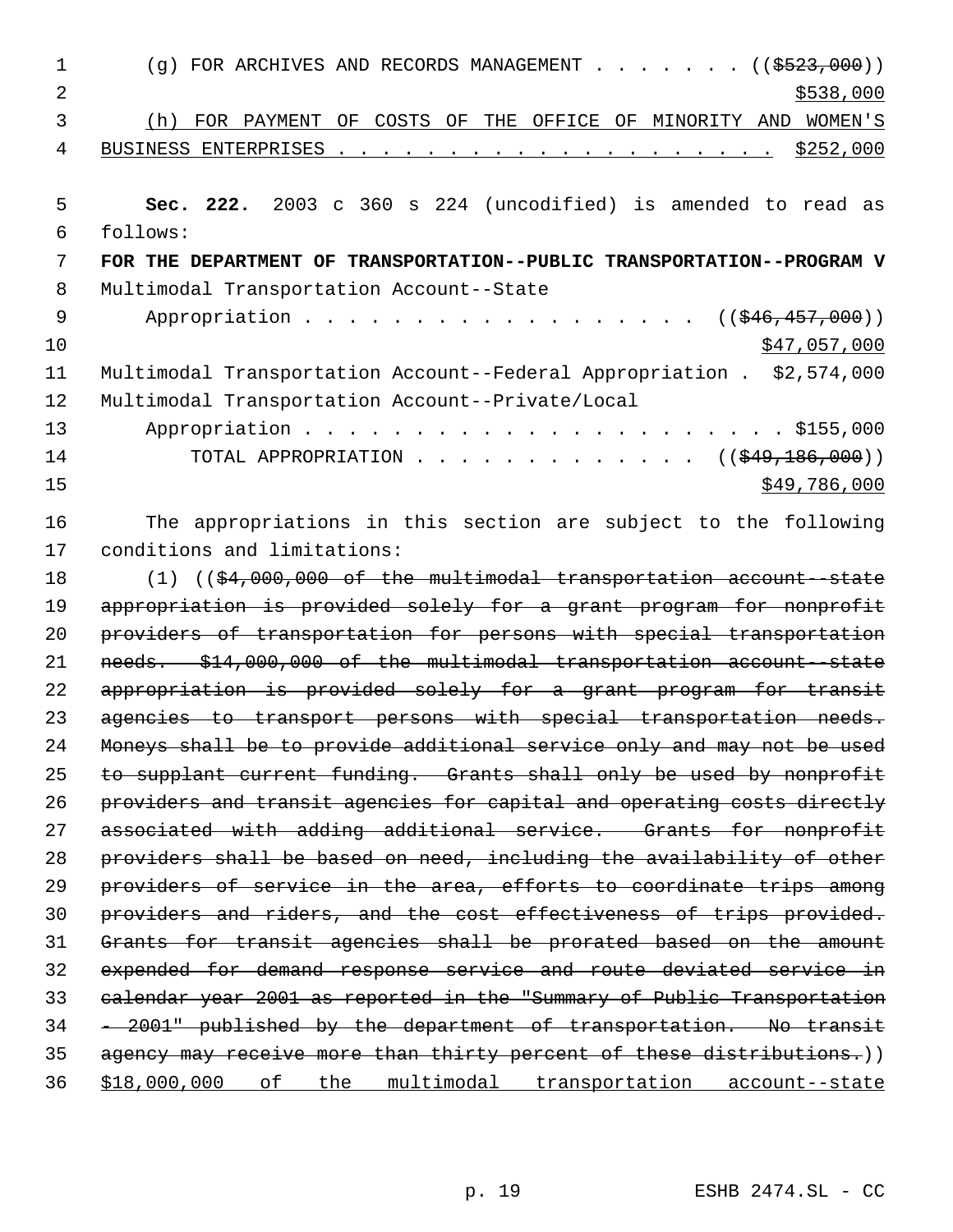appropriation is provided solely for a grant program for special needs transportation provided by transit agencies and nonprofit providers of transportation.

 (a) \$4,000,000 of the amount provided in this subsection is provided solely for grants to nonprofit providers of special needs transportation. Grants for nonprofit providers shall be based on need, including the availability of other providers of service in the area, efforts to coordinate trips among providers and riders, and the cost 9 effectiveness of trips provided.

 (b) \$14,000,000 of the amount provided in this subsection is provided solely for grants to transit agencies to transport persons 12 with special transportation needs. To receive a grant, the transit 13 agency must have a maintenance of effort for special needs transportation that is no less than the previous year's maintenance of 15 effort for special needs transportation. Grants for transit agencies 16 shall be prorated based on the amount expended for demand response 17 service and route deviated service in calendar year 2001 as reported in the "Summary of Public Transportation - 2001" published by the department of transportation. No transit agency may receive more than 20 thirty percent of these distributions.

 (2) \$1,500,000 of the multimodal transportation account--state appropriation is provided solely for grants to implement section 9 of Engrossed Substitute House Bill No. 2228.

 (3) Funds are provided for the rural mobility grant program as follows:

 (a) \$6,000,000 of the multimodal transportation account--state appropriation is provided solely for grants for those transit systems serving small cities and rural areas as identified in the Summary of Public Transportation - 2001 published by the department of transportation. Noncompetitive grants must be distributed to the transit systems serving small cities and rural areas in a manner similar to past disparity equalization programs.

 (b) \$4,000,000 of the multimodal transportation account--state appropriation is provided solely to providers of rural mobility service in areas not served or underserved by transit agencies through a competitive grant process.

 (4) \$4,000,000 of the multimodal transportation account--state appropriation is provided solely for a vanpool grant program for: (a)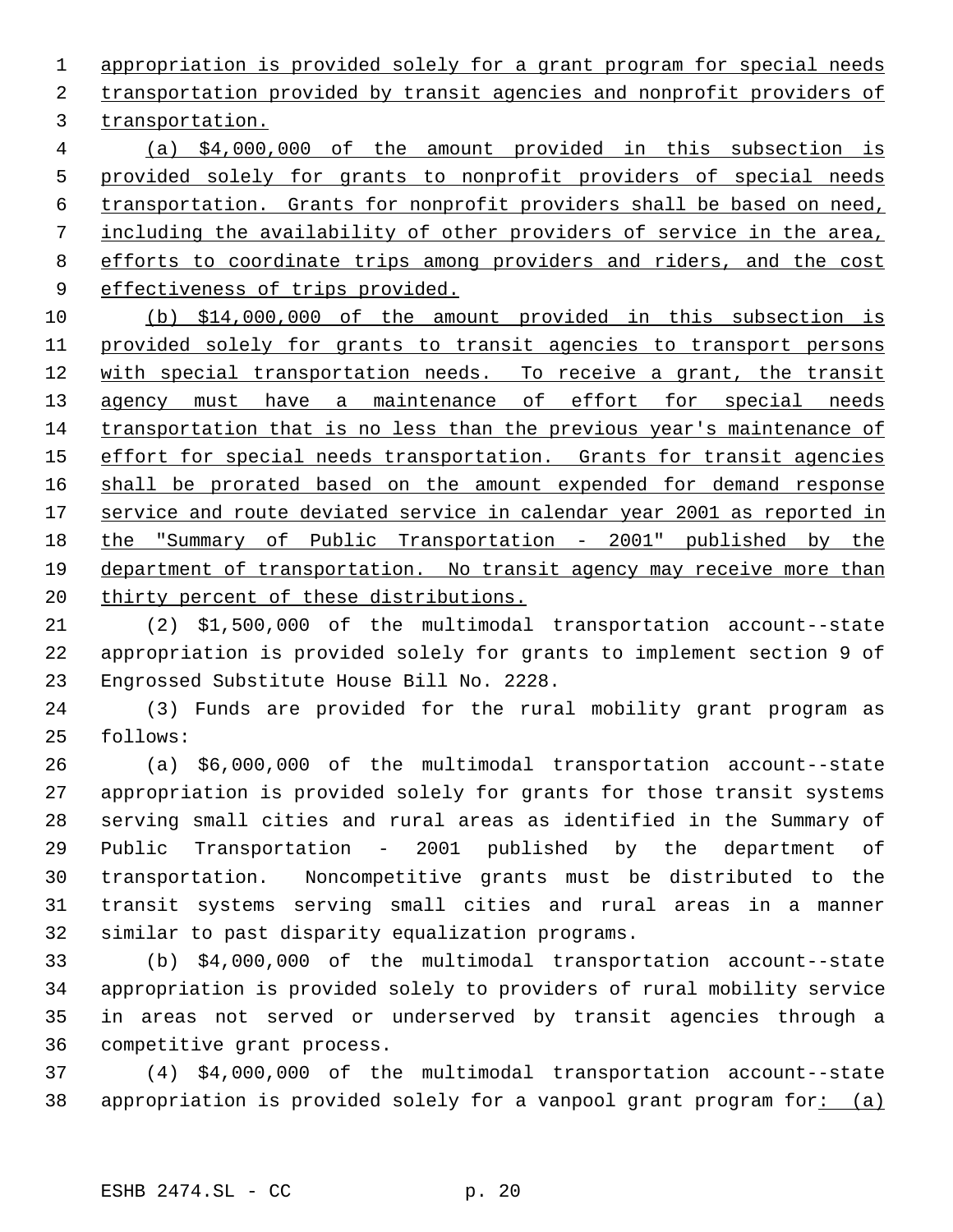Public transit agencies to add vanpools; and (b) incentives for 2 employers to increase employee vanpool use. The grant program for 3 public transit agencies will cover capital costs only; no operating 4 costs for public transit agencies are eligible for funding under this 5 grant program. ((Only grants that add vanpools are eligible, no)) No additional employees may be hired for the vanpool grant program, and supplanting of transit funds currently funding vanpools is not allowed. Additional criteria for selecting grants will include leveraging funds 9 other than state funds. The commute trip reduction task force shall determine the cost effectiveness of the grants, including vanpool system coordination, regarding the use of the funds. (5) \$100,000 of the multimodal transportation account--state 13 appropriation is provided solely for the commute trip reduction program for Benton county. (6) \$3,000,000 of the multimodal transportation account--state

 appropriation is provided to the city of Seattle for the Seattle streetcar project on South Lake Union.

 (7) \$500,000 of the multimodal transportation account--state appropriation is provided solely to King county as a state match to obtain federal funding for a car sharing program.

 **Sec. 223.** 2003 c 360 s 225 (uncodified) is amended to read as follows: **FOR THE DEPARTMENT OF TRANSPORTATION--MARINE--PROGRAM X** Puget Sound Ferry Operations Account--State 25 Appropriation . . . . . . . . . . . . . . . . ((\$309,580,000)) \$312,490,000 Multimodal Transportation Account--State Appropriation . . . . . . . . . . . . . . . . . . . . . \$5,120,000 29 TOTAL APPROPRIATION . . . . . . . . . . . . . ((\$314,700,000)) \$317,610,000

 The appropriations in this section are subject to the following conditions and limitations:

 (1) The appropriation is based on the budgeted expenditure of ((\$34,701,000)) \$35,348,000 for vessel operating fuel in the 2003-2005 biennium. If the actual cost of fuel is less than this budgeted amount, the excess amount may not be expended. If the actual cost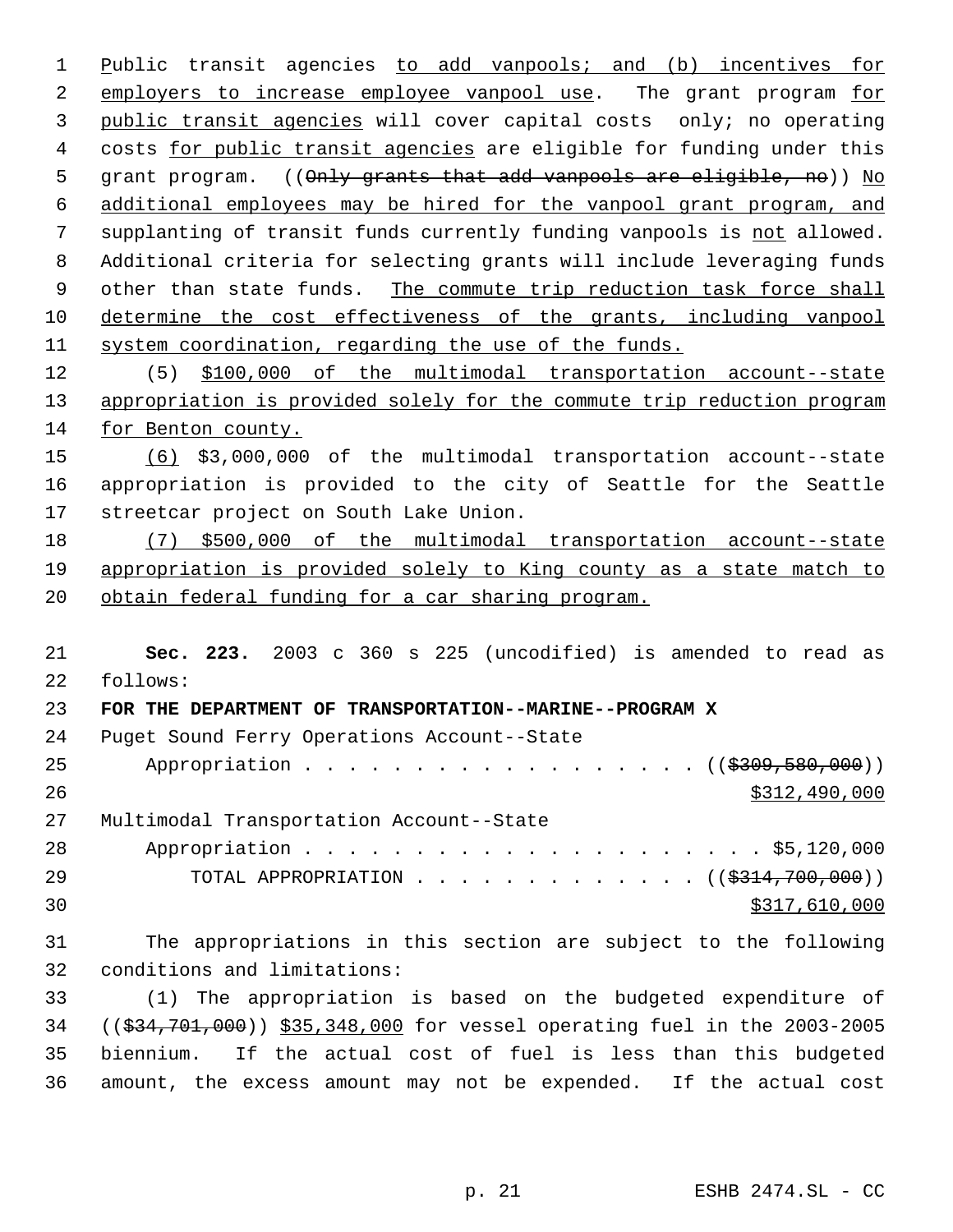exceeds this amount, the department shall request a supplemental appropriation.

 (2) The appropriation provides for the compensation of ferry employees. The expenditures for compensation paid to ferry employees 5 during the 2003-2005 biennium may not exceed ((\$207,757,000)) \$208,935,700, plus a dollar amount, as prescribed by the office of financial management, that is equal to any insurance benefit increase granted general government employees in excess of \$495.30 a month annualized per eligible marine employee multiplied by the number of eligible marine employees for fiscal year 2004 and \$567.67 a month annualized per eligible marine employee multiplied by the number of eligible marine employees for fiscal year 2005, a dollar amount as prescribed by the office of financial management for costs associated with pension amortization charges, and a dollar amount prescribed by the office of financial management for salary increases during the 2003-2005 biennium. For the purposes of this section, the expenditures for compensation paid to ferry employees shall be limited to salaries and wages and employee benefits as defined in the office of financial management's policies, regulations, and procedures named under objects of expenditure "A" and "B" (7.2.6.2).

 The prescribed salary increase or decrease dollar amount that shall be allocated from the governor's compensation appropriations is in addition to the appropriation contained in this section and may be used to increase or decrease compensation costs, effective July 1, 2003, and thereafter, as established in the 2003-2005 general fund operating budget.

 (3) \$4,234,000 of the multimodal transportation account--state appropriation and \$800,000 of the Puget Sound ferry operations account--state appropriation are provided solely for operating costs associated with the Vashon to Seattle passenger-only ferry. The Washington state ferries will develop a plan to increase passenger-only farebox recovery to at least forty percent by July 1, 2003, with an additional goal of eighty percent, through increased fares, lower operation costs, and other cost-saving measures as appropriate. In order to implement the plan, ferry system management is authorized to negotiate changes in work hours (requirements for split shift work), but only with respect to operating passenger-only ferry service, to be included in a collective bargaining agreement in effect during the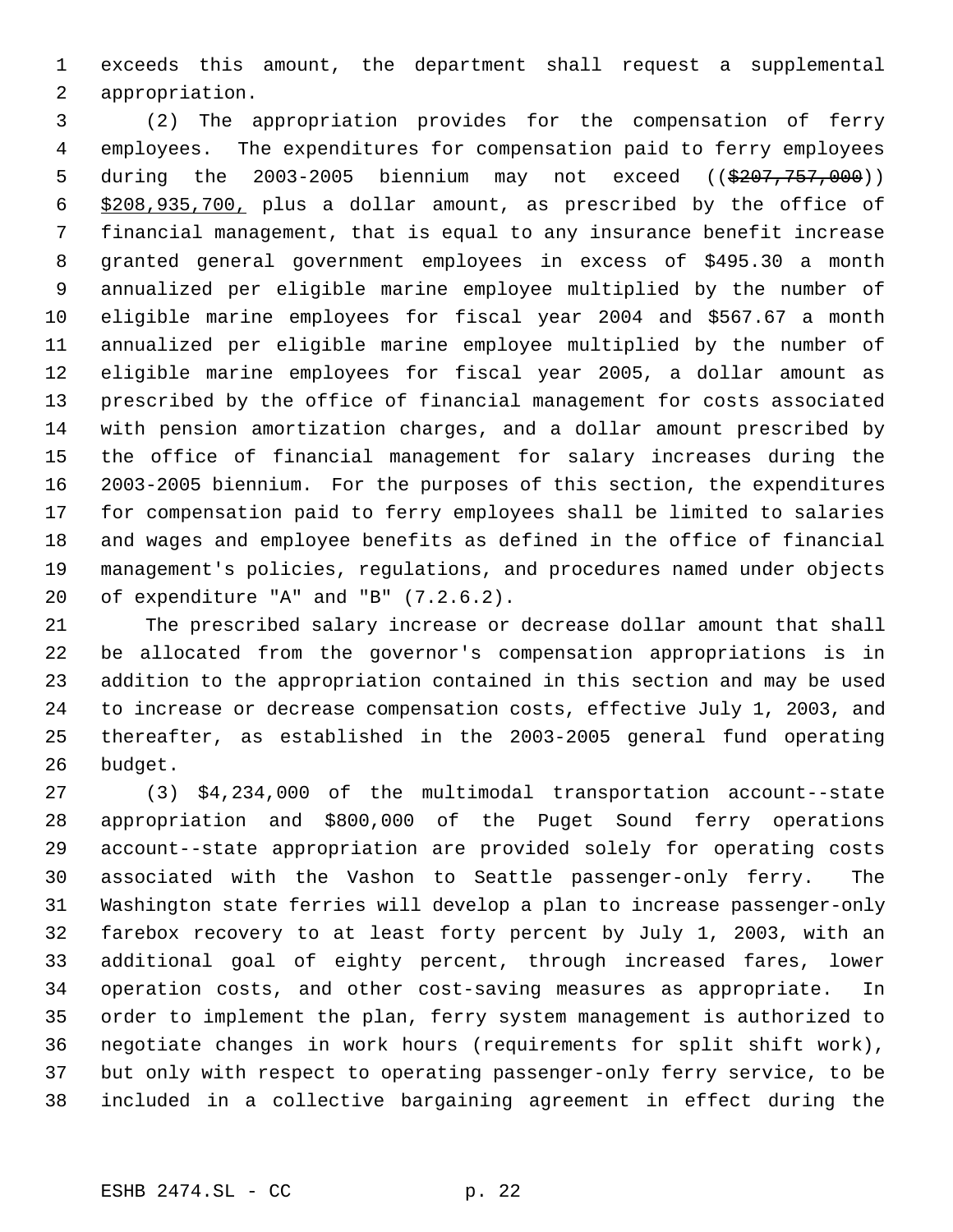2003-05 biennium that differs from provisions regarding work hours in the prior collective bargaining agreement. The department must report to the transportation committees of the legislature by December 1, 2003.

 (4) \$984,000 of the Puget Sound ferry operations account--state appropriation is provided solely for ferry security operations necessary to comply with the ferry security plan submitted by the 8 Washington state ferry system to the United States coast guard. The 9 department shall track security costs and expenditures. Ferry security operations costs shall not be included as part of the operational costs 11 that are used to calculate farebox recovery.

 (5) \$866,000 of the multimodal transportation account--state appropriation and \$200,000 of the Puget Sound ferry operations account--state appropriation are provided solely for operating costs associated with the Bremerton to Seattle passenger-only ferry service for thirteen weeks.

17 ( $(\overline{5})$ ) (6) The department shall study the potential for private or public partners, including but not limited to King county, to provide passenger-only ferry service from Vashon to Seattle. The department shall report to the legislative transportation committees by December 31, 2003.

22  $((+6))$   $(7)$  The Washington state ferries shall continue to provide service to Sidney, British Columbia.

 $((+7))$  (8) When augmenting the existing ferry fleet, the department of transportation ferry capital program shall explore cost- effective options to include the leasing of ferries from private-sector organizations.

 $((+8))$  (9) The Washington state ferries shall work with the department of general administration, office of state procurement to improve the existing fuel procurement process and solicit, identify, and evaluate, purchasing alternatives to reduce the overall cost of fuel and mitigate the impact of market fluctuations and pressure on both short- and long-term fuel costs. Consideration shall include, but not be limited to, long-term fuel contracts, partnering with other public entities, and possibilities for fuel storage in evaluating strategies and options. The department shall report back to the transportation committees of the legislature by December 1, 2003, on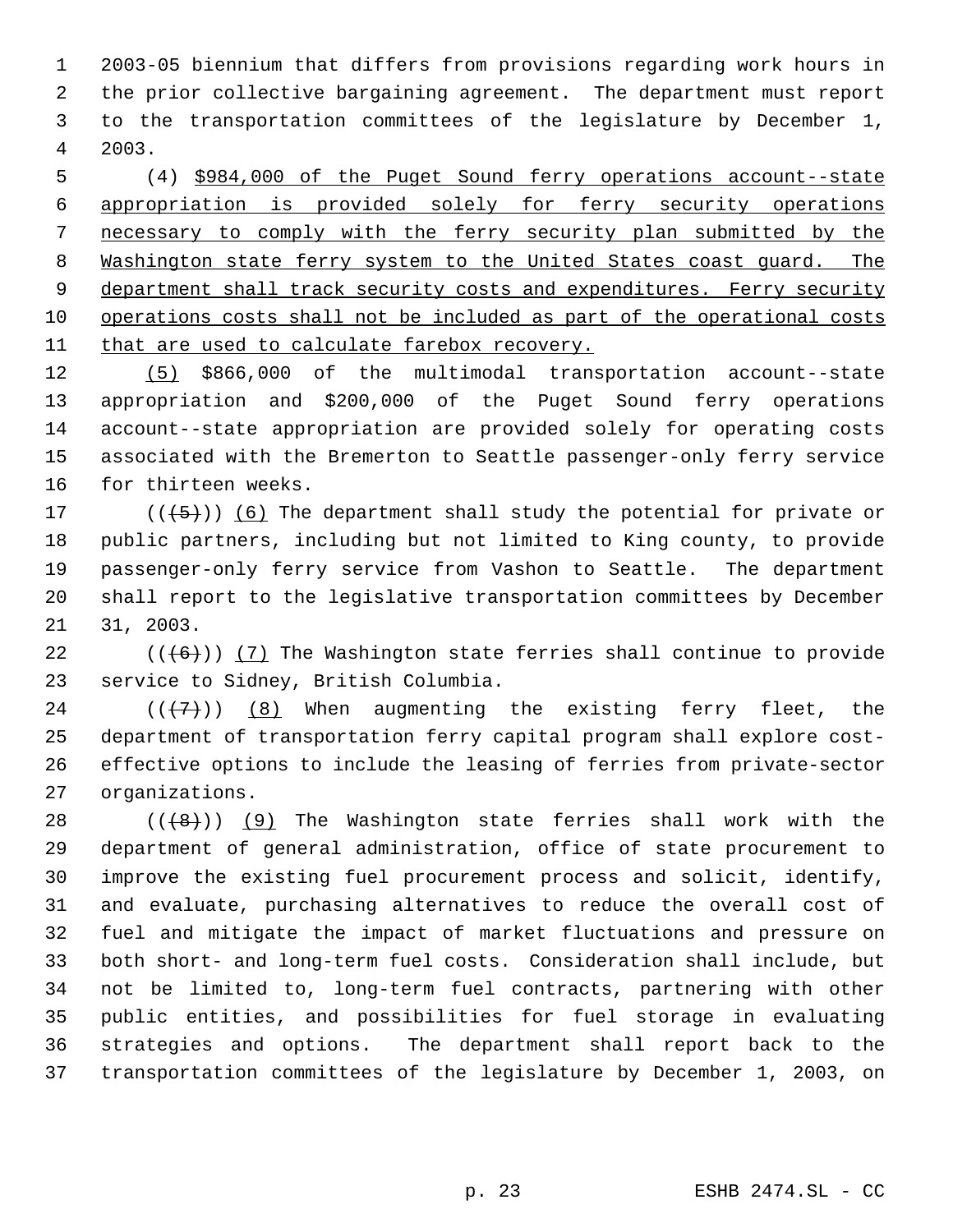the options, strategies, and recommendations for managing fuel purchases and costs.

 $(1)$  (( $(4)$ ))) (10) The department must provide a separate accounting of passenger-only ferry service costs and auto ferry service costs, and must provide periodic reporting to the legislature on the financial status of both passenger-only and auto ferry service in Washington state.

 $((+10))$  (11) The Washington state ferries must work with the department's information technology division to implement a new revenue collection system, including the integration of the regional fare coordination system (smart card). Each December, annual updates are to be provided to the transportation committees of the legislature concerning the status of implementing and completing this project, with updates concluding the first December after full project implementation.

 $((+11))$   $(12)$  The Washington state ferries shall evaluate the benefits and costs of selling the depreciation rights to ferries purchased by the state in the future through sale and lease-back agreements, as permitted under RCW 47.60.010. The department is authorized to issue a request for proposal to solicit proposals from potential buyers. The department must report to the transportation committees of the legislature by December 1, 2004, on the options, strategies, and recommendations for sale/lease-back agreements on existing ferry boats as well as future ferry boat purchases.

 \***Sec. 224.** 2003 c 360 s 226 (uncodified) is amended to read as follows:

**FOR THE DEPARTMENT OF TRANSPORTATION--RAIL--PROGRAM Y--OPERATING**

Multimodal Transportation Account--State

29 Appropriation . . . . . . . . . . . . . . . . ((\$35,075,000))  $\frac{$34,118,000}{ }$ 

 The appropriation in this section is subject to the following conditions and limitations:

 (1) ((\$30,831,000)) \$29,961,000 of the multimodal transportation account-- state appropriation is provided solely for the Amtrak service contract and Talgo maintenance contract associated with providing and maintaining the state- supported passenger rail service.

(2) No Amtrak Cascade runs may be eliminated.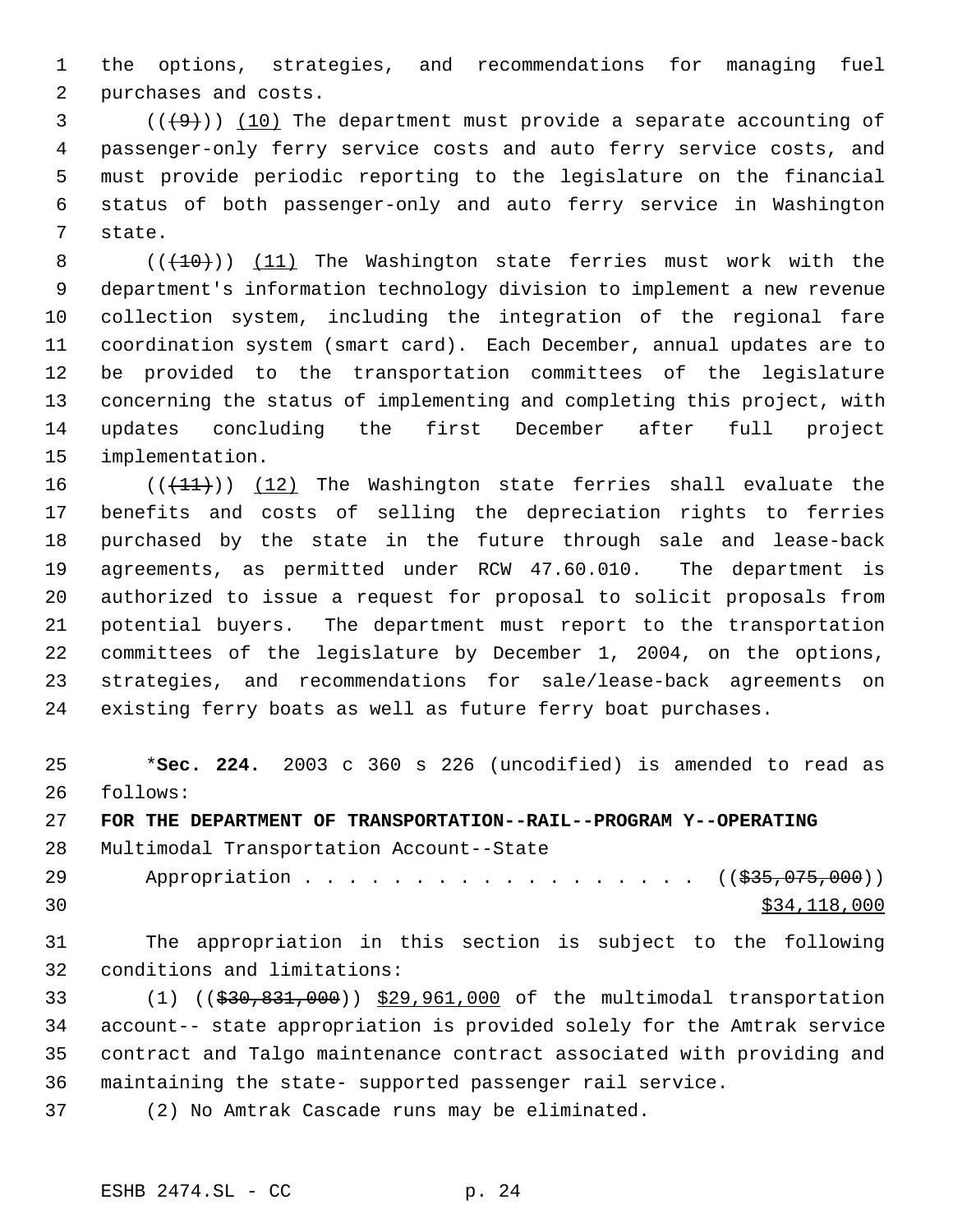(3) The department is directed to explore scheduling changes that will reduce the delay in Seattle when traveling from Portland to Vancouver B.C.

 (4) The department is directed to explore opportunities with British Columbia (B.C.) concerning the possibility of leasing an existing Talgo trainset to B.C. during the day for a commuter run when the Talgo is not in use during the Bellingham layover.

 *(5) The department shall undertake an origin and destination study to provide data that may be used for a new passenger train cost sharing agreement with the state of Oregon. The study shall be delivered to the transportation committees of the legislature before July 1, 2004. \*Sec. 224 was partially vetoed. See message at end of chapter.*

 \***Sec. 225.** 2003 c 360 s 227 (uncodified) is amended to read as follows:

 **FOR THE DEPARTMENT OF TRANSPORTATION--LOCAL PROGRAMS--PROGRAM Z-- OPERATING** 16 Motor Vehicle Account--State Appropriation  $(37,057,000)$ 

| 17 |  |                                                                       |  |  |  |  | \$7,067,000 |  |
|----|--|-----------------------------------------------------------------------|--|--|--|--|-------------|--|
| 18 |  | Motor Vehicle Account--Federal Appropriation \$2,569,000              |  |  |  |  |             |  |
| 19 |  | TOTAL APPROPRIATION $\ldots$ , ( $(\frac{29}{59}, \frac{626}{900})$ ) |  |  |  |  |             |  |
| 20 |  |                                                                       |  |  |  |  | \$9,636,000 |  |

 The appropriations in this section are subject to the following conditions and limitations:

 (1) Up to \$75,000 of the total appropriation is provided in accordance with RCW 46.68.110(2) and 46.68.120(3) to fund the state's share of the 2004 Washington marine cargo forecast study. Public port districts, acting through their association, must provide funding to cover the remaining cost of the forecast.

 (2) \$300,000 of the motor vehicle account--state appropriation is provided in accordance with RCW 46.68.110(2) and 46.68.120(3) solely to fund a study of the threats posed by flooding to the state and other infrastructure near the Interstate 5 crossing of the Skagit River. This funding is contingent on the receipt of federal matching funds.

 *(3) In addition to other gubernatorial appointees, the state historic preservation officer shall be appointed to any steering committee that makes the final selection of projects funded from the surface transportation program enhancement funds or a similar program*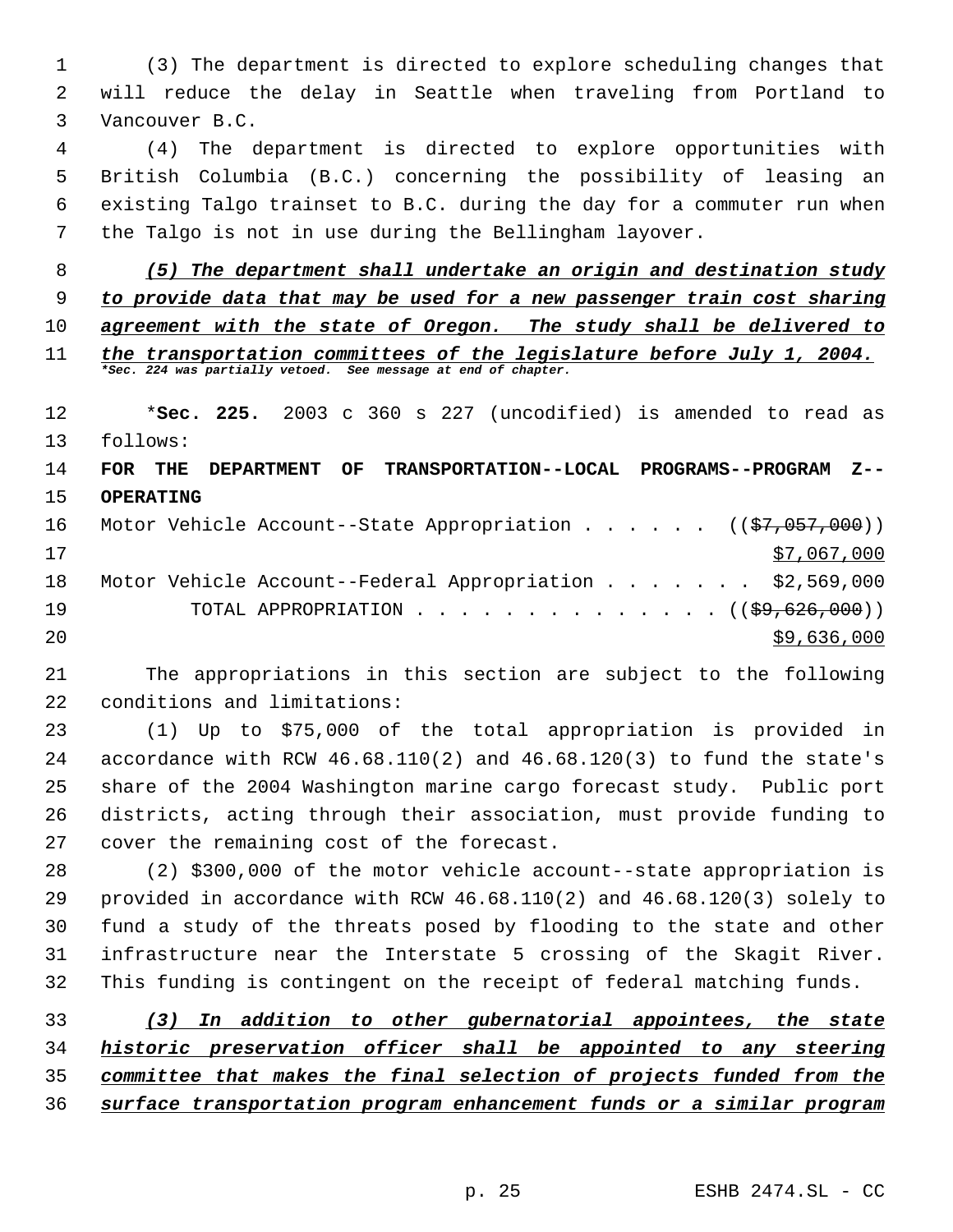#### *anticipated to be authorized in the extension or reauthorization of the*

*transportation equity act for the 21st century (TEA-21). \*Sec. 225 was partially vetoed. See message at end of chapter.*

## **TRANSPORTATION AGENCIES--CAPITAL**

 **Sec. 301.** 2003 c 360 s 304 (uncodified) is amended to read as follows:

 **FOR THE DEPARTMENT OF TRANSPORTATION--PROGRAM D (DEPARTMENT OF TRANSPORTATION- ONLY PROJECTS)--CAPITAL**

8 Motor Vehicle Account--State Appropriation . . . . . ((\$17,296,000))  $$17,186,000$ 

 The appropriation in this section is subject to the following conditions and limitations:

 (1) The entire motor vehicle account--state appropriation is provided solely to implement the activities and projects included in the Legislative 2003 Transportation Project List - Current Law report as transmitted to LEAP on April 27, 2003.

 (2) The department shall develop a standard design for all maintenance facilities to be funded under this section. Prior to developing design standards, the department must solicit input from all personnel classifications typically employed at maintenance facilities. By September 1, 2003, the department shall submit a report to the legislative transportation committees describing the stakeholder involvement process undertaken and the adopted design standards for maintenance facilities.

 \***Sec. 302.** 2003 c 360 s 305 (uncodified) is amended to read as follows: **FOR THE DEPARTMENT OF TRANSPORTATION--IMPROVEMENTS--PROGRAM I** Transportation 2003 Account (Nickel Account)--State 28 Appropriation . . . . . . . . . . . . . . . . ((\$565,300,000))  $5558,465,000$  ((Transportation 2003 Account (Nickel Account)--Federal Appropriation . . . . . . . . . . . . . . . . . . . . . . \$950,000 Transportation 2003 Account (Nickel Account)--Local Appropriation . . . . . . . . . . . . . . . . . . . . \$3,434,000)) 34 Motor Vehicle Account--State Appropriation . . . . . ((\$157,374,000))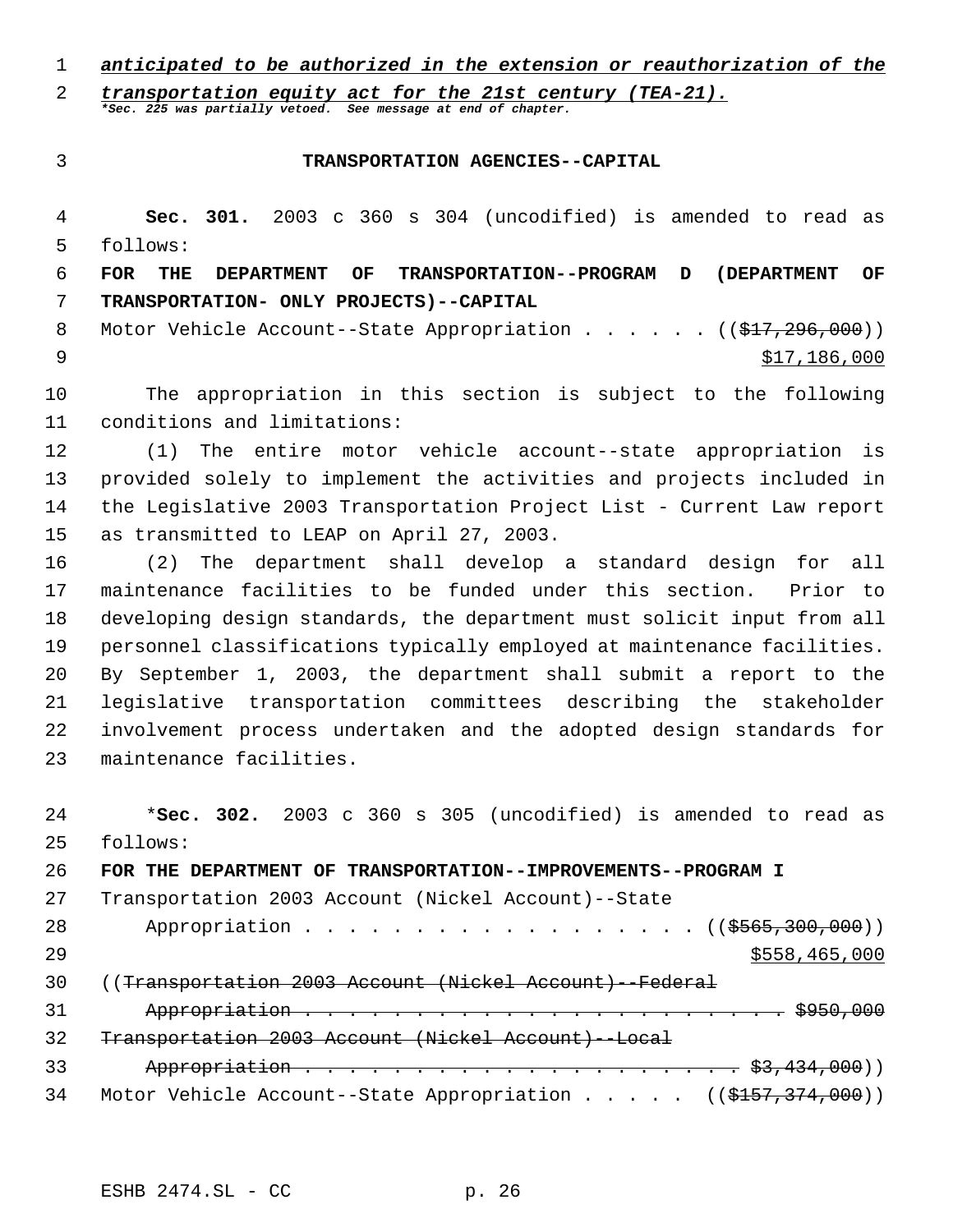| 1             | \$159, 135, 000                                                                    |
|---------------|------------------------------------------------------------------------------------|
| $\mathcal{L}$ | Motor Vehicle Account--Federal Appropriation ((\$192,940,000))                     |
| 3             | \$201,578,000                                                                      |
| 4             | Motor Vehicle Account--Local Appropriation ( $(\frac{213}{72}, \frac{258}{900})$ ) |
| 5             | \$30,158,000                                                                       |
| 6             | Special Category C Account--State Appropriation \$50,279,000                       |
| 7             | Tacoma Narrows Toll Bridge Account Appropriation ((\$613,300,000))                 |
| 8             | \$603,992,000                                                                      |
| -9            | TOTAL APPROPRIATION $($ $($ \$1,596,835,000) $)$                                   |
| 10            | \$1,603,607,000                                                                    |
| 11            | The appropriations in this section are subject to the following                    |
| 12            | conditions and limitations:                                                        |

13 (1) ((\$157,374,000 of the motor vehicle account-state appropriation, \$192,940,000 of the motor vehicle account--federal appropriation, \$13,258,000 of the motor vehicle account--local appropriation, and \$50,279,000 of the special category C account--state appropriation are provided solely to implement the activities and projects included in the Legislative 2003 Transportation Project List 19 - Current Law report as transmitted to LEAP on April 27, 2003.)) The entire transportation 2003 account (nickel account) appropriation is provided solely for the projects and activities as listed by project, biennium, and amount in the Legislative 2003 Transportation Project List - New Law List under the heading "Nickel Funds" as transmitted to LEAP on March 11, 2004. However, limited transfers of allocations between projects may occur for those amounts listed for the 2003-05 biennium subject to conditions and limitations in section 503 of this act.

 (a) Within the amount provided in this subsection, \$11,000,000 of the transportation 2003 account (nickel account)--state appropriation is provided solely for the environmental impact statement on the SR 520 Evergreen floating bridge.

 (b) Within the amount provided in this subsection, \$250,000 of the transportation 2003 account (Nickel Account)--state appropriation and an equal amount from the city of Seattle are provided solely for an analysis of the impacts that an expansion of the SR 520 Evergreen floating bridge will have on the streets of North Capitol Hill, Roanoke Park, and Montlake. An advisory committee with two members each from Portage Bay/Roanoke Park Community Council, Montlake Community Council,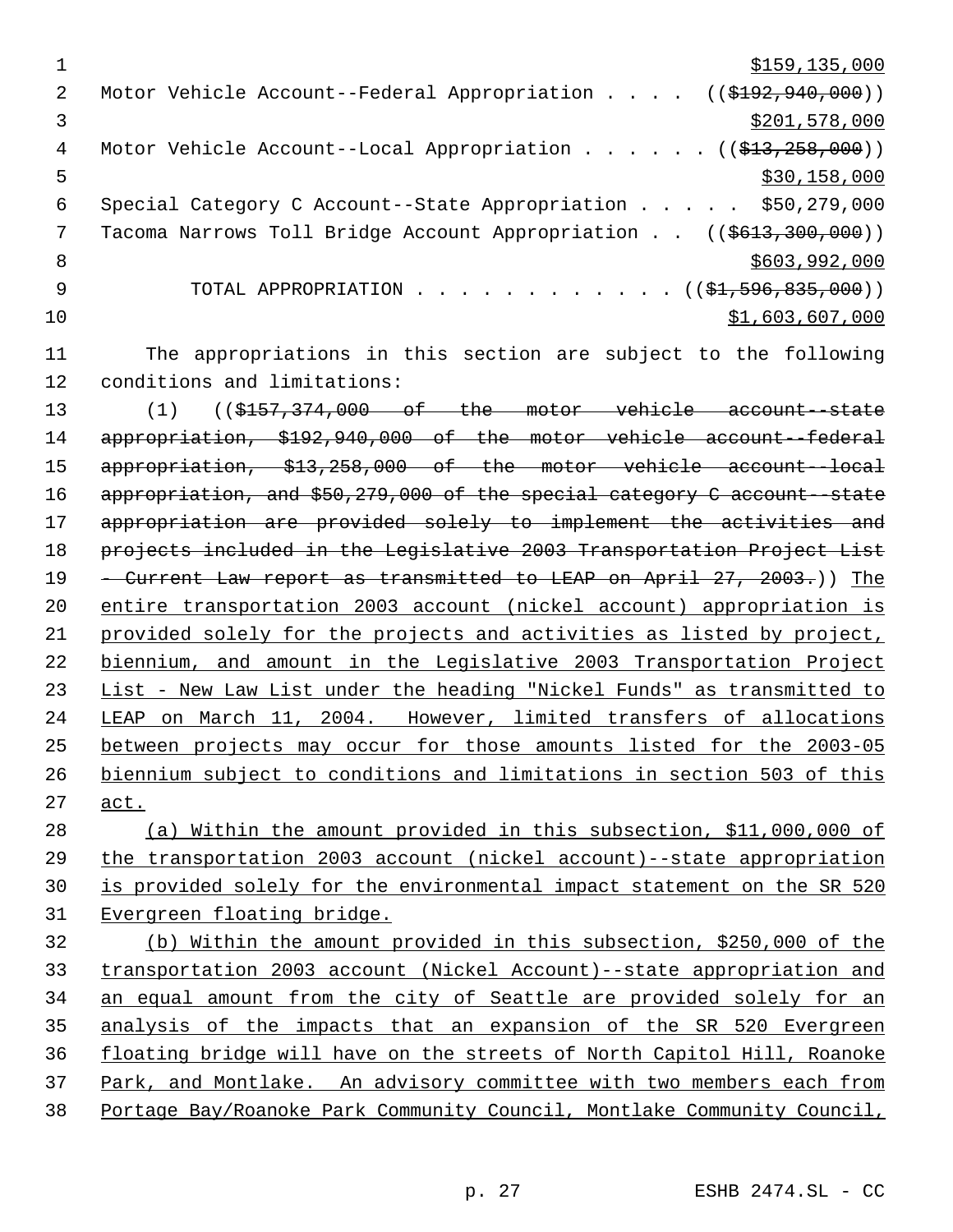and the North Capitol Hill community organization along with the secretary of transportation is established. The seven-member committee shall hire and oversee the contract with a transportation consulting organization to: (a) Perform an analysis of such impacts; and (b) design a traffic and circulation plan that mitigates the adverse consequences of such impacts. If the city of Seattle does not agree to provide \$250,000 by January 1, 2004, the amount provided in this subsection (1)(b) shall lapse.

 (2) \$126,533,253 of the motor vehicle account--state appropriation and motor vehicle account--federal appropriation is provided solely to implement the projects as indicated in the Legislative 2003 Transportation Project List - New Law List under the heading "Pre-Existing Revenues" as transmitted to LEAP on March 11, 2004.

 (3) The motor vehicle account--state appropriation includes ((\$78,000,000)) \$93,615,000 in proceeds from the sale of bonds authorized by RCW 47.10.843. The transportation commission may authorize the use of current revenues available to the department of transportation in lieu of bond proceeds for any part of the state appropriation. The motor vehicle account--state appropriation includes ((\$18,038,000)) \$17,380,000 in unexpended proceeds from bond sales authorized in RCW 47.10.843 for mobility and economic initiative improvement projects.

23 (((43))) (4) \$192,180,381 of the motor vehicle account--state appropriation and motor vehicle account--federal appropriation and \$50,279,000 of the special category C account--state appropriation are provided solely to implement the projects included in the Legislative 2003 Transportation Project List - Current Law List under the heading "Improvement Projects" as transmitted to LEAP on March 11, 2004. The department shall manage all projects on the list within the overall expenditure authority provided in this subsection.

 (a) Within the amounts provided in this subsection, \$1,700,000 of the motor vehicle account--state appropriation is provided solely for the I-5 Salmon creek noisewall project.

 *(b) Within amounts provided in this subsection, \$100,000 of the motor vehicle account--state appropriation is provided solely for the department to hire a consultant to complete a cost-benefit analysis comparing the efficiency of having high-occupancy vehicle (HOV) lanes in the right lane versus the left lane. The study shall compare the*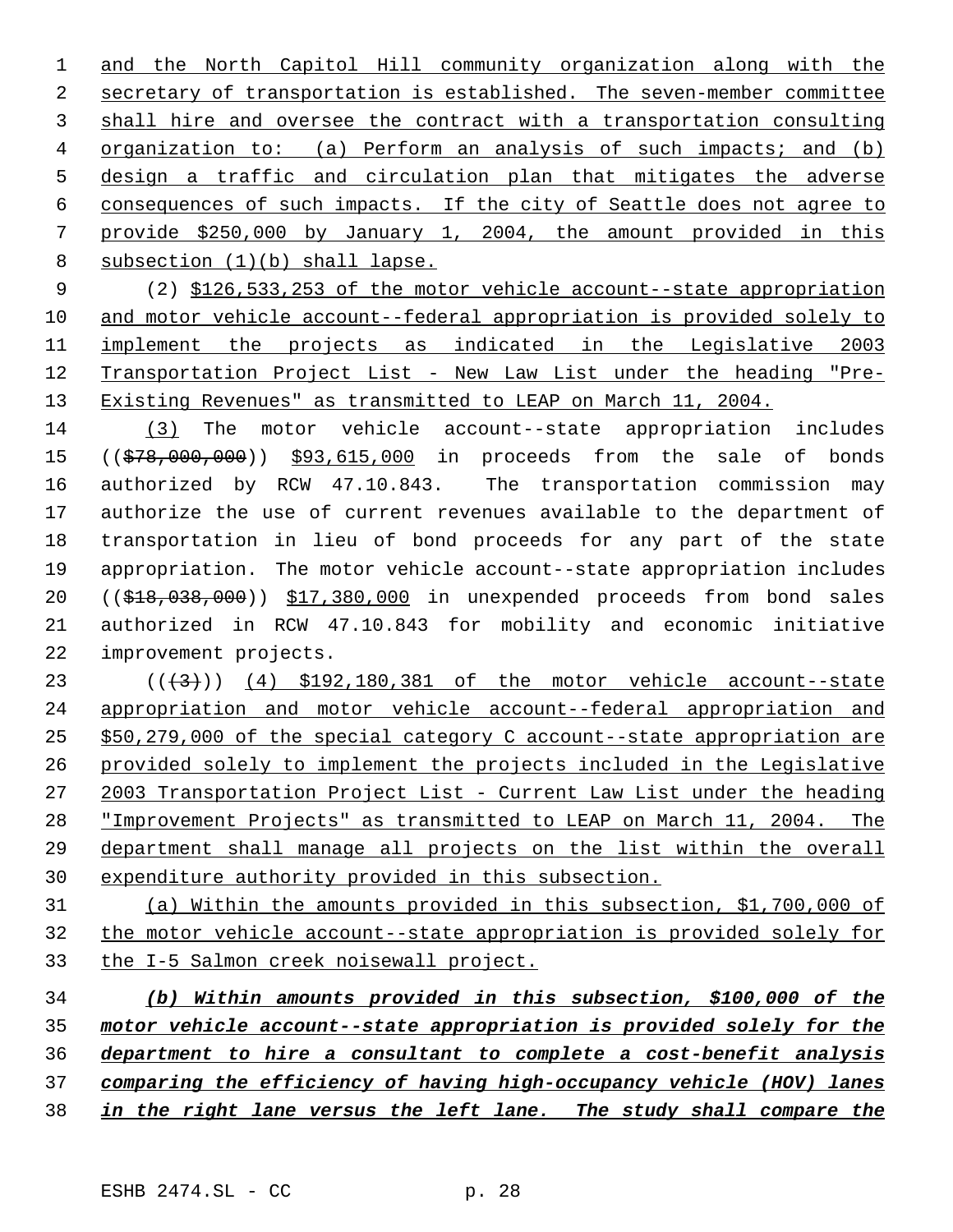*costs, and the traffic efficiencies of building HOV lanes in the right and left lanes. The study shall be completed and submitted to the transportation committees of the legislature by December 1, 2004.* (c) Within amounts provided in this subsection, \$500,000 of the motor vehicle account--state appropriation is provided solely for a study to provide the legislature with information regarding the feasibility of pursuing a Washington commerce corridor. The department 8 shall retain outside experts to conduct the study. The study must include the following conditions: (i) The Washington commerce corridor must be a north-south corridor starting in the vicinity of Lewis county and extending northerly to the 12 vicinity of the Canadian border. The corridor must be situated east of 13 state route number 405 and west of the Cascades. The corridor may include any of the following features: (A) Ability to carry long-haul freight; (B) Ability to provide for passenger auto travel; (C) Freight rail; (D) Passenger rail; (E) Public utilities; and (F) Other ancillary facilities as may be desired to maximize use of the corridor; (ii) The Washington commerce corridor must be developed, financed, 23 designed, constructed, and operated by private sector consortiums; (iii) The Washington commerce corridor must be subject to a joint permitting process involving federal, state, and local agencies with jurisdiction; and (iv) The legislative transportation committee shall form a working group to work with the department and the outside consultant on the study. (d) Within the amounts provided in this subsection, \$2,480,000 of the motor vehicle account--state appropriation is provided solely for either the SR 28 east end of the George Sellar bridge - phase 1 project or the US 2/97 Peshastin East Interchange project. (e) Within the amounts provided in this subsection, \$400,000 of the motor vehicle account--state appropriation and \$150,000 of the motor vehicle account-- local appropriation are provided solely for a route development plan to identify the future transportation improvements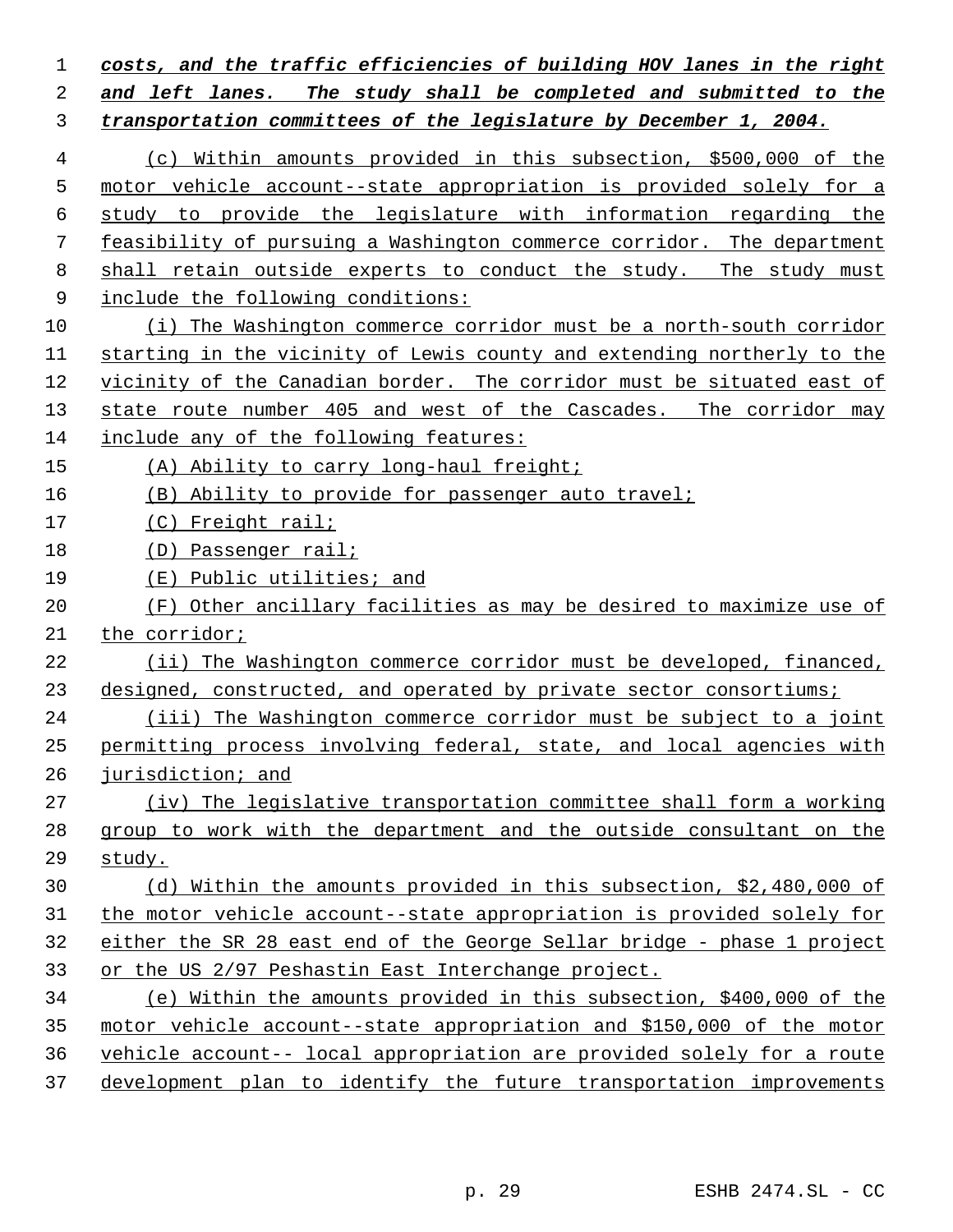that should be pursued for state route 169. The study shall include the following elements: (i) Documentation of existing conditions; (ii) Determination of present and future operating conditions; (iii) Development and testing of various transportation conceptual improvement strategies; (iv) Preliminary environmental analysis; 8 (v) Public involvement; and (vi) Cost estimates for the identified conceptual improvements. (f) Within the amounts provided in this subsection, \$1,200,000 from the motor vehicle account--state appropriation is provided solely for the SR507- SR510 Yelm Bypass project. (g) Within the amount provided in this subsection, \$650,000 from the motor vehicle account--state appropriation is provided solely for 15 the SR164 Corridor Analysis project. (5) A maximum of \$28,643,607 from the motor vehicle account--state 17 appropriation and motor vehicle account--federal appropriation is provided for direct project support costs, including, but not limited to, direct project support, property management, scenic byways, and other administration. (6) A maximum of \$9,238,726 from the motor vehicle account--state 22 appropriation and motor vehicle account--federal appropriation is provided for environmental retrofit improvement projects not included in the list in subsection (4) of this section. (7) A maximum of \$2,266,813 from the motor vehicle account--state appropriation and motor vehicle account--federal appropriation is provided for improvement projects programmed through the transportation commission's priority programming process. (8) The Tacoma Narrows toll bridge account--state appropriation includes \$567,000,000 in proceeds from the sale of bonds authorized by RCW 47.10.843. The Tacoma Narrows toll bridge account--state appropriation includes ((\$46,300,000)) \$36,992,000 in unexpended proceeds from the January 2003 bond sale authorized in RCW 47.10.843 for the Tacoma Narrows bridge project.  $((+4))$   $(9)$  The special category C account--state appropriation includes \$44,000,000 in proceeds from the sale of bonds authorized by

RCW 47.10.812. The transportation commission may authorize the use of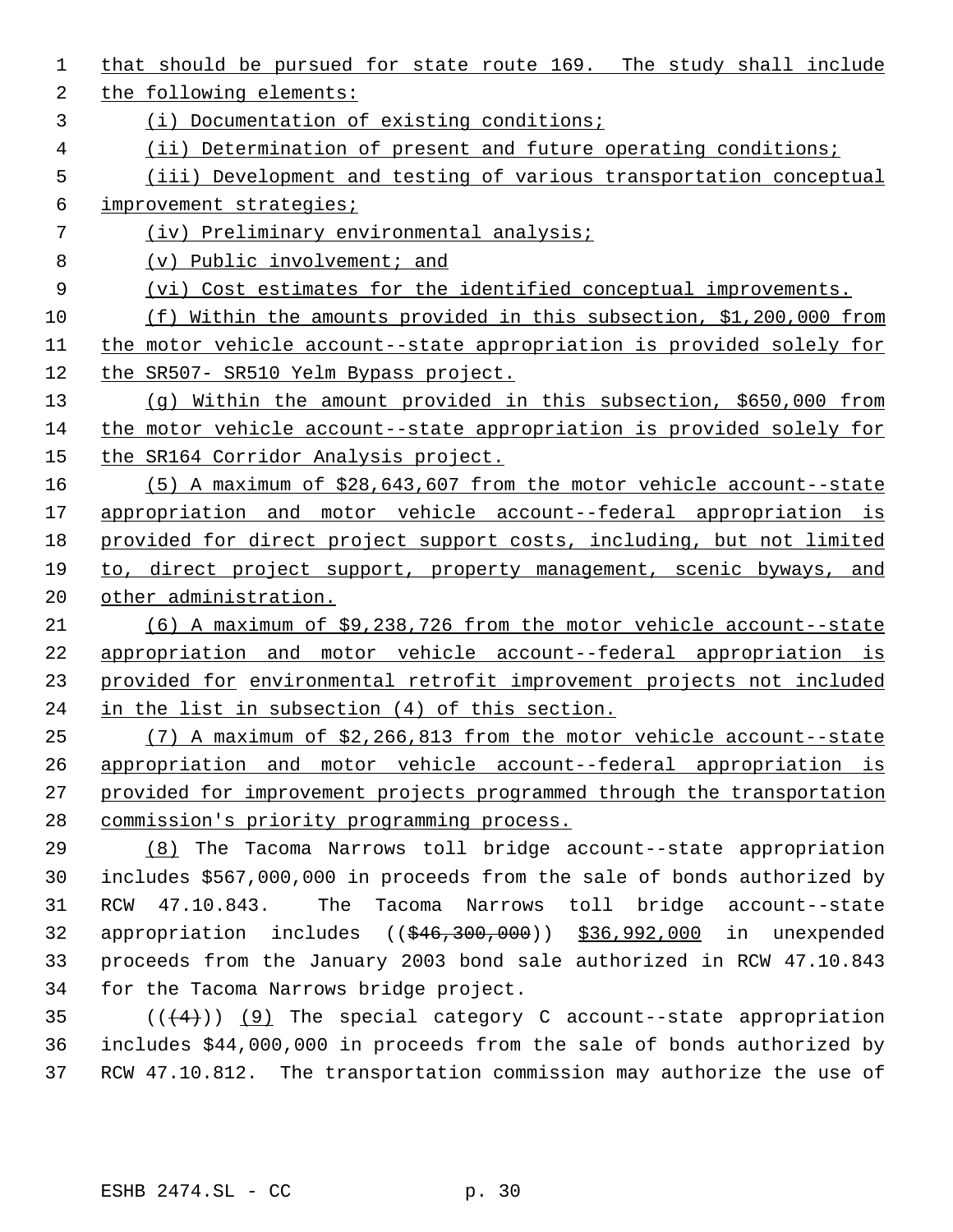current revenues available in the special category C account in lieu of bond proceeds for any part of the state appropriation.

 (((5) The entire transportation 2003 account (nickel account) appropriation is provided solely for the projects and activities as indicated in the Legislative 2003 Transportation Project List - New Law report transmitted to LEAP on April 27, 2003.

7 (6))) (10) The ((motor vehicle account)) transportation 2003 8 account (nickel account)--state appropriation includes ((\$280,000,000)) 9 \$275,000,000 in proceeds from the sale of bonds authorized by Senate Bill No. 6062. The transportation commission may authorize the use of current revenues available to the department of transportation in lieu of bond proceeds for any part of the state appropriation.

13 (( $(7)$  \$11,000,000 of the motor vehicle account--state appropriation 14 is provided solely for the environmental impact statement on the SR 520 15 Evergreen floating bridge.

 $(8)$  \$250,000 of the transportation 2003 account (Nickel Account) - state appropriation and an equal amount from the city of Seattle are provided solely for an analysis of the impacts that an expansion of the SR 520 Evergreen floating bridge will have on the streets of North Capitol Hill, Roanoke Park, and Montlake. An advisory committee with two members each from Portage Bay/Roanoke Park Community Council, Montlake Community Council, and the North Capitol Hill community 23 organization along with the secretary of transportation is established. The seven-member committee shall hire and oversee the contract with a 25 transportation consulting organization to: (a) Perform an analysis of 26 such impacts; and (b) design a traffic and circulation plan that 27 mitigates the adverse consequences of such impacts. If the city of Seattle does not agree to provide \$250,000 by January 1, 2004, the amount provided in this subsection shall lapse.

 $(9)(a)$  \$500,000 of the motor vehicle account--state appropriation is provided solely for a study to provide the legislature with information regarding the feasibility of pursuing a Washington commerce corridor. The department shall retain outside experts to conduct the study. The study must include the following conditions:

 $\{\frac{i}{r}\}$  The Washington commerce corridor must be a north-south corridor starting in the vicinity of Lewis county and extending northerly to the vicinity of the Canadian border. The corridor must be situated east of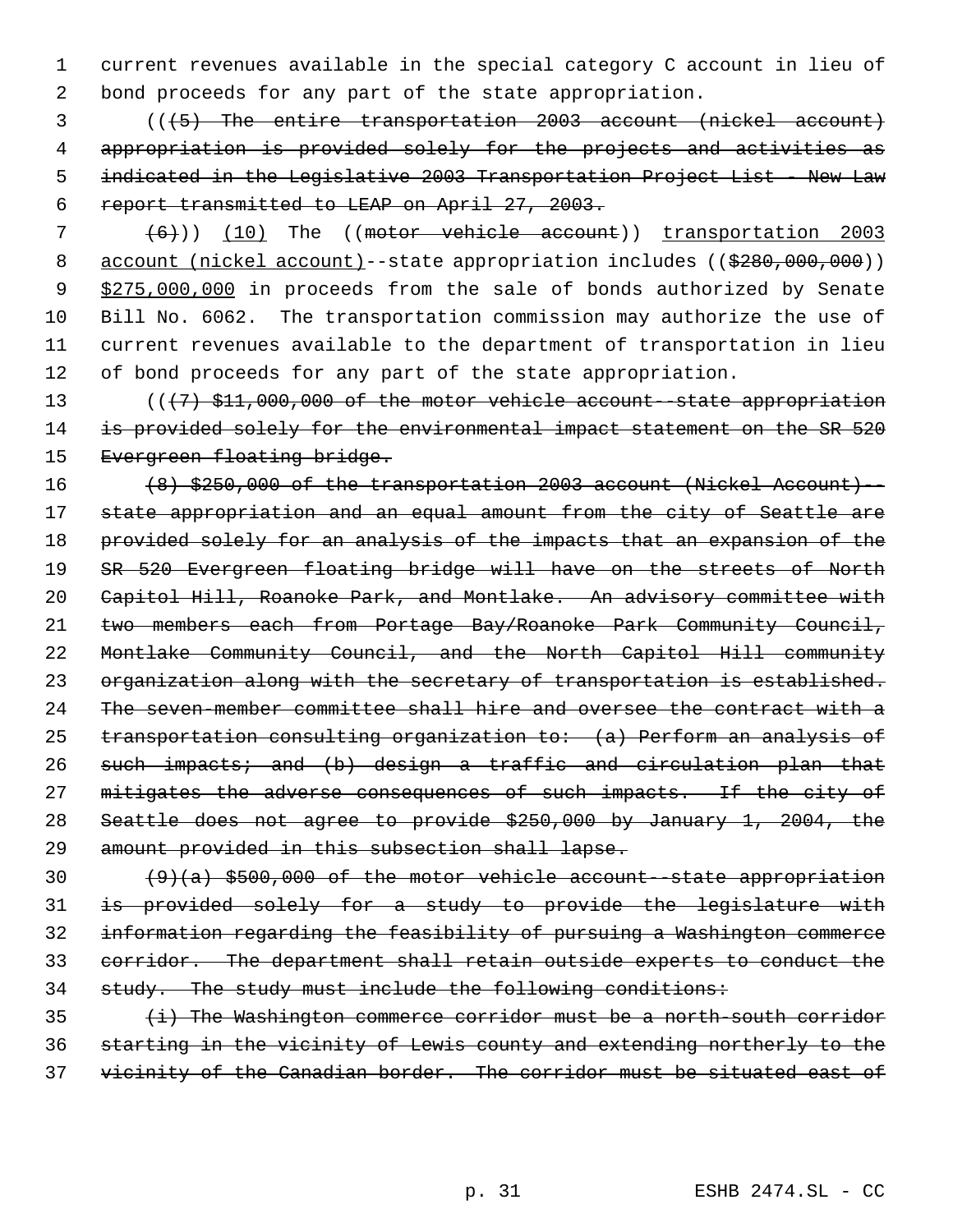1 state route number 405 and west of the Cascades. The corridor may

2 include any of the following features:

3 (A) Ability to carry long-haul freight;

- 4 (B) Ability to provide for passenger auto travel;
- 5  $\left\langle \left( \mathrm{C} \right) \right\rangle$  Freight rail;

6  $(D)$  Passenger rail;

7 (E) Public utilities; and

8 (F) Other ancillary facilities as may be desired to maximize use of 9 the corridor;

10 (ii) The Washington commerce corridor must be developed, financed, 11 designed, constructed, and operated by private sector consortiums; and 12 (iii) The Washington commerce corridor must be subject to a joint 13 permitting process involving federal, state, and local agencies with

14 jurisdiction.

15 (b) The legislative transportation committee shall form a working 16 group to work with the department and the outside consultant on the 17 study.

18 (10) \$8,000,000 of the motor vehicle account-state appropriation 19 is provided for the SR 522, University of Washington-Bothell campus 20 access project. This amount will cover approximately one half of the 21 construction costs.))

 (11) The transportation permit efficiency and accountability 23 committee (TPEAC) shall select from the project list under ((this)) 24 subsection (1) of this section ten projects that have not yet secured state permits. TPEAC shall select projects from both urban and rural areas representing a wide variety of locations within the state. These projects shall be designated "Department of Transportation Permit Drafting Pilot Projects" and shall become a part of the work plan of TPEAC required under section 2(1)(b), chapter 8 (ESB 5279), Laws of 30 2003.

31 (12) Of the amounts appropriated in this section and section 306 of 32 this act, no more than \$124,000 is provided for increased project costs 33 due to the enactment of Substitute Senate Bill No. 5457.

34  $((+14))$   $(13)$  To manage some projects more efficiently, federal 35 funds may be transferred from program Z to program I ((to replace those 36 federal)) and replaced with state funds in a dollar-for-dollar match. 37 However, funds may not be transferred between federal programs, except 38 in order to accept federally earmarked funds and maintain eligibility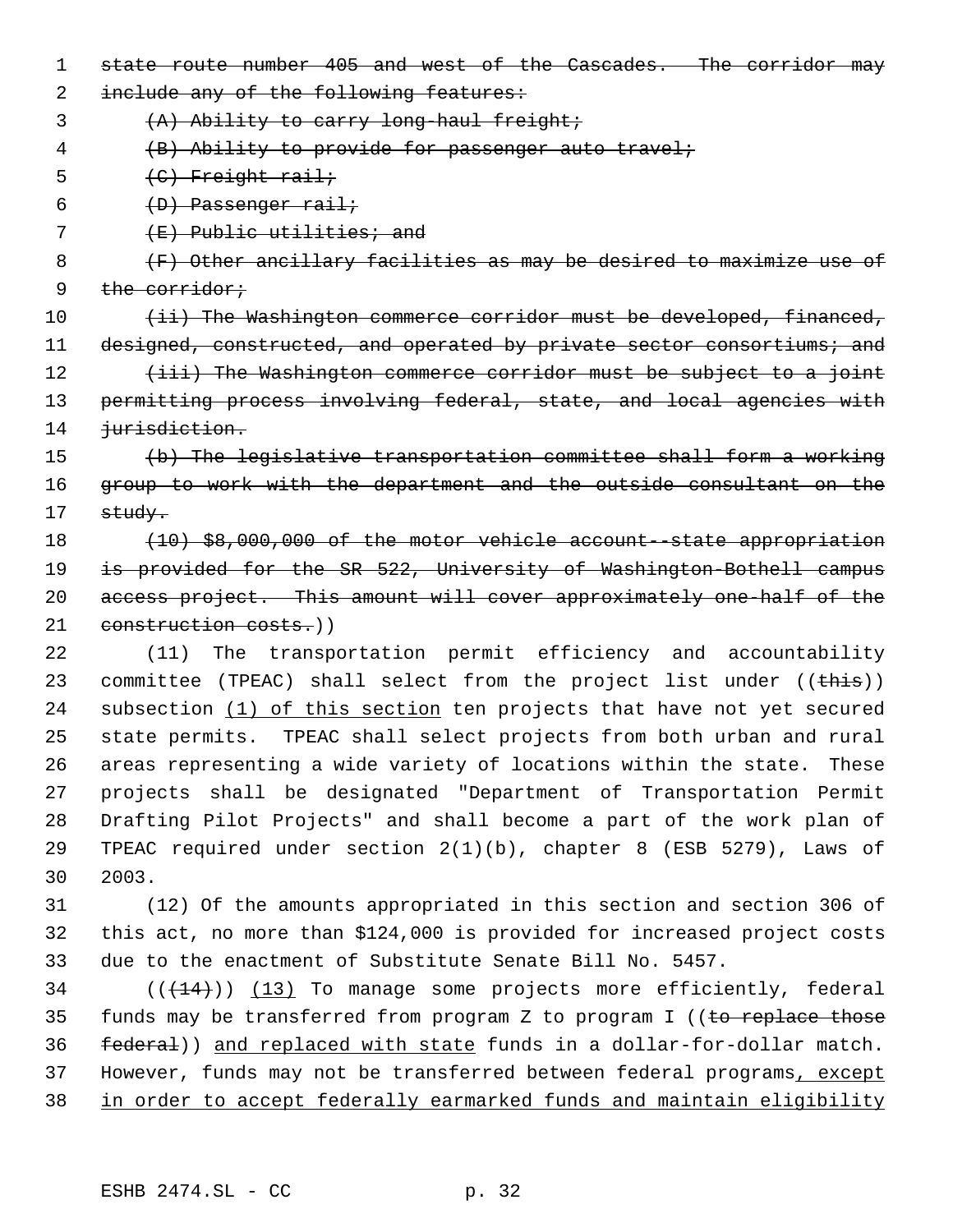for federal discretionary programs. Fund transfers authorized under this subsection shall not affect project prioritization status. Appropriations shall initially be allotted as appropriated in this act. The department shall not transfer funds as authorized under this subsection without approval of the transportation commission and the director of financial management. The department shall submit a report on those projects receiving fund transfers to the transportation committees of the senate and house of representatives by December 1, 2004.

 (14) The department shall, on a quarterly basis beginning July 1, 2004, provide to the legislature reports providing the status on each project in the project lists submitted pursuant to this act to LEAP on 13 March 11, 2004, and on any additional projects for which the department has expended funds during the 2003-05 fiscal biennium. The department shall work with the transportation committees of the legislature to agree on report formatting and elements. Elements shall include, but not be limited to, project scope, schedule, and costs. The department shall also provide the information required under this subsection via the transportation executive information systems (TEIS).

 (15) Funding provided by this act for the Alaskan Way Viaduct project shall not be spent for preliminary engineering, design, right of way acquisition, or construction on the project if it could have the effect of reducing roadway capacity on that facility.

 (16) In conducting its environmental impact statement responsibilities on the Alaskan Way Viaduct project, the department of transportation must provide briefings and consult with the legislators in the affected project area, and the chairs of the transportation committees of the legislature, on the design alternatives for that facility.

*\*Sec. 302 was partially vetoed. See message at end of chapter.*

 **Sec. 303.** 2003 1st sp.s. c 26 s 506 (uncodified) is amended to read as follows:

 **FOR THE DEPARTMENT OF TRANSPORTATION--PRESERVATION--PROGRAM P** Transportation 2003 Account (Nickel Account) . . . . . . . \$2,000,000 34 Motor Vehicle Account--State Appropriation . . . . . ((\$178,909,000)) \$205,349,000 36 Motor Vehicle Account--Federal Appropriation . . . . ((\$457,467,000)) \$499,067,000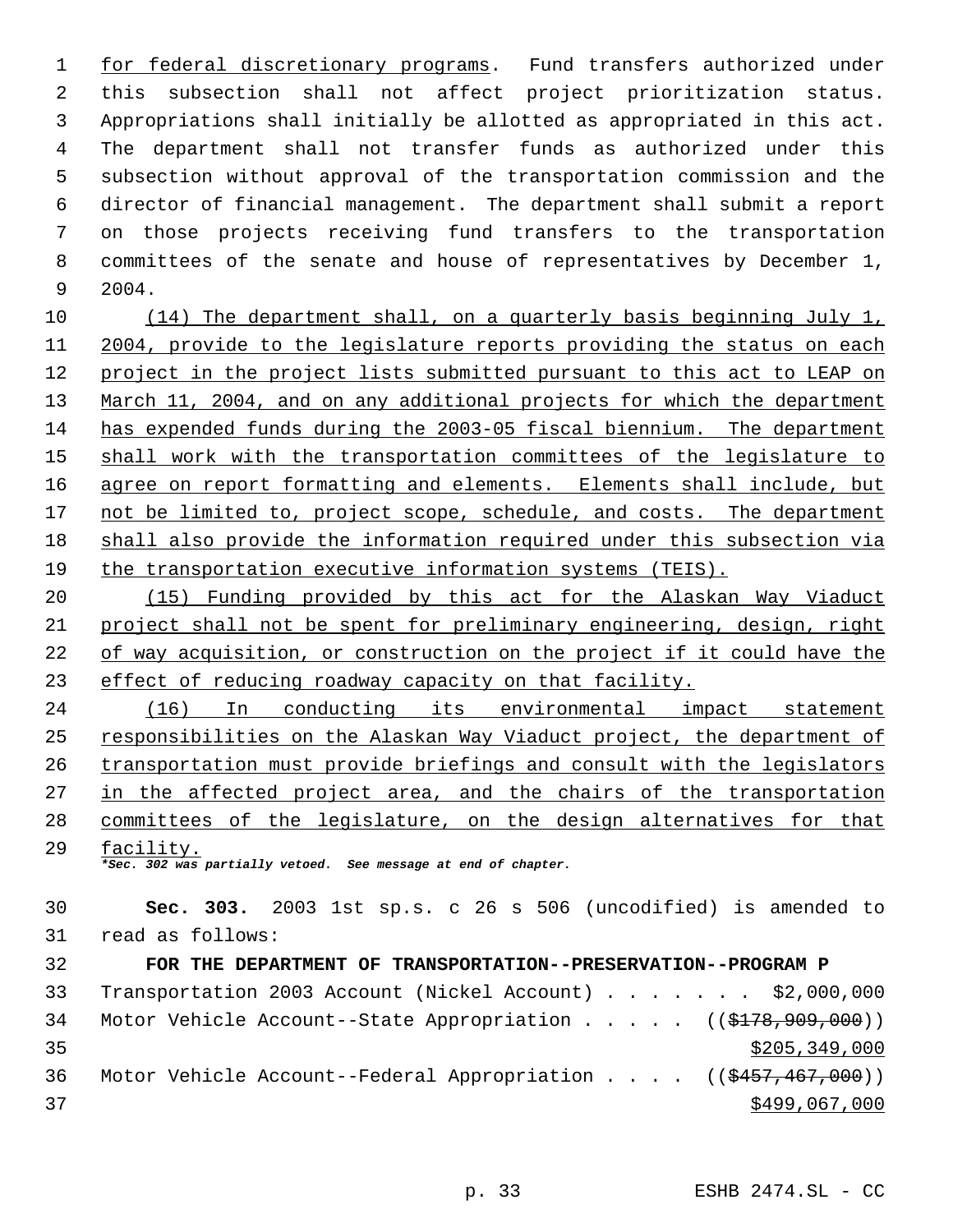| $\mathbf{1}$   | Motor Vehicle Account--Local Appropriation \$12,666,000                         |
|----------------|---------------------------------------------------------------------------------|
| 2              | Multimodal Account--State Appropriation \$1,690,000                             |
| 3              | ((Multimodal Account--Federal Appropriation \$4,247,000))                       |
| $\overline{4}$ | Puyallup Tribal Settlement Account--State                                       |
| 5              |                                                                                 |
| 6              | TOTAL APPROPRIATION ( $(\frac{26556}{979},000)$ )                               |
| 7              | \$731,772,000                                                                   |
| 8              | The appropriations in this section are subject to the following                 |
| 9              | conditions and limitations:                                                     |
| 10             | $(1)$ $((\frac{2178}{909}, \frac{900}{900})$ of the motor vehicle account state |
| 11             | appropriation, \$457,467,000 of the motor vehicle account-federal               |
| 12             | appropriation, \$12,666,000 of the motor vehicle account-local                  |
| 13             | appropriation, \$1,690,000 of the multimodal transportation account -           |
| 14             | state appropriation, and \$4,247,000 of the multimodal transportation           |
| 15             | account-federal appropriation are provided solely to implement the              |
| 16             | activities and projects included in the Legislative 2003 Transportation         |
| 17             | Project List - Current Law report transmitted to LEAP on April 27,              |
| 18             | The entire 2003 transportation account (nickel account)<br><del>2003.</del> ))  |
| 19             | appropriation is provided solely for the projects and activities as             |
| 20             | listed by project, biennium, and amount in the Legislative 2003                 |
| 21             | Transportation Project List - New Law List under the heading "Nickel            |
| 22             | Funds" as transmitted to LEAP on March 11, 2004. However, limited               |
| 23             | transfers of allocations between projects may occur for those amounts           |
| 24             | listed for the 2003-05 biennium subject to conditions and limitations           |
| 25             | in section 503 of this act.                                                     |
| 26             | (2) \$35,974,657 of the motor vehicle account--state appropriation              |
| 27             | and motor vehicle account--federal appropriation and \$11,000,000 of the        |
| 28             | Puyallup tribal settlement account--state appropriation are provided            |
| 29             | solely to implement the projects included in the Legislative 2003               |
| 30             | Transportation Project List - Current Law List under the heading                |
| 31             | "Bridge Improvements" as transmitted to LEAP on March 11, 2004. The             |
| 32             | department shall manage all projects on the list within the overall             |
| 33             | expenditure authority provided in this subsection.                              |
| 34             | (a) Within the amounts provided in this subsection, \$1,000,000 of              |
| 35             | the motor vehicle account--state appropriation is provided solely for           |
| 36             | the Purdy creek bridge project. The 2005-07 biennium appropriations             |
| 37             | <u>for this project are expected to be \$5,074,000.</u>                         |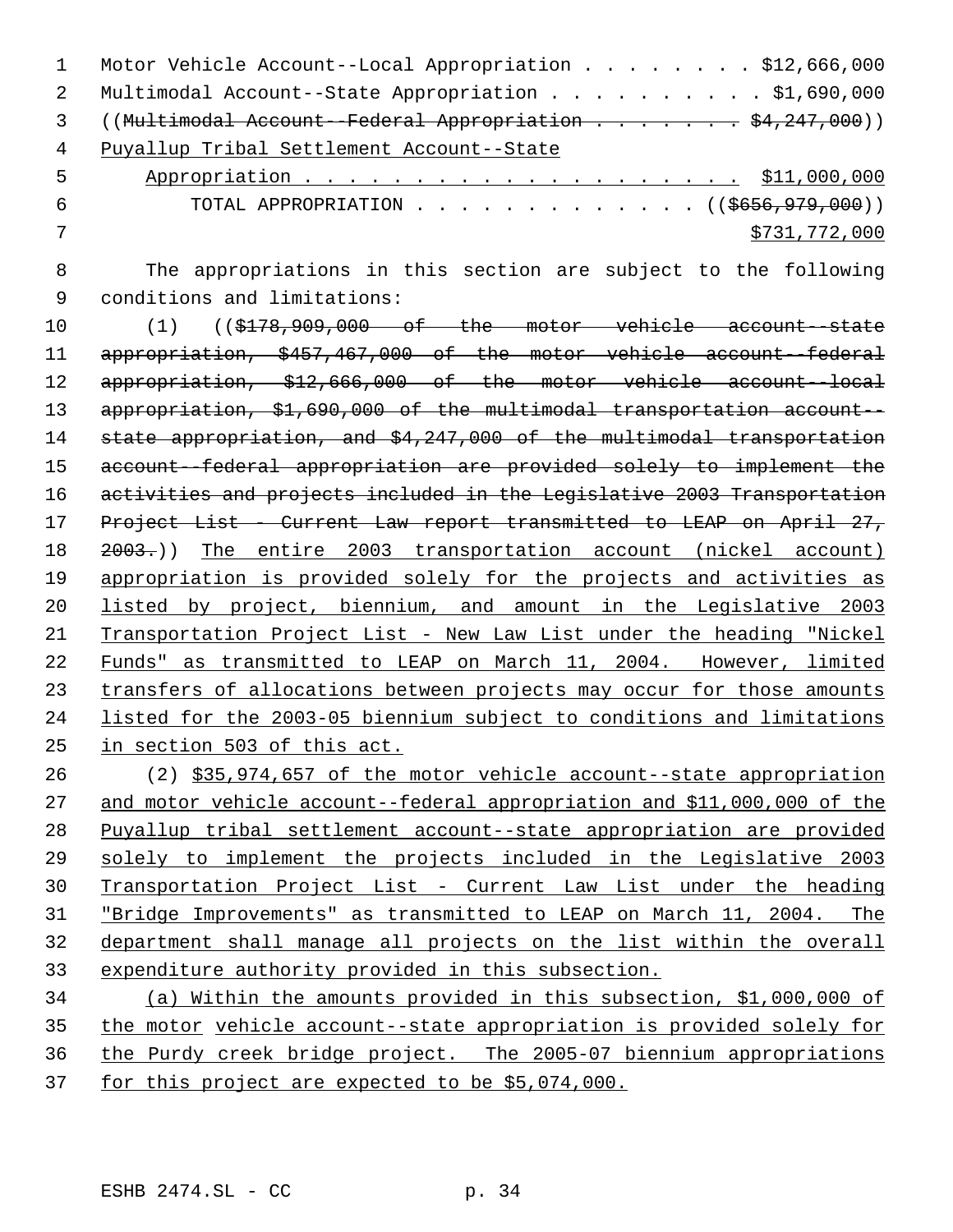(b) Within the amounts provided in this subsection, \$11,000,000 of the Puyallup tribal settlement account--state appropriation is provided solely for mitigation costs associated with the Murray Morgan/11st Street Bridge demolition. The department may negotiate with the city of Tacoma for the purpose of transferring ownership of the Murray Morgan/11th Street Bridge to the city. The department is allowed to use the Puyallup tribal settlement account appropriation, as well as any funds appropriated in the current biennium and planned in future biennia for the demolition and mitigation for the demolition of the bridge to rehabilitate or replace the bridge, if agreed to by the city. In no event will the department's participation exceed \$26,500,000 and no funds may be expended unless the city of Tacoma agrees to take ownership of the bridge in its entirety and provide that the payment of these funds extinguishes any real or implied agreements regarding future expenditures on the bridge.

 (3) A maximum of \$211,585,010 from the motor vehicle account--state appropriation and motor vehicle account--federal appropriation and \$1,690,000 of the multimodal account--state appropriation are provided for roadway preservation projects.

 (4) A maximum of \$55,336,893 from the motor vehicle account--state appropriation and motor vehicle account--federal appropriation is provided for bridge repair projects.

 (5) A maximum of \$51,562,422 from the motor vehicle account--state appropriation and motor vehicle account--federal appropriation is provided for other facilities preservation projects.

 (6) A maximum of \$38,968,540 from the motor vehicle account--state appropriation and motor vehicle account--federal appropriation is provided for other preservation projects programmed through the transportation commission's priority programming process.

 (7) A maximum of \$56,737,803 from the motor vehicle account--state appropriation and motor vehicle account--federal appropriation is provided for direct project support costs, including, but not limited 33 to, direct project support, property management, scenic byways, and other administration.

 (8) \$81,147,069 of the motor vehicle account--state appropriation and \$173,103,529 of the motor vehicle account--federal appropriation are provided solely for the Hood Canal bridge project.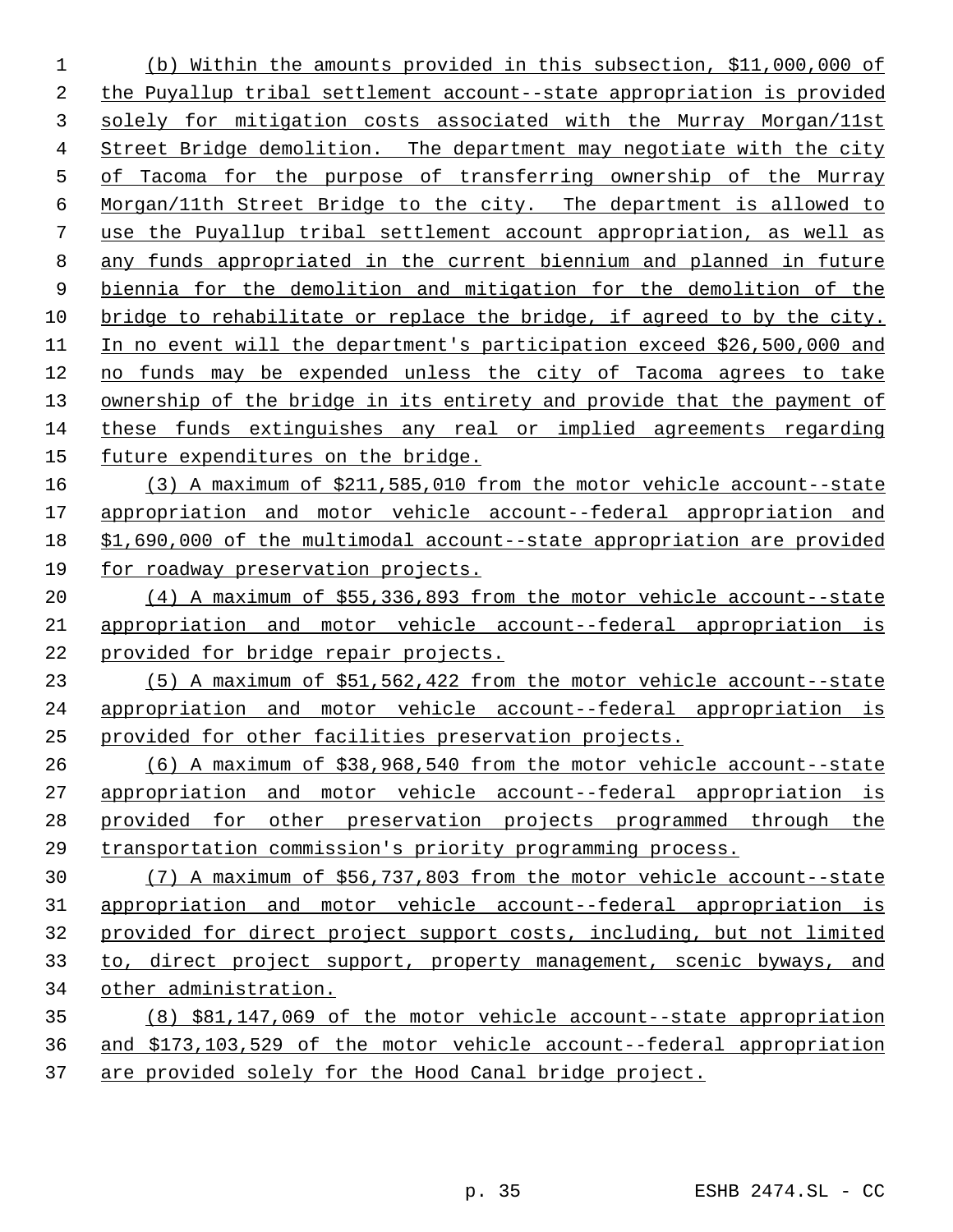(9) The motor vehicle account--state appropriation includes \$2,850,000 in proceeds from the sale of bonds authorized in RCW 47.10.761 and 47.10.762 for emergency purposes.

  $((+3))$   $(10)$  The motor vehicle account--state appropriation includes \$77,700,000 in proceeds from the sale of bonds authorized by RCW 47.10.843. The transportation commission may authorize the use of current revenues available to the department of transportation in lieu of bond proceeds for any part of the state appropriation.

 (((4) The entire transportation 2003 account (nickel account) appropriation is provided solely for the projects and activities as indicated in the Legislative 2003 Transportation Project List - New Law 12 report transmitted to LEAP on April 27, 2003.

 $(5)$ )) (11) The department of transportation shall continue to implement the lowest life cycle cost planning approach to pavement management throughout the state to encourage the most effective and efficient use of pavement preservation funds. Emphasis should be placed on increasing the number of roads addressed on time and reducing the number of roads past due.

 $((+6))$   $(12)$  Of the amounts appropriated in this section and section 305 of this act, no more than \$124,000 is provided for increased project costs due to the enactment of Substitute Senate Bill No. 5457.

23  $((+7))$   $(13)$  To manage some projects more efficiently, federal 24 funds may be transferred from program Z to program P ((to replace those 25 federal)) and replaced with state funds in a dollar-for-dollar match. 26 However, funds may not be transferred between federal programs, except 27 in order to accept federally earmarked funds and maintain eligibility 28 for federal discretionary programs. Fund transfers authorized under this subsection shall not affect project prioritization status. Appropriations shall initially be allotted as appropriated in this act. The department shall not transfer funds as authorized under this subsection without approval of the transportation commission and the director of financial management. The department shall submit a report on those projects receiving fund transfers to the transportation committees of the senate and house of representatives by December 1, 2004.

 (14) The department shall, on a quarterly basis beginning July 1, 2004, provide to the legislature reports providing the status on each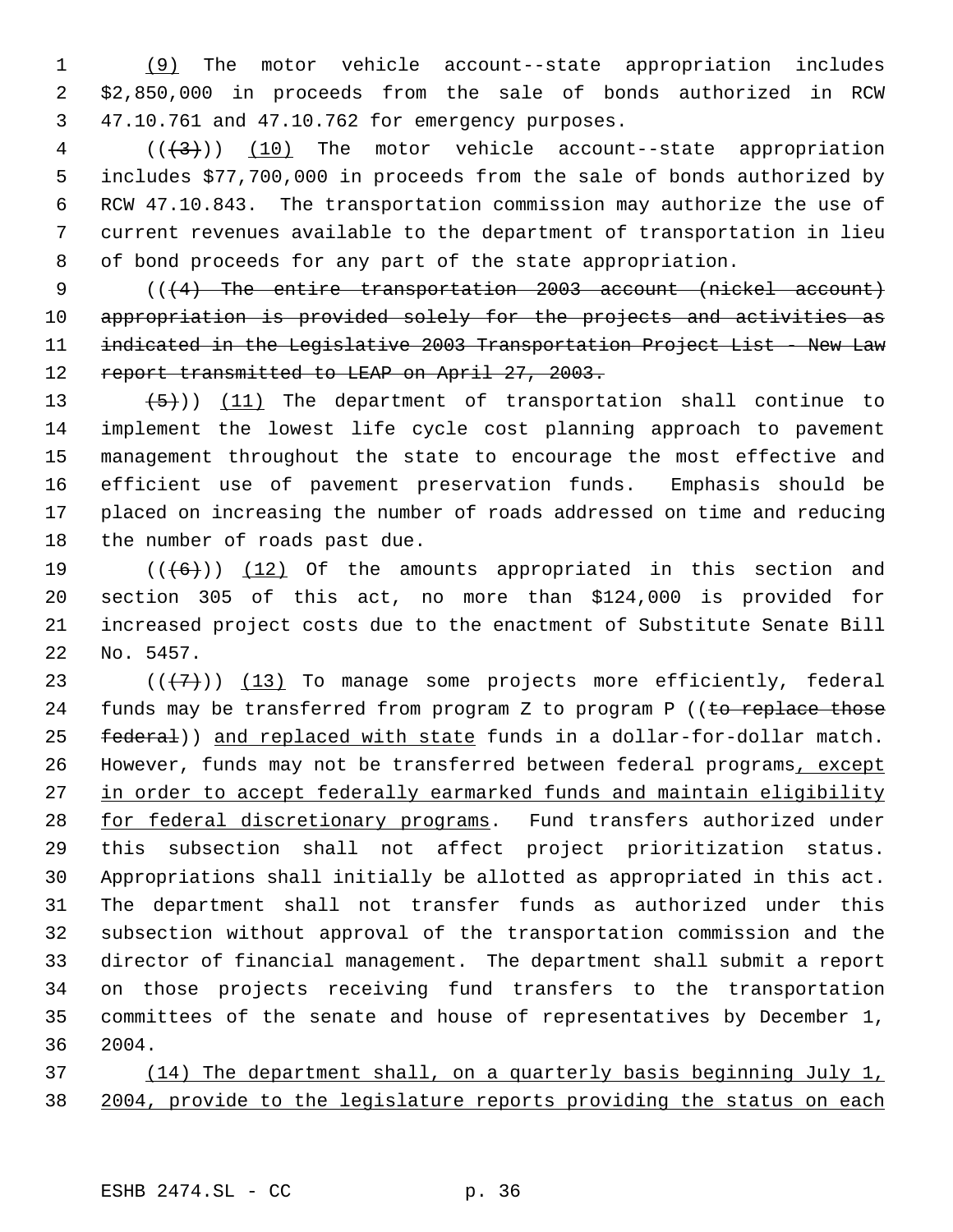project in the project lists submitted pursuant to this act to LEAP on 2 March 11, 2004, and on any additional projects for which the department has expended funds during the 2003-05 fiscal biennium. The department shall work with the transportation committees of the legislature to agree on report formatting and elements. Elements shall include, but not be limited to, project scope, schedule, and costs. The department shall also provide the information required under this subsection via the transportation executive information systems (TEIS).

 **Sec. 304.** 2003 c 360 s 308 (uncodified) is amended to read as follows: **FOR THE DEPARTMENT OF TRANSPORTATION--WASHINGTON STATE FERRIES CONSTRUCTION-- PROGRAM W** Puget Sound Capital Construction Account-- 14 State Appropriation . . . . . . . . . . . . . . ((\$129,066,000)) \$108,330,000 Puget Sound Capital Construction Account-- 17 Federal Appropriation . . . . . . . . . . . . . ((\$34,400,000)) \$69,881,000 Puget Sound Capital Construction Account-- 20 Local Appropriation . . . . . . . . . . . . . . . . . . \$249,000 Multimodal Transportation Account--State 22 Appropriation . . . . . . . . . . . . . . . . . . \$13,381,000 Transportation 2003 Account (nickel account) Appropriation . . . . . . . . . . . . . . . . . . . . . \$5,749,000 25 TOTAL APPROPRIATION . . . . . . . . . . . . . ((\$182,596,000))  $$197,590,000$ 

 The appropriations in this section are provided for improving the Washington state ferry system, including, but not limited to, vessel 29 construction, major and minor vessel ((improvements)) preservation, and terminal preservation, construction, and improvements. The appropriations in this section are subject to the following conditions and limitations:

 (1) The multimodal transportation account--state appropriation includes \$11,772,000 in proceeds from the sale of bonds authorized by Senate Bill No. 6062. The transportation commission may authorize the use of current revenues available to the department of transportation in lieu of bond proceeds for any part of the state appropriation.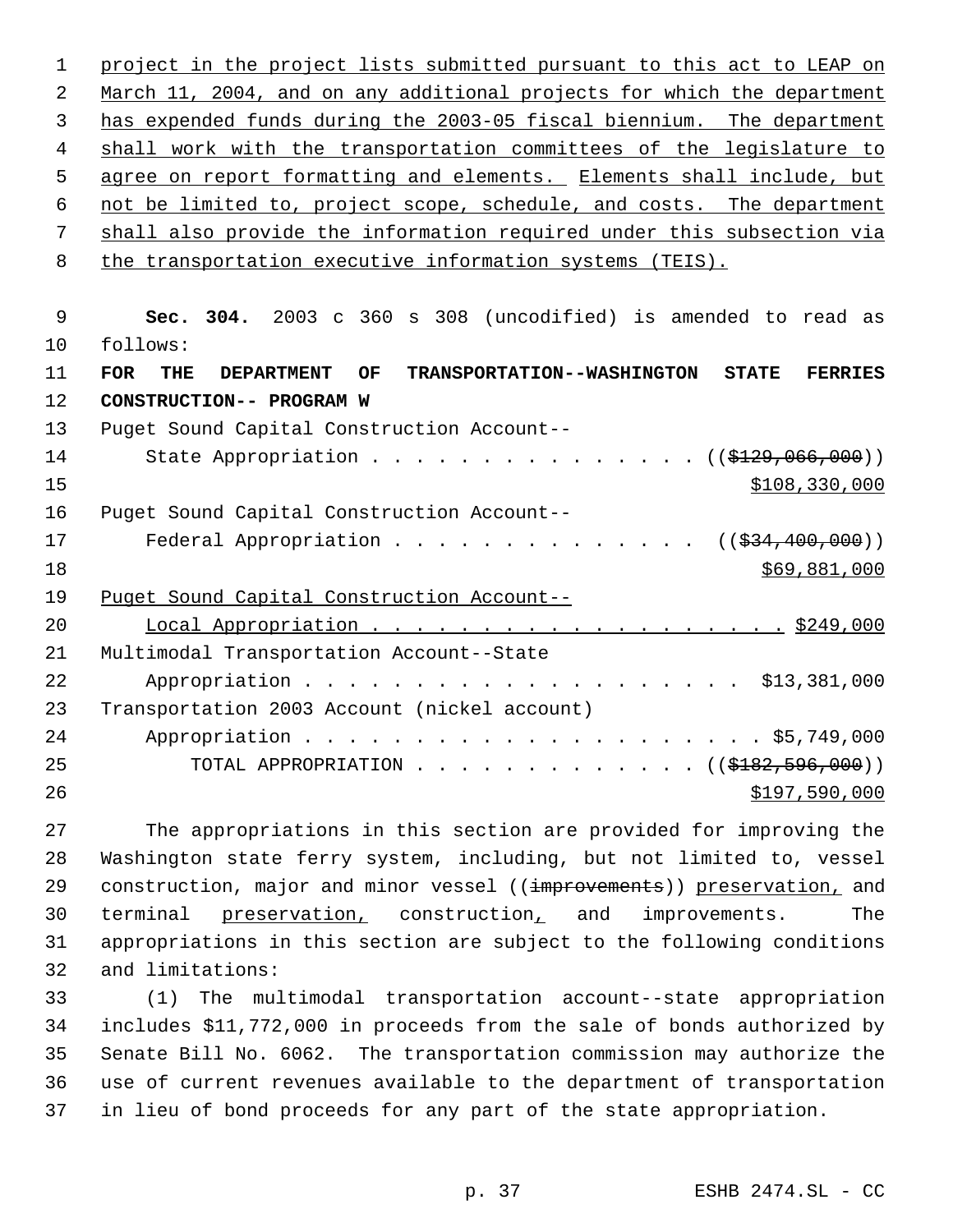(2) ((\$129,066,000 of the Puget Sound capital construction account--state appropriation and \$34,400,000 of the Puget Sound capital construction account-- federal appropriation are provided solely for capital projects as listed in the Legislative 2003 Transportation Project List - Current Law as transmitted to the LEAP on April 27,  $6 \quad 2003.$ 

 (3) \$17,521,000 of the transportation 2003 account (nickel account)--state appropriation is provided solely for capital projects 9 as listed in the Legislative 2003 Transportation Project List - New Law 10 as transmitted to the LEAP on April 27, 2003.

11 (4))) \$108,330,000 of the Puget Sound capital construction account--state appropriation, \$69,881,000 of the Puget Sound capital construction account-- federal appropriation, \$249,000 of the Puget Sound capital construction account--local appropriation, and \$1,609,000 15 of the multimodal transportation account--state appropriation are 16 provided for ferry construction projects. The department shall report 17 against the Legislative 2003 Transportation Project List - Current Law transmitted to LEAP on March 11, 2004.

 (a) Within the amounts provided in this subsection, a maximum of \$58,205,000 of the Puget Sound capital construction account--state appropriation, \$21,362,000 of the Puget Sound capital construction account-- federal appropriation, \$409,000 of the multimodal transportation account--state appropriation, and \$249,000 of the Puget Sound capital construction account-- local appropriation are provided for terminal projects.

 (b) Within the amounts provided in this subsection, a maximum of \$44,875,000 of the Puget Sound capital construction account--state appropriation, \$48,432,000 of the Puget Sound capital construction account-- federal appropriation, and \$1,200,000 of the multimodal transportation account-- state appropriation are provided for vessel projects.

 (c) Within the amounts provided in this subsection, \$5,250,000 of the Puget Sound capital construction account--state appropriation and \$87,000 of the Puget Sound capital construction account--federal appropriation are provided for emergency repair projects. Additionally, unused funds under (a) and (b) of this subsection, may be 37 transferred to emergency repair projects.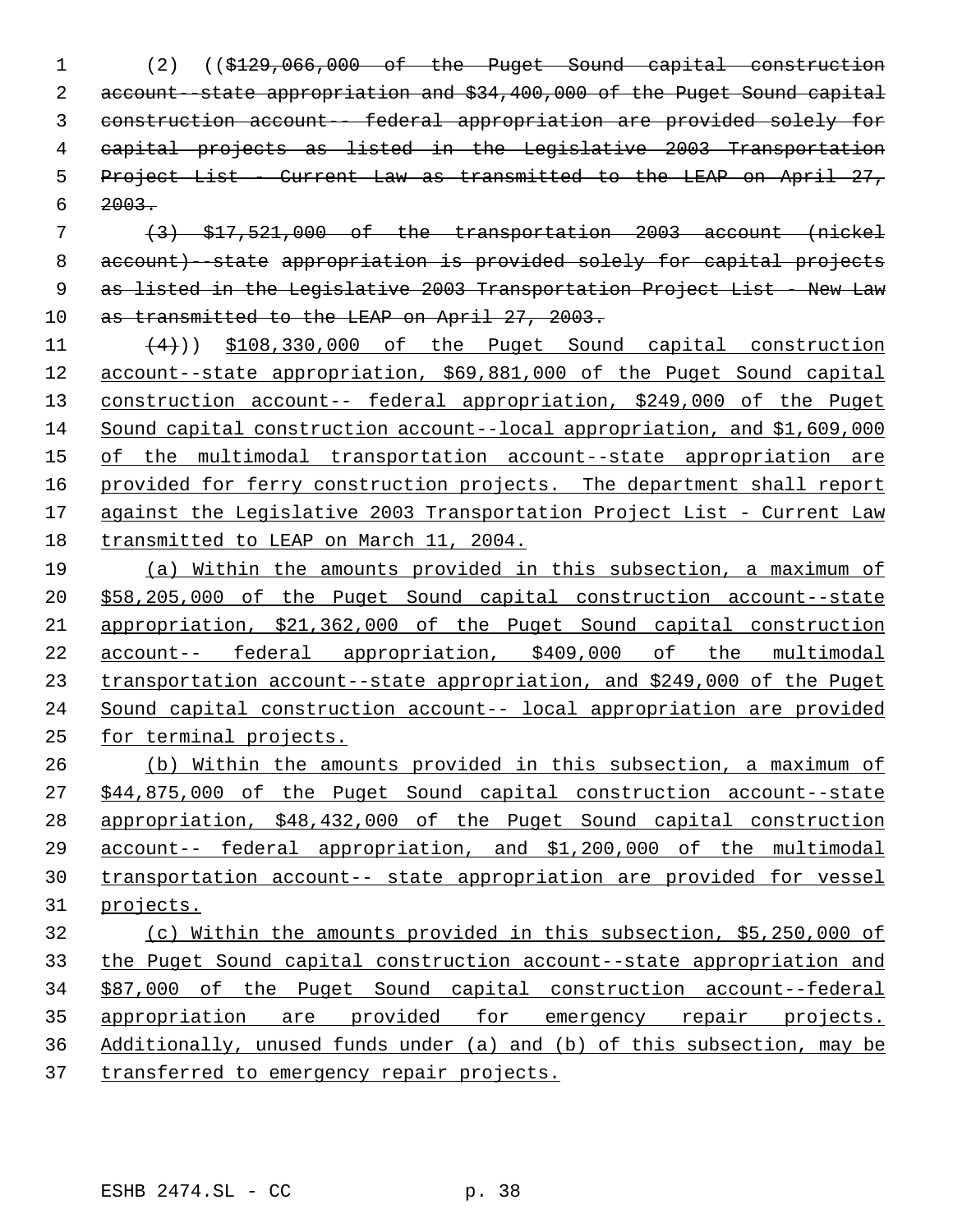(3) \$11,772,000 of the multimodal transportation account--state appropriation and \$5,749,000 of the transportation 2003 (nickel) account--state appropriation are provided solely for the projects and activities as listed by project, biennium, and amount in the Legislative 2003 Transportation Project List - New Law transmitted to LEAP on March 11, 2004. However, limited transfers of allocations between projects may occur for those amounts listed for the 2003-05 biennium subject to conditions and limitations in section 503 of this act.

 (4) \$1,000,000 of the Puget Sound capital construction account-- state appropriation is provided solely for the department of transportation's Washington state ferry program to conduct a terminal analysis, including technical analysis, to determine the viability of the existing Keystone harbor. The department of transportation staff, including the chief of staff, secretary, or the secretary's designee, 16 and the citizen advisory group formed under this subsection, shall meet 17 at least three times during the duration of the analysis. The first meeting shall occur before the analysis is created.

 (a) The technical analysis shall at a minimum include the following issues: (i) The costs and benefits associated with preserving and maintaining the terminal, including enlarging the harbor and dredging; (ii) ridership projections associated with preserving and maintaining the current terminal; (iii) maintaining and retrofitting existing vessels so they can serve the terminal; (iv) coordinating the impact of vehicles using the ferry run with highway capacity; (v) how many, if any, new vessels should be constructed; and (vi) the impact on the environment. The department shall report back to the legislative transportation committee by December 1, 2004. The report must include alternatives to relocating the Keystone Terminal.

 (b) By June 1, 2004, the transportation commission shall select a citizen advisory group to be composed of the following: One Washington state ferry pilot, two members of the traveling public that use the Keystone to Port Townsend route on a regular basis, and one tug pilot. (5) The Puget Sound capital construction account--state 35 appropriation includes ((\$45,000,000)) \$29,385,000 in proceeds from the sale of bonds authorized by RCW 47.10.843 for vessel and terminal acquisition, major and minor improvements, and long lead time materials acquisition for the Washington state ferries. The transportation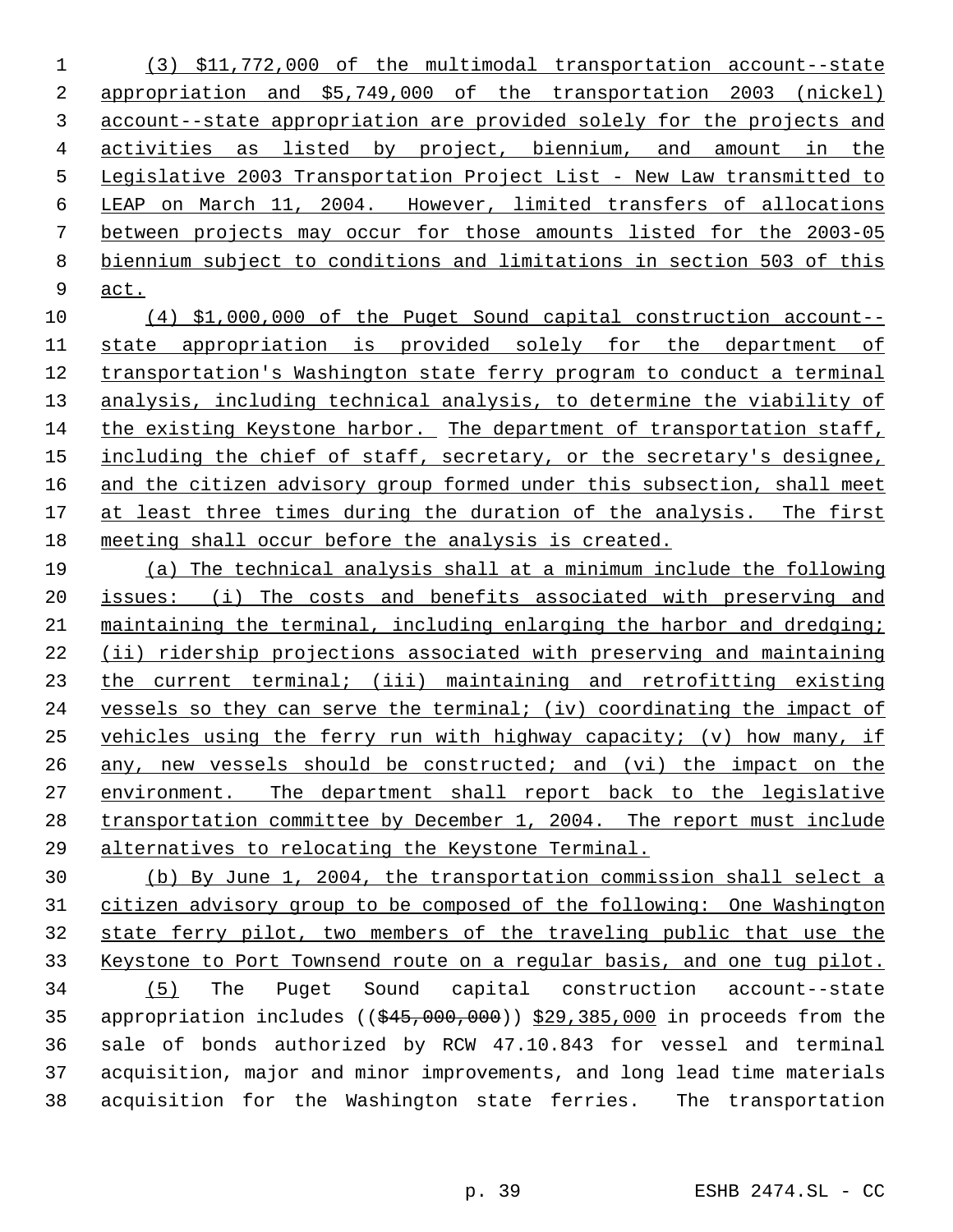commission may authorize the use of current revenues available to the motor vehicle account in lieu of bond proceeds for any part of the state appropriation.

 (( $\overline{(+5)}$ )) (6) The Washington state ferries shall consult with the United States Coast Guard regarding operational and design standards required to meet Safety of Life at Sea requirements, in an effort to determine the most efficient and cost-effective vessel design that meets these requirements.

 (7) The department shall, on a quarterly basis beginning July 1, 2004, provide to the legislature reports providing the status on each project in the project lists submitted pursuant to this act to LEAP on March 11, 2004, and on any additional projects for which the department 13 has expended funds during the 2003-05 fiscal biennium. The department shall work with the transportation committees of the legislature to 15 agree on report formatting and elements. Elements shall include, but 16 not be limited to, project scope, schedule, and costs. The department 17 shall also provide the information required under this subsection via the transportation executive information systems (TEIS).

 \***Sec. 305.** 2003 1st sp.s. c 26 s 508 (uncodified) is amended to read as follows: **FOR THE DEPARTMENT OF TRANSPORTATION--RAIL--PROGRAM Y--CAPITAL** Essential Rail Assistance Account--State Appropriation . . . \$770,000 Multimodal Transportation Account--State 24 Appropriation . . . . . . . . . . . . . . . . ((\$34,530,000)) \$35,330,000 Multimodal Transportation Account--Federal 27 Appropriation . . . . . . . . . . . . . . . . . ( (\$9,499,000)) \$10,088,000 Multimodal Transportation Account--Local Appropriation . . . . . . . . . . . . . . . . . . . . . \$9,787,000 Washington Fruit Express Account--State Appropriation . . . . \$500,000 32 TOTAL APPROPRIATION . . . . . . . . . . . . ((\$45,299,000)) \$56,475,000 The appropriations in this section are subject to the following conditions and limitations: (1) The multimodal transportation account--state appropriation includes \$30,000,000 in proceeds from the sale of bonds authorized by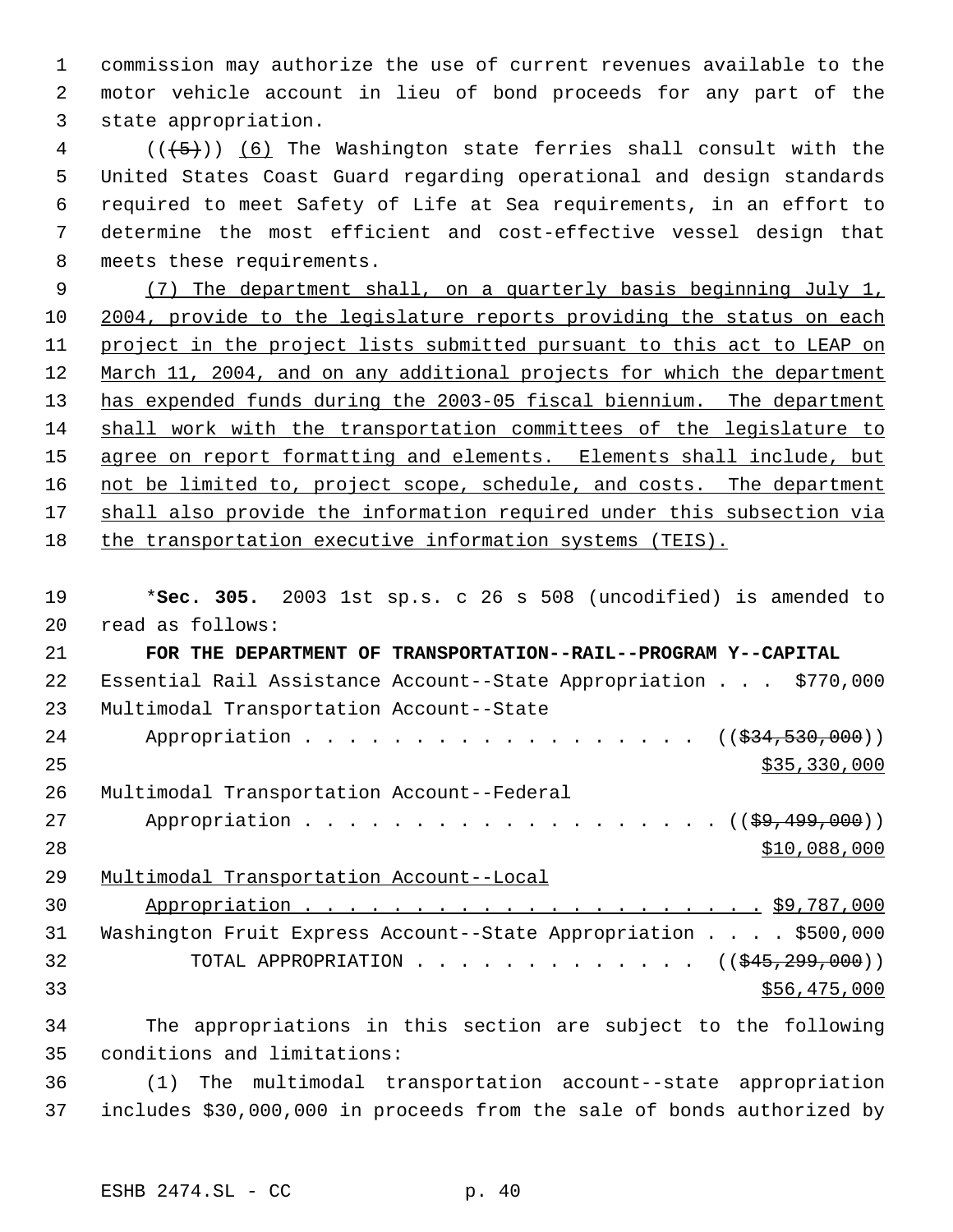Senate Bill No. 6062. The transportation commission may authorize the use of current revenues available to the department of transportation in lieu of bond proceeds for any part of the state appropriation.

 (2) \$4,530,000 of the multimodal transportation account--state appropriation, \$9,499,000 of the multimodal transportation account-- federal appropriation, \$500,000 of the Washington fruit express account--state appropriation, and \$770,000 of the essential rail assistance account--state appropriation are provided solely for capital projects as listed in the Legislative 2003 Transportation Project List 10 - Current Law as transmitted to the LEAP on ((April 27, 2003)) March 11, 2004.

 (3) \$1,230,000 of the multimodal transportation account--state appropriation and \$770,000 of the essential rail assistance account-- state appropriation is to be placed in reserve status by the office of financial management to be held until the department identifies the location for a new transload facility at either Wenatchee or Quincy. The funds are to be released upon determination of a location and approval by the office of financial management.

 (4) \$30,000,000 of the multimodal transportation account--state appropriation is provided solely for capital projects as listed in the Legislative 2003 Transportation Project List - New Law as transmitted 22 to the LEAP on ((April 27, 2003)) March 11, 2004.

 (5) If federal block grant funding for freight or passenger rail is received, the department shall consult with the legislative transportation committee prior to spending the funds on additional projects.

 (6) If the department issues a call for projects, applications must be received by the department by November 1, 2003, and November 1, 2004.

 *(7) The department may not execute the Palouse River & Coulee City Rail purchase until the chairs of the transportation committees of the legislature have reviewed, and the office of financial management has approved, a business plan that demonstrates the long term financial viability of state-owned, privately operated short rail service. The office of financial management shall issue to the chairs of the transportation committees of the legislature a report outlining reasons*

 *for the acceptance or rejection of the plan. \*Sec. 305 was partially vetoed. See message at end of chapter.*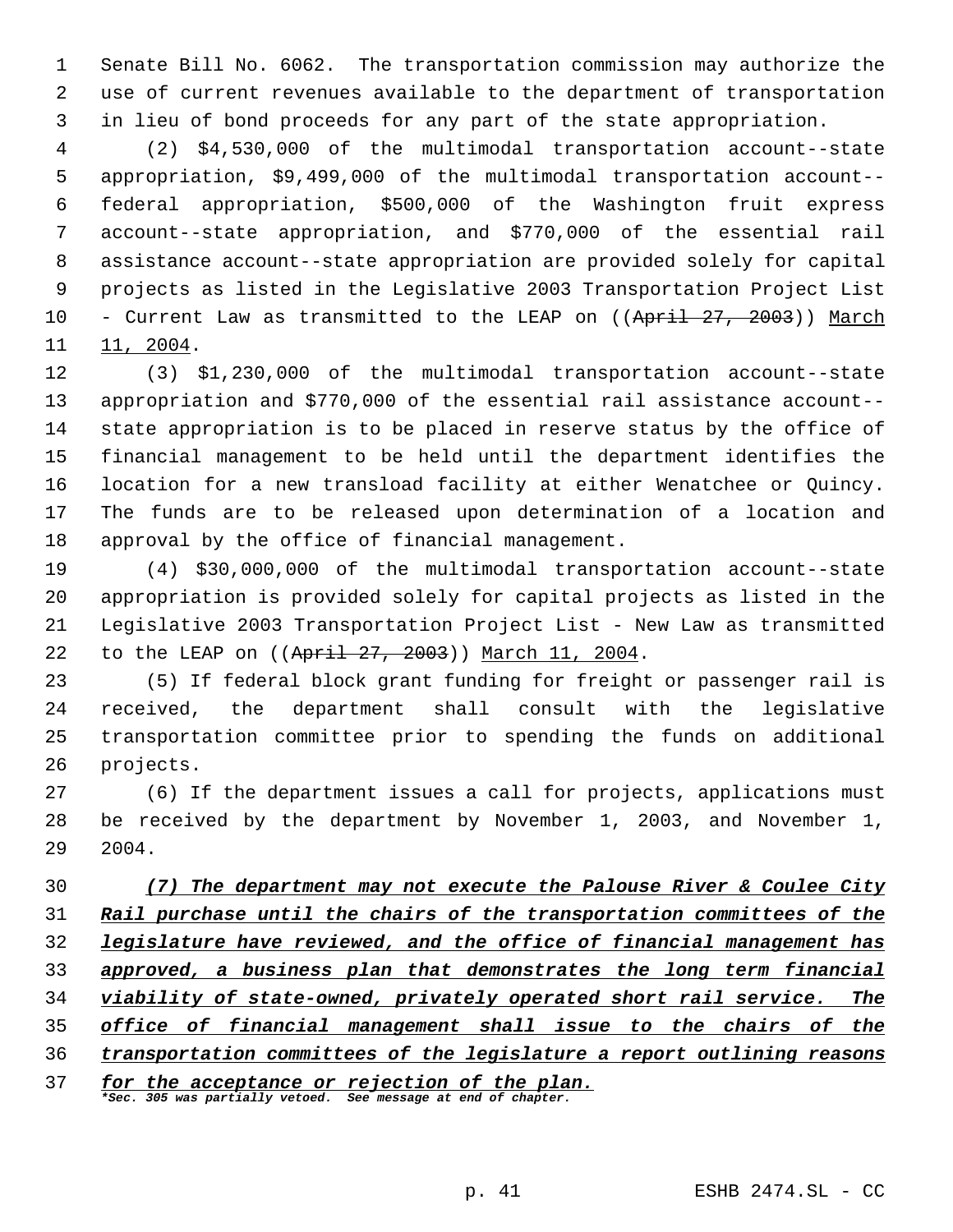**Sec. 306.** 2003 c 360 s 310 (uncodified) is amended to read as follows: **FOR THE DEPARTMENT OF TRANSPORTATION--LOCAL PROGRAMS--PROGRAM Z-- CAPITAL** Highway Infrastructure Account--State Appropriation . . . . . \$207,000 Highway Infrastructure Account--Federal Appropriation . . . \$1,602,000 7 Motor Vehicle Account--State Appropriation . . . . . ((\$28,425,000)) 8 \$34,496,000 \$34,496,000 9 Motor Vehicle Account--Federal Appropriation . . . . . . \$1,000,000 Multimodal Transportation Account--State 11 Appropriation . . . . . . . . . . . . . . . . ((\$13,726,000))  $12 \frac{\text{ }16,476,000}{\text{}}$ 13 TOTAL APPROPRIATION . . . . . . . . . . . . . ((\$43,960,000)) \$53,781,000

 The appropriations in this section are subject to the following conditions and limitations:

 (1) \$6,000,000 of the multimodal transportation account--state appropriation is provided solely for the projects and activities as indicated in the Legislative 2003 Transportation Project List - New Law Local Projects report transmitted to LEAP on April 27, 2003.

 (2) To manage some projects more efficiently, federal funds may be transferred from program Z to programs I and P and state funds shall be transferred from programs I and P to program Z to replace those federal funds in a dollar-for-dollar match. However, funds may not be transferred between federal programs. Fund transfers authorized under this subsection shall not affect project prioritization status. Appropriations shall initially be allotted as appropriated in this act. The department may not transfer funds as authorized under this subsection without approval of the transportation commission. The department shall submit a report on those projects receiving fund transfers to the transportation committees of the senate and house of representatives by December 1, 2004.

 (3) \$7,576,000 of the multimodal transportation account--state appropriation is reappropriated and provided solely to fund the first phase of a multiphase cooperative project with the state of Oregon to dredge the Columbia River. If dredge material is disposed of in the ocean, the department shall not expend the appropriation in this subsection unless agreement on ocean disposal sites has been reached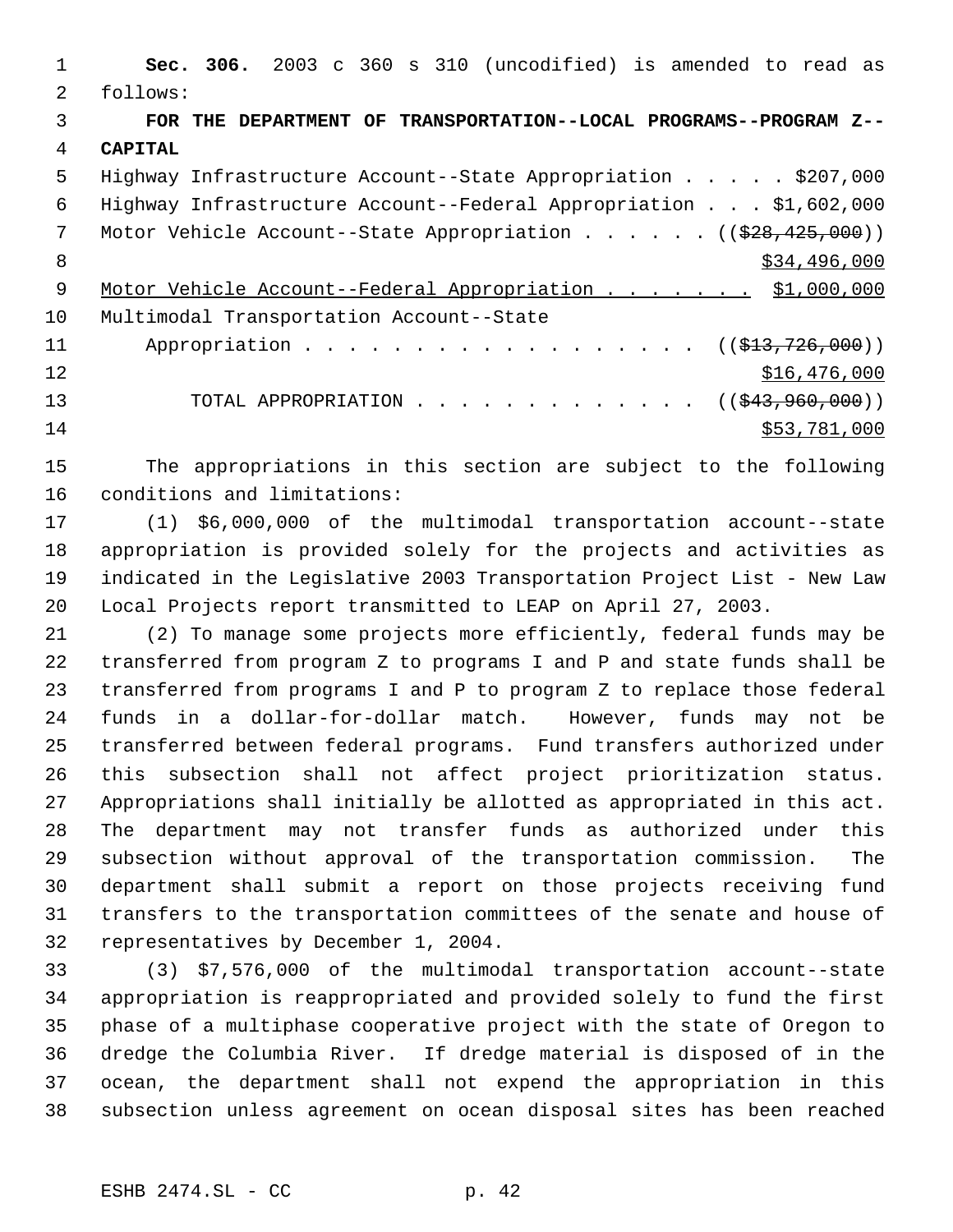that protects the state's commercial crab fishery. The amount provided in this subsection shall lapse unless the state of Oregon appropriates a dollar-for-dollar match to fund its share of the project.

4 (4) (( $\frac{1}{2}$ , 156,000)) \$647,000 of the motor vehicle account--state appropriation is reappropriated and provided solely for additional small city pavement preservation program grants, to be administered by the department's highways and local programs division. The department shall review all projects receiving grant awards under this program at least semiannually to determine whether the projects are making satisfactory progress. Any project that has been awarded small city pavement preservation program grant funds, but does not report activity on the project within one year of grant award, should be reviewed by the department to determine whether the grant should be terminated. The department must promptly close out grants when projects have been completed, and identify where unused grant funds remain because actual project costs were lower than estimated in the grant award. The department shall expeditiously extend new grant awards to qualified projects when funds become available either because grant awards have been rescinded for lack of sufficient project activity or because completed projects returned excess grant funds upon project closeout.

21 (5) ((\$4,010,000)) \$3,156,000 of the motor vehicle account--state appropriation is reappropriated and provided solely for additional traffic and pedestrian safety improvements near schools. The highways and local programs division within the department of transportation shall administer this program. The department shall review all projects receiving grant awards under this program at least semiannually to determine whether the projects are making satisfactory progress. Any project that has been awarded traffic and pedestrian safety improvement grant funds, but does not report activity on the project within one year of grant award should be reviewed by the department to determine whether the grant should be terminated. The department must promptly close out grants when projects have been completed, and identify where unused grant funds remain because actual project costs were lower than estimated in the grant award. The department shall expeditiously extend new grant awards to qualified projects when funds become available either because grant awards have been rescinded for lack of sufficient project activity or because completed projects returned excess grant funds upon project closeout.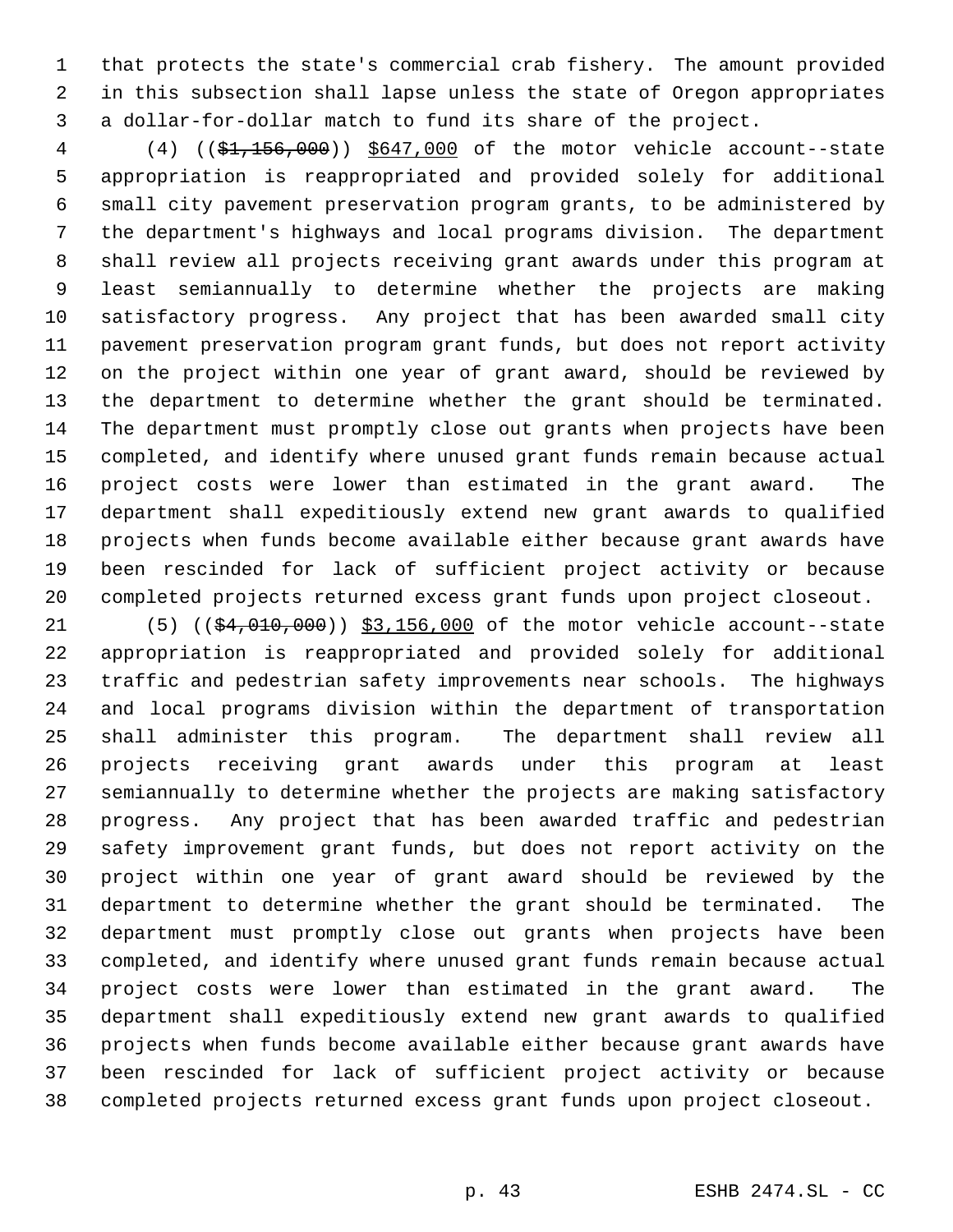(6) The motor vehicle account--state appropriation includes 2 ((\$20,452,000)) \$15,317,000 in unexpended proceeds from the sale of bonds authorized by RCW 47.10.843.

 (7) The multimodal transportation account--state appropriation includes \$6,000,000 in proceeds from the sale of bonds authorized by Senate Bill No. 6062. The transportation commission may authorize the use of current revenues available to the department of transportation in lieu of bond proceeds for any part of the state appropriation.

 (8) \$500,000 of the multimodal account--state appropriation is provided solely to complete the engineering and permitting necessary to implement the Skagit county flood control project.

 (9) \$1,000,000 of the multimodal transportation account--state 13 appropriation is provided solely to support the safe routes to school program.

 (10) \$12,670,000 of the motor vehicle account--state appropriation is provided solely for the local freight projects identified in this 17 subsection. The specific funding listed is provided solely for the respective projects: SR 397 Ainsworth Ave. Grade Crossing, \$4,650,000; Colville Alternate Truck Route, \$2,000,000; S. 228th Street Extension and Grade Separation, \$2,000,000; Duwamish Intelligent Transportation Systems (ITS), \$450,000; Bigelow Gulch Road-Urban Boundary to Argonne Rd., \$500,000; Granite Falls Alternate Route, \$1,800,000; Port of Kennewick/Piert Road, \$520,000; and Pacific Hwy. E./Port of Tacoma Road to Alexander, \$750,000.

 (11) \$1,250,000 of the multimodal account--state appropriation is provided solely for the Port of Kalama Grain terminal track improvement project.

## **TRANSFERS AND DISTRIBUTIONS**

 **Sec. 401.** 2003 c 360 s 401 (uncodified) is amended to read as follows:

 **FOR THE STATE TREASURER--BOND RETIREMENT AND INTEREST, AND ONGOING BOND REGISTRATION AND TRANSFER CHARGES: FOR BOND SALES DISCOUNTS AND DEBT TO BE PAID BY MOTOR VEHICLE ACCOUNT AND TRANSPORTATION FUND REVENUE** 34 Highway Bond Retirement Account Appropriation . . . . ((\$258,971,000))

 $$250,000,000$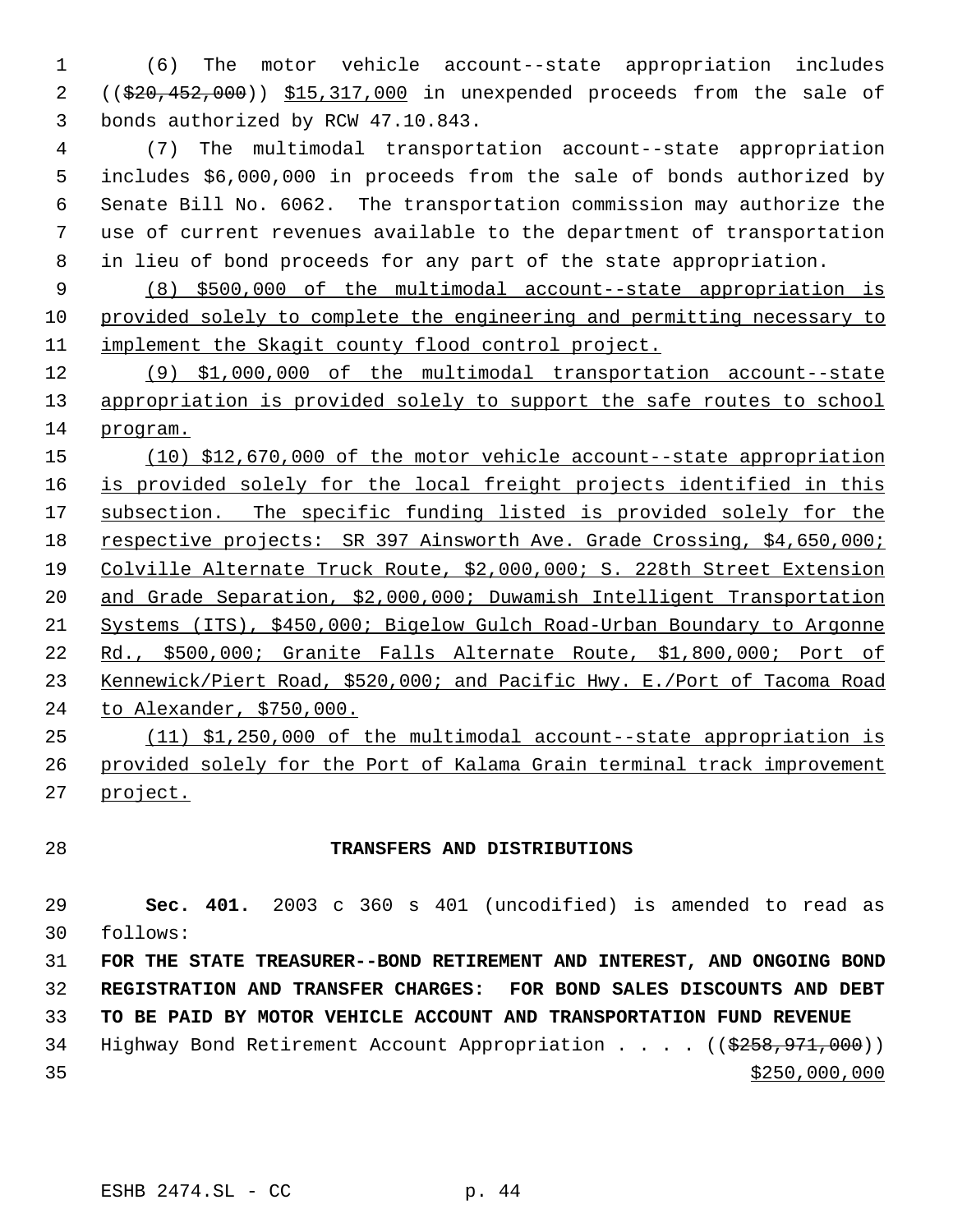1 Nondebt-Limit Reimbursable Account Appropriation . . . . . \$4,131,000 2 Ferry Bond Retirement Account Appropriation . . . . . . \$43,340,000 Transportation Improvement Board Bond Retirement Account--State Appropriation . . . . . . . . . . . . . \$36,721,000 5 Motor Vehicle Account--State Appropriation . . . . . ((\$3,876,000))  $\frac{$5,254,000}{5}$ 7 Special Category C Account--State Appropriation . . . . . ((\$331,000))  $\frac{$338,000}{ }$  Transportation Improvement Account--State Appropriation . . . . . . . . . . . . . . . . . . . . . . \$240,000 Multimodal Transportation Account--State Appropriation . . . \$358,000 Transportation 2003 Account (nickel account) 13 Appropriation . . . . . . . . . . . . . . . . . ((\$2,100,000)) \$2,117,000 15 TOTAL APPROPRIATION . . . . . . . . . . . . ((\$350,068,000)) \$342,499,000 **Sec. 402.** 2003 c 360 s 402 (uncodified) is amended to read as follows: **FOR THE STATE TREASURER--BOND RETIREMENT AND INTEREST, AND ONGOING BOND REGISTRATION AND TRANSFER CHARGES: FOR BOND SALE EXPENSES AND FISCAL AGENT CHARGES** 22 Motor Vehicle Account--State Appropriation . . . . . . . . \$1,293,000 23 Special Category C Account Appropriation . . . . . . . . . \$111,000 Transportation Improvement Account--State Appropriation . . . . . . . . . . . . . . . . . . . . . ((\$5,000)) Multimodal Transportation Account--State Appropriation . . . \$119,000 Transportation 2003 Account (nickel account)--State Appropriation . . . . . . . . . . . . . . . . . . . . . . \$700,000 30 TOTAL APPROPRIATION  $\ldots$ , . . . . . . . . . . . ( $(\frac{22}{2228},000)$ ) \$2,244,000 **Sec. 403.** 2003 c 360 s 403 (uncodified) is amended to read as follows: **FOR THE STATE TREASURER--BOND RETIREMENT AND INTEREST, AND ONGOING BOND REGISTRATION AND TRANSFER CHARGES: FOR MVFT BONDS AND TRANSFERS**

(1) Motor Vehicle Account--State Reappropriation: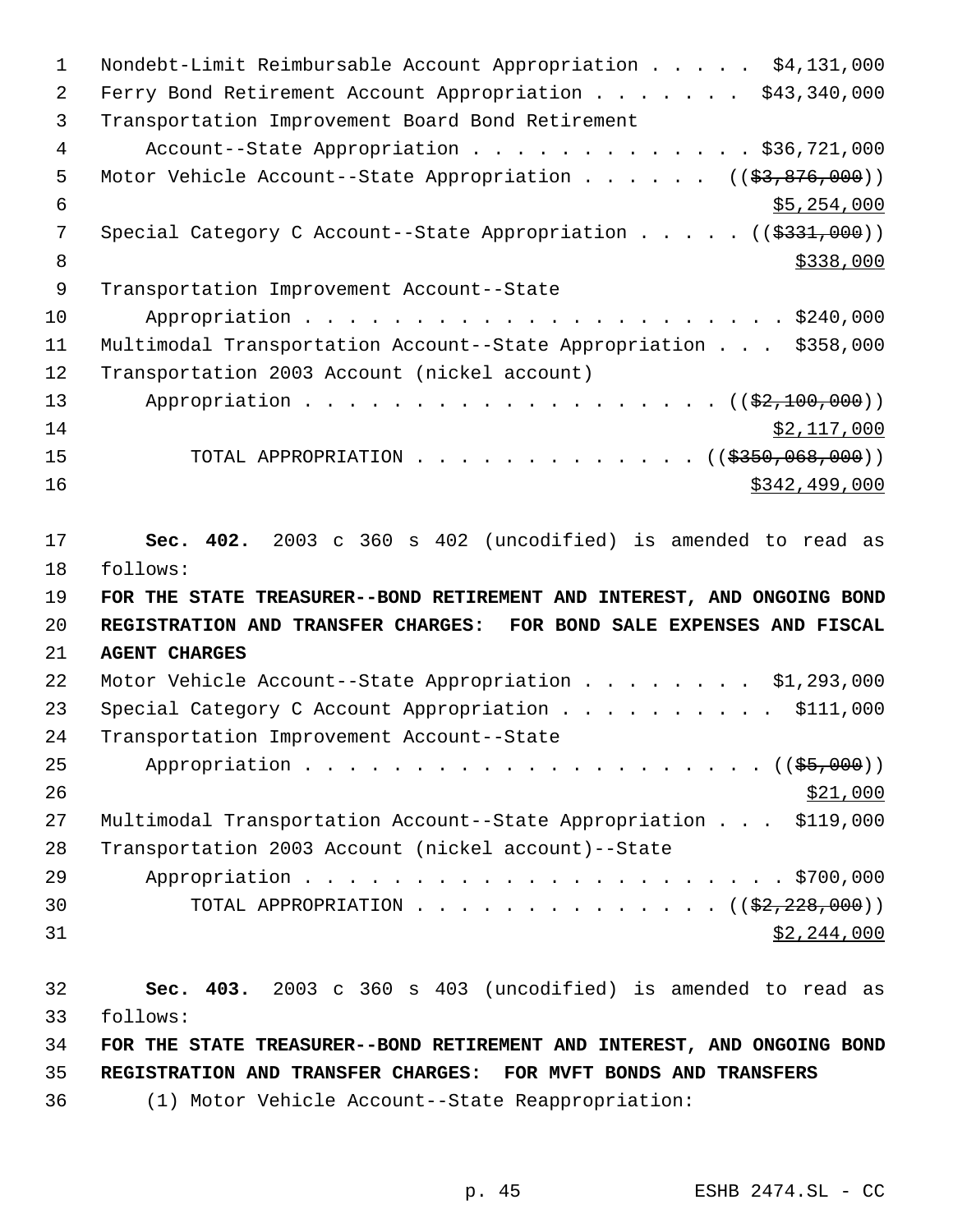For transfer to the Tacoma Narrows toll bridge account . . . . . . . . . . . . . . . . . . . . . . . . . \$567,000,000 The department of transportation is authorized to sell up to \$567,000,000 in bonds authorized by RCW 47.10.843 for the Tacoma Narrows bridge project. Proceeds from the sale of the bonds shall be deposited into the motor vehicle account. The department of transportation shall inform the treasurer of the amount to be deposited. (2) Motor Vehicle Account--State Appropriation: For transfer to the Puget Sound capital construction account . . . . . . . . . . . . . . . . . . . . . . . ((\$45,000,000))  $\frac{$29,385,000}{20}$  The department of transportation is authorized to sell up to 14 ((\$45,000,000)) \$29,385,000 in bonds authorized by RCW 47.10.843 for vessel and terminal acquisition, major and minor improvements, and long lead-time materials acquisition for the Washington state ferries. **Sec. 404.** 2003 c 360 s 404 (uncodified) is amended to read as follows: **FOR THE STATE TREASURER--STATE REVENUES FOR DISTRIBUTION** Motor Vehicle Account Appropriation for motor vehicle fuel tax distributions to 22 cities and counties . . . . . . . . . . . . . . . . ( $(\frac{2441}{7359},000)$ ) \$440,228,000 Motor Vehicle Account--State Appropriation: For license permit and fee distributions to cities and counties . . . . . . . . . . . . . . . . . . . . . ((\$51,652,000)) 27 \$13,119,000 **Sec. 405.** 2003 c 360 s 405 (uncodified) is amended to read as follows: **FOR THE STATE TREASURER--TRANSFERS** (1) State Patrol Highway Account--State Appropriation: For transfer to the Motor Vehicle Account . . . . . . . . . . . . . . . . . . . . . \$20,000,000 (2) Motor Vehicle Account--State Appropriation: For motor vehicle fuel tax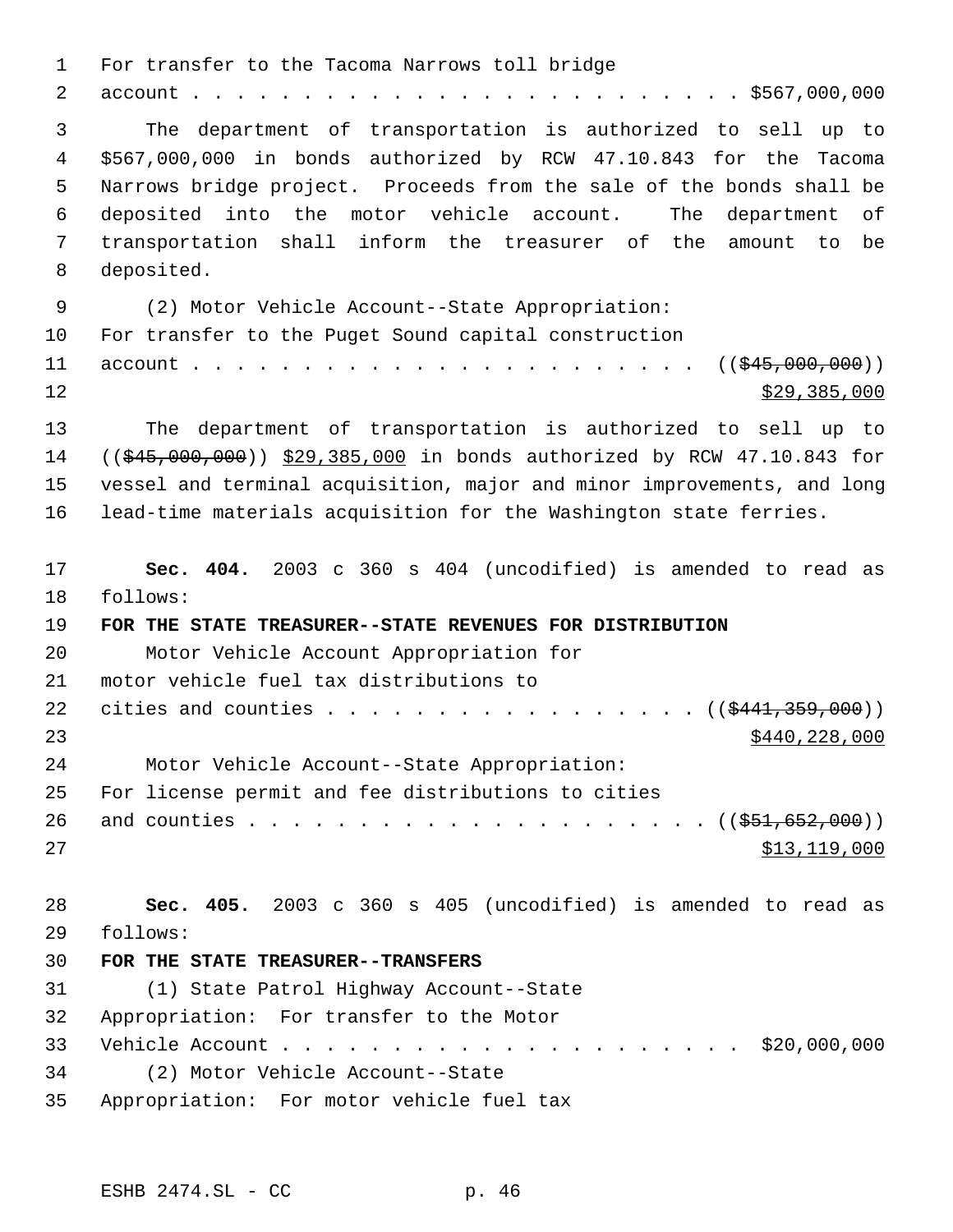1 refunds and transfers . . . . . . . . . . . . . . .  $($   $($   $\frac{2465}{152}$ , 000)) \$770,347,000 (3) Highway Safety Account--State Appropriation: For transfer to the motor vehicle account--state . . . . . . . . . . . . . . . . . . \$12,000,000 The state treasurer shall perform the transfers from the state patrol highway account and the highway safety account to the motor vehicle account on a quarterly basis. **Sec. 406.** 2003 c 360 s 406 (uncodified) is amended to read as follows: **FOR THE DEPARTMENT OF TRANSPORTATION--TRANSFERS** (1) Motor Vehicle Account--State Appropriation: For transfer to Puget Sound Ferry Operations Account . . . . . . . . . . . . . . . . . . . . . . . . . \$21,757,000 (2) RV Account--State Appropriation: For transfer to the Motor Vehicle Account--State . . . . . \$1,954,000 (3) Motor Vehicle Account--State Appropriation: For transfer to Puget Sound Capital Construction Account . . . . . . . . . . . . . . . . . . . . . . . ((\$64,287,000)) \$61,287,000 (4) Puget Sound Ferry Operations Account--State Appropriation: For transfer to Puget Sound Capital Construction Account . . . . . . . . . . . . . . . . . . . \$22,000,000 (5) Transportation Equipment Fund--State Appropriation: For transfer to the Motor Vehicle Account--State . . . . . . . . . . . . . . . . . . . . . . \$5,000,000 (6) Advanced Right-of-Way Revolving Account-- State Appropriation: For transfer to the Motor Vehicle Account--State . . . . . . . . . . . . . . . . . . \$3,000,000 The transfers identified in this section are subject to the following conditions and limitations: (a) The department of transportation shall only transfer funds in subsections (2) and (3) of this section up to the level provided, on an as- needed basis. (b) The department of transportation shall transfer funds in subsection (4) of this section up to the amount identified, provided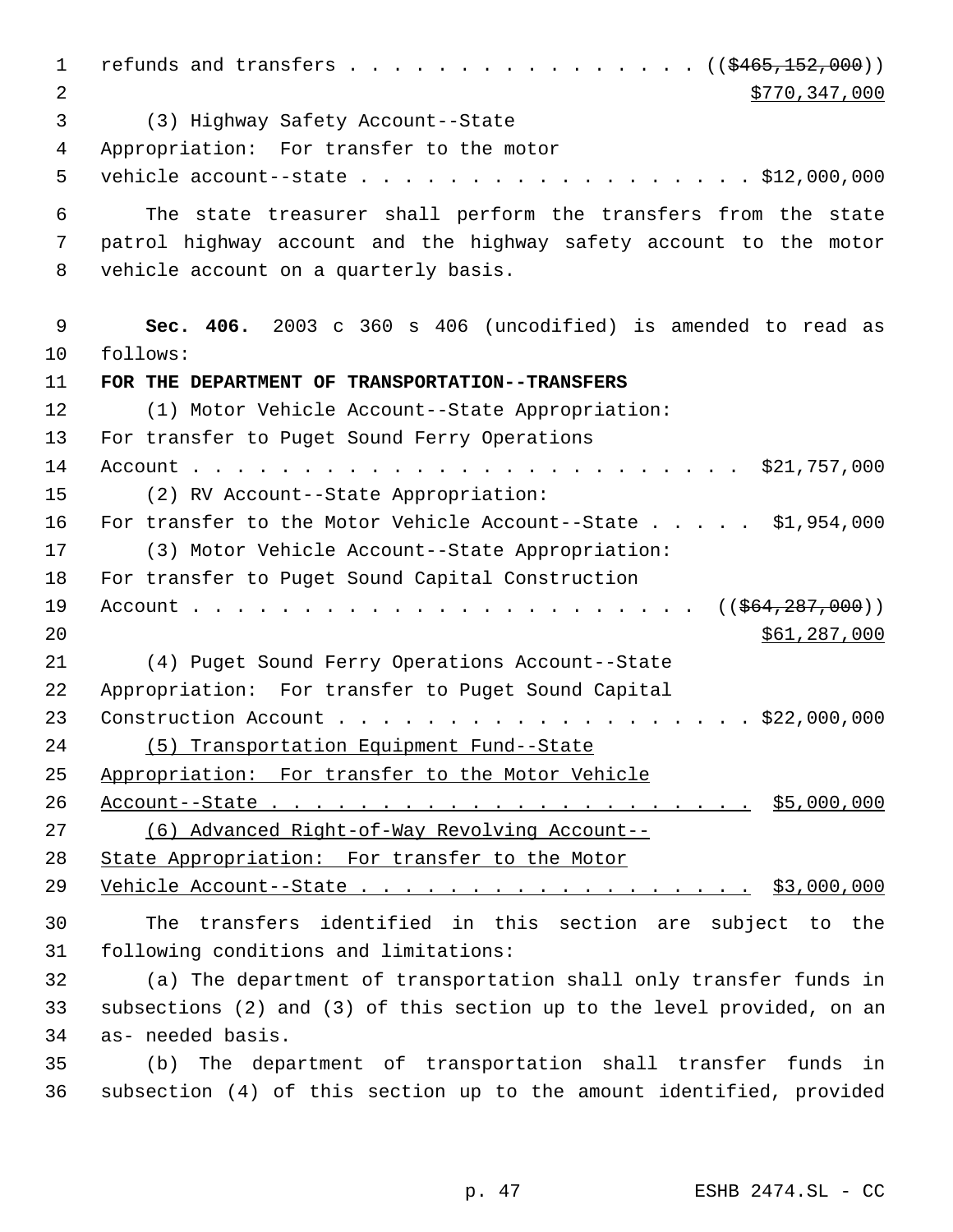that a minimum balance of \$5,000,000 is retained in the Puget Sound ferry operations account.

 (c) The amount identified in subsection (4) of this section may not include any revenues collected as passenger fares.

 **Sec. 407.** 2003 c 360 s 407 (uncodified) is amended to read as follows:

## **FOR THE DEPARTMENT OF RETIREMENT SYSTEMS--TRANSFERS**

State Patrol Highway Account: For transfer to the

department of retirement systems expense account:

10 For the administrative expenses of the (( $\frac{1}{100}$ ))

11 Washington state patrol retirement system . . . . . . . ((\$223,304))  $\frac{$290,000}{900}$ 

## **MISCELLANEOUS**

 **Sec. 501.** RCW 70.94.996 and 2003 c 364 s 9 are each amended to read as follows:

 (1) To the extent that funds are appropriated, the department of transportation shall administer a performance-based grant program for private employers, public agencies, nonprofit organizations, developers, and property managers who provide financial incentives for ride sharing in vehicles carrying two or more persons, for using public transportation, for using car sharing, or for using nonmotorized commuting, including telework, before July 1, 2013, to their own or other employees.

 (2) The amount of the grant will be determined based on the value to the transportation system of the vehicle trips reduced. The commute trip reduction task force shall develop an award rate giving priority to applications achieving the greatest reduction in trips and commute miles per public dollar requested and considering the following criteria: The local cost of providing new highway capacity, congestion levels, and geographic distribution.

 (3) No private employer, public agency, nonprofit organization, developer, or property manager is eligible for grants under this section in excess of one hundred thousand dollars in any fiscal year.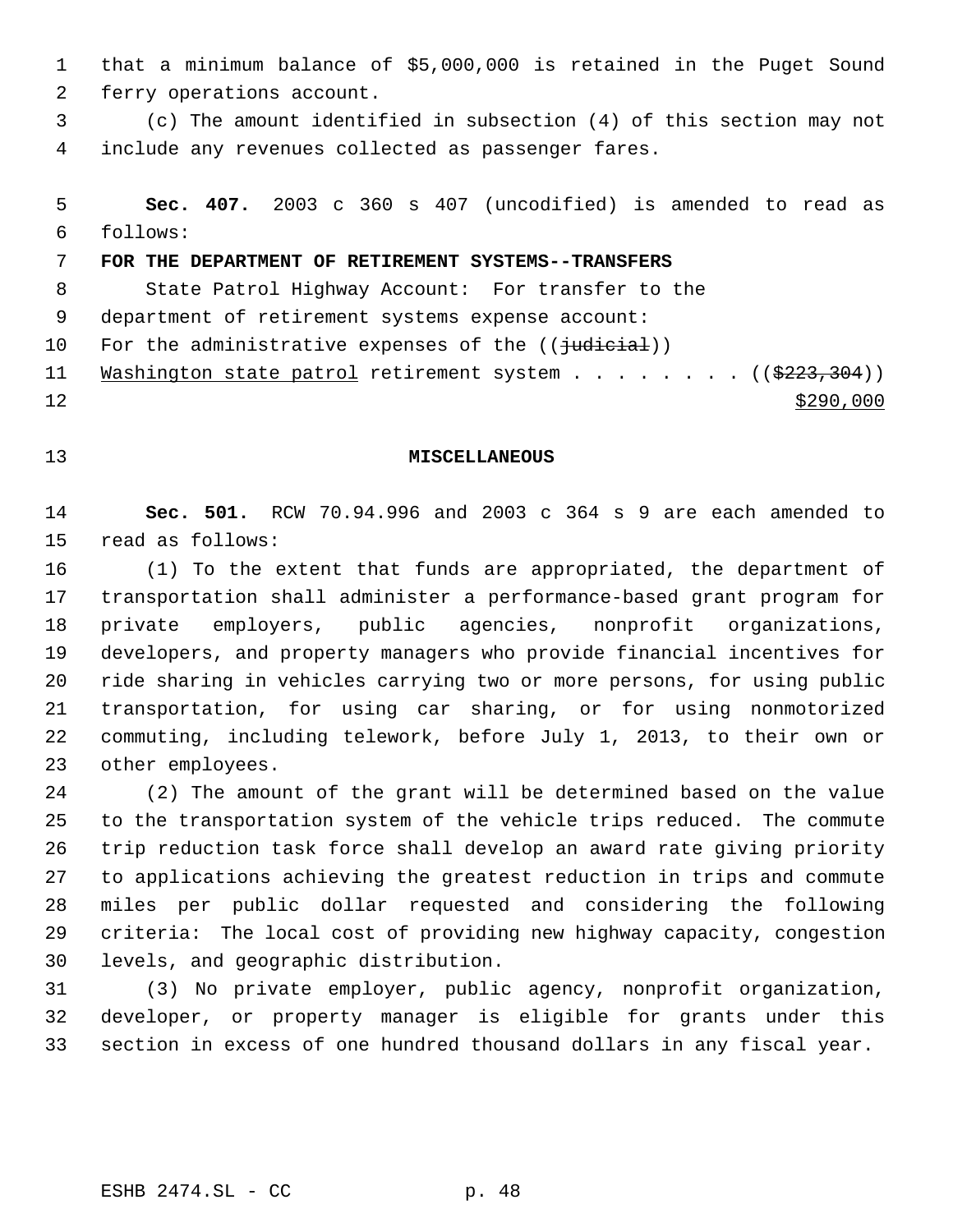(4) The total of grants provided under this section may not exceed 2 seven hundred fifty thousand dollars in any fiscal year. However, this subsection does not apply during the 2003-2005 fiscal biennium.

 (5) The department of transportation shall report to the department of revenue by the 15th day of each month the aggregate monetary amount of grants provided under this section in the prior month and the identity of the recipients of those grants.

 (6) The source of funds for this grant program is the multimodal transportation account.

(7) This section expires January 1, 2014.

 NEW SECTION. **Sec. 502.** A new section is added to 2003 c 360 (uncodified) to read as follows:

 The department is given the authority to provide up to \$3,000,000 in toll credits to Kitsap transit for its role in new passenger-only ferry service. The number of toll credits provided to Kitsap transit must be equal to, but no more than, a number sufficient to meet federal match requirements for grant funding for passenger-only ferry service, but shall not exceed the amount authorized under this section.

 NEW SECTION. **Sec. 503.** A new section is added to 2003 c 360 (uncodified) to read as follows:

 (1) The transportation commission may authorize a transfer of spending allocation within the appropriation provided and between projects as listed in the Legislative 2003 Transportation Project List - New Law to manage project spending near biennial cutoffs under the following conditions and limitations:

 (a) Transfers from a project may be made if the funds allocated to the project are in excess of the amount needed to complete the project, but transfers may only be made in the biennium in which the savings occur;

 (b) Transfers from a project may not be made as a result of the reduction of the scope of a project, nor shall a transfer be made to support increases in the scope of a project;

 (c) Transfers may be made within the current biennium from projects that are experiencing unavoidable expenditure delays, but the transfers may only occur if the commission finds that any resulting change to the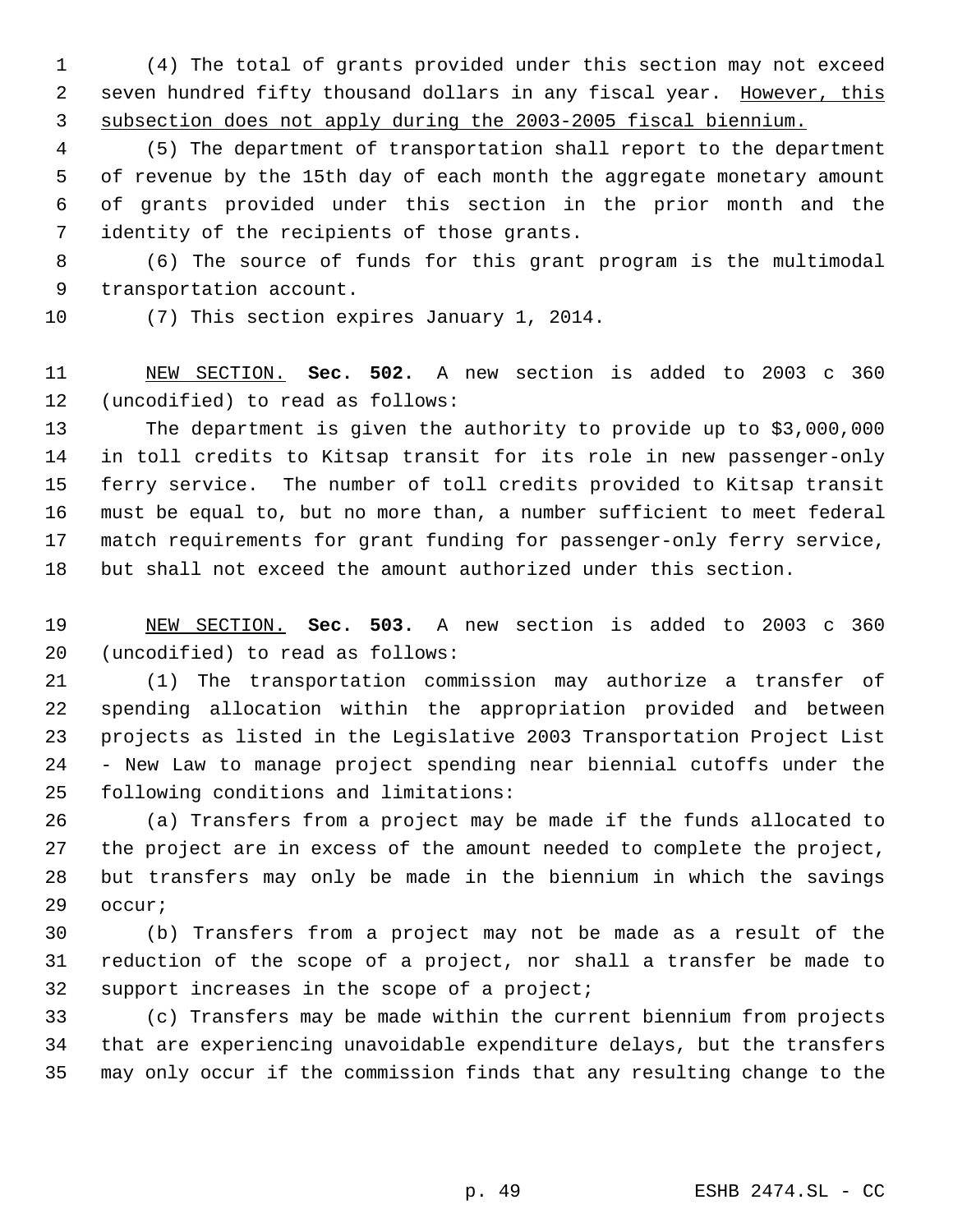nickel program financial plan provides that all projects on the list may be completed as intended by the legislature; and

(d) Transfers may not occur to projects not identified on the list.

 NEW SECTION. **Sec. 504.** A new section is added to 2003 c 360 (uncodified) to read as follows:

 **INFORMATION SYSTEMS PROJECTS.** Agencies shall comply with the following requirements regarding information systems projects when specifically directed to do so by this act.

 (1) Agency planning and decisions concerning information technology shall be made in the context of its information technology portfolio. "Information technology portfolio" means a strategic management approach in which the relationships between agency missions and information technology investments can be seen and understood, such that: Technology efforts are linked to agency objectives and business plans; the impact of new investments on existing infrastructure and business functions are assessed and understood before implementation; and agency activities are consistent with the development of an integrated, nonduplicative statewide infrastructure.

 (2) Agencies shall use their information technology portfolios in making decisions on matters related to the following:

(a) System refurbishment, acquisitions, and development efforts;

 (b) Setting goals and objectives for using information technology in meeting legislatively-mandated missions and business needs;

 (c) Assessment of overall information processing performance, resources, and capabilities;

 (d) Ensuring appropriate transfer of technological expertise for 27 the operation of any new systems developed using external resources; and

 (e) Progress toward enabling electronic access to public information.

 (3) Each project will be planned and designed to take optimal advantage of Internet technologies and protocols. Agencies shall ensure that the project is in compliance with the architecture, infrastructure, principles, policies, and standards of digital government as maintained by the information services board.

 (4) The agency shall produce a feasibility study for information technology projects at the direction of the information services board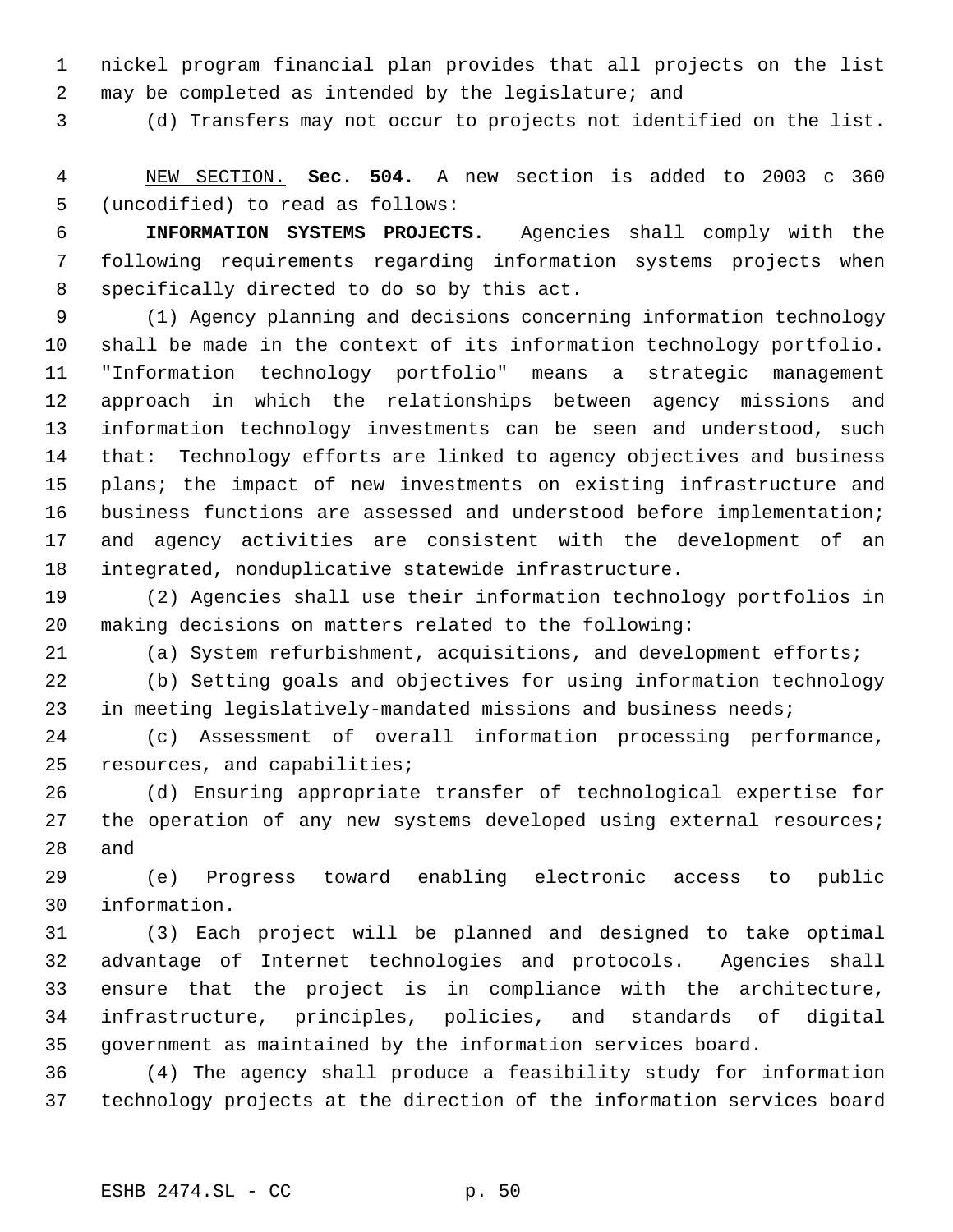and in accordance with published department of information services policies and guidelines. At a minimum, such studies shall include a statement of: (a) The purpose or impetus for change; (b) the business value to the agency, including an examination and evaluation of benefits, advantages, and cost; (c) a comprehensive risk assessment based on the proposed project's impact on both citizens and state operations, its visibility, and the consequences of doing nothing; (d) the impact on agency and statewide information infrastructure; and (e) the impact of the proposed enhancements to an agency's information technology capabilities on meeting service delivery demands.

 (5) The agency shall produce a comprehensive management plan for each project. The plan or plans shall address all factors critical to successful completion of each project. The plan(s) shall include, but is not limited to, the following elements: A description of the problem or opportunity that the information technology project is 16 intended to address; a statement of project objectives and assumptions; a definition and schedule of phases, tasks, and activities to be accomplished; and the estimated cost of each phase. The planning for the phased approach shall be such that the business case justification for a project needs to demonstrate how the project recovers cost or adds measurable value or positive cost benefit to the agency's business functions within each development cycle.

 (6) The agency shall produce quality assurance plans for information technology projects. Consistent with the direction of the information services board and the published policies and guidelines of the department of information services, the quality assurance plan shall address all factors critical to successful completion of the project and successful integration with the agency and state information technology infrastructure. At a minimum, quality assurance plans shall provide time and budget benchmarks against which project progress can be measured, a specification of quality assurance responsibilities, and a statement of reporting requirements. The quality assurance plans shall set out the functionality requirements for each phase of a project.

 (7) A copy of each feasibility study, project management plan, and quality assurance plan shall be provided to the department of information services, the office of financial management, and legislative fiscal committees. The plans and studies shall demonstrate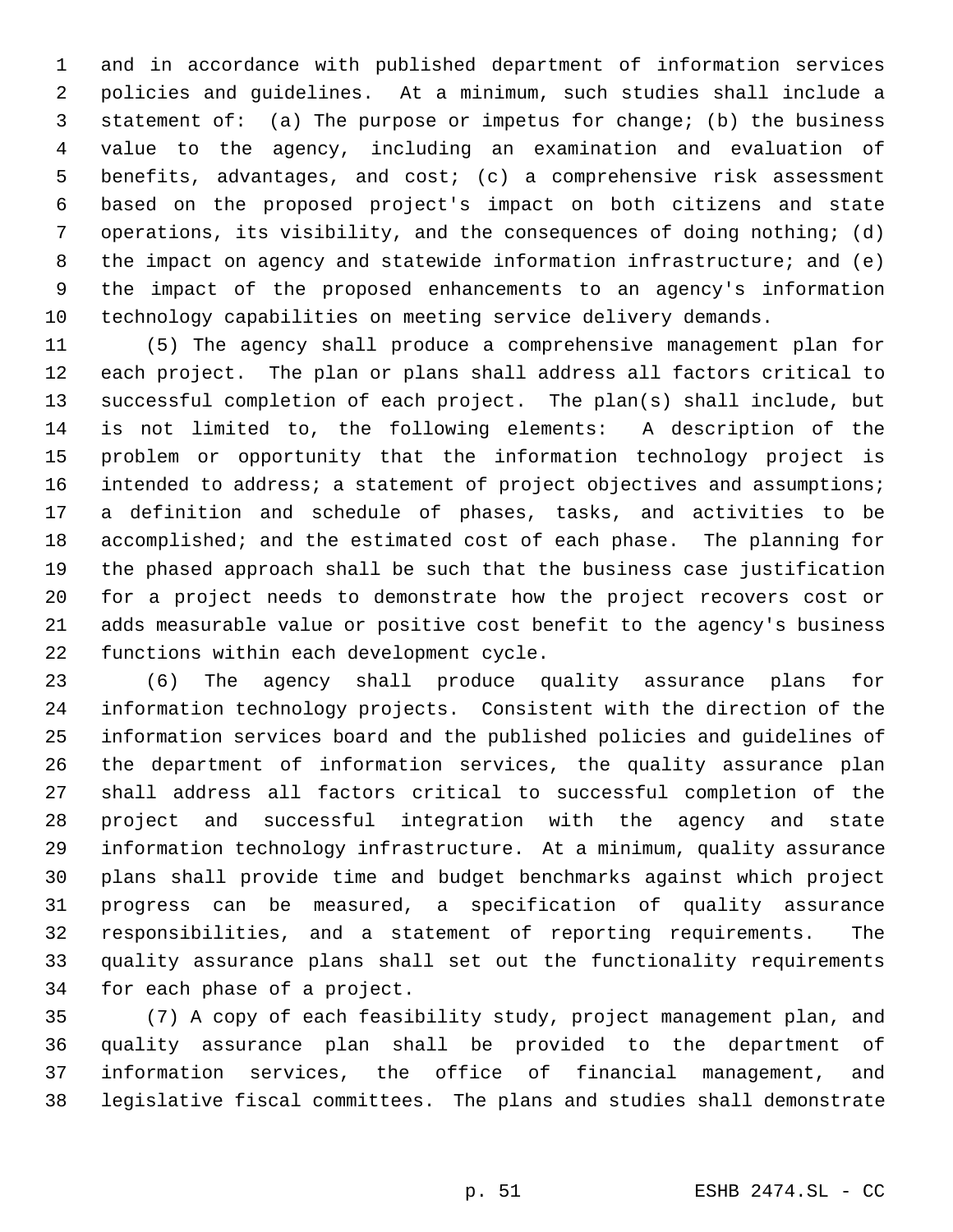a sound business case that justifies the investment of taxpayer funds on any new project, an assessment of the impact of the proposed system on the existing information technology infrastructure, the disciplined use of preventative measures to mitigate risk, and the leveraging of private-sector expertise as needed. Authority to expend any funds for individual information systems projects is conditioned on the approval of the relevant feasibility study, project management plan, and quality assurance plan by the department of information services and the office of financial management.

 (8) Quality assurance status reports shall be submitted to the department of information services, the office of financial management, and legislative fiscal committees at intervals specified in the project's quality assurance plan.

 *\*NEW SECTION. Sec. 505. A new section is added to 2003 c 360 (uncodified) to read as follows:*

 *(1) It is the intent of the legislature that the freight mobility account created in Substitute Senate Bill No. 6680 maintain a zero or positive cash balance at the end of each biennium. Toward this purpose the Washington state department of transportation may make expenditures from the account before receiving reimbursements. Before the end of the biennium, the department shall transfer sufficient cash to cover any negative cash balances from the motor vehicle fund and the multimodal transportation account to the freight mobility account for unrecovered reimbursements. The department shall calculate the distribution of this transfer based on expenditures. In the ensuing biennium the department shall transfer the reimbursements received in the freight mobility account back to the motor vehicle fund and the multimodal transportation account to the extent of the cash transferred at biennium end. The department shall also distribute any interest charges accruing to the freight mobility account to the motor vehicle fund and the multimodal transportation account. Adjustments for any indirect cost recoveries may also be made at this time.*

 *(2) This section is null and void unless either Engrossed Substitute Senate Bill No. 6701 or Engrossed Substitute Senate Bill No.*

 *6680 is enacted by June 30, 2004. \*Sec. 505 was vetoed. See message at end of chapter.*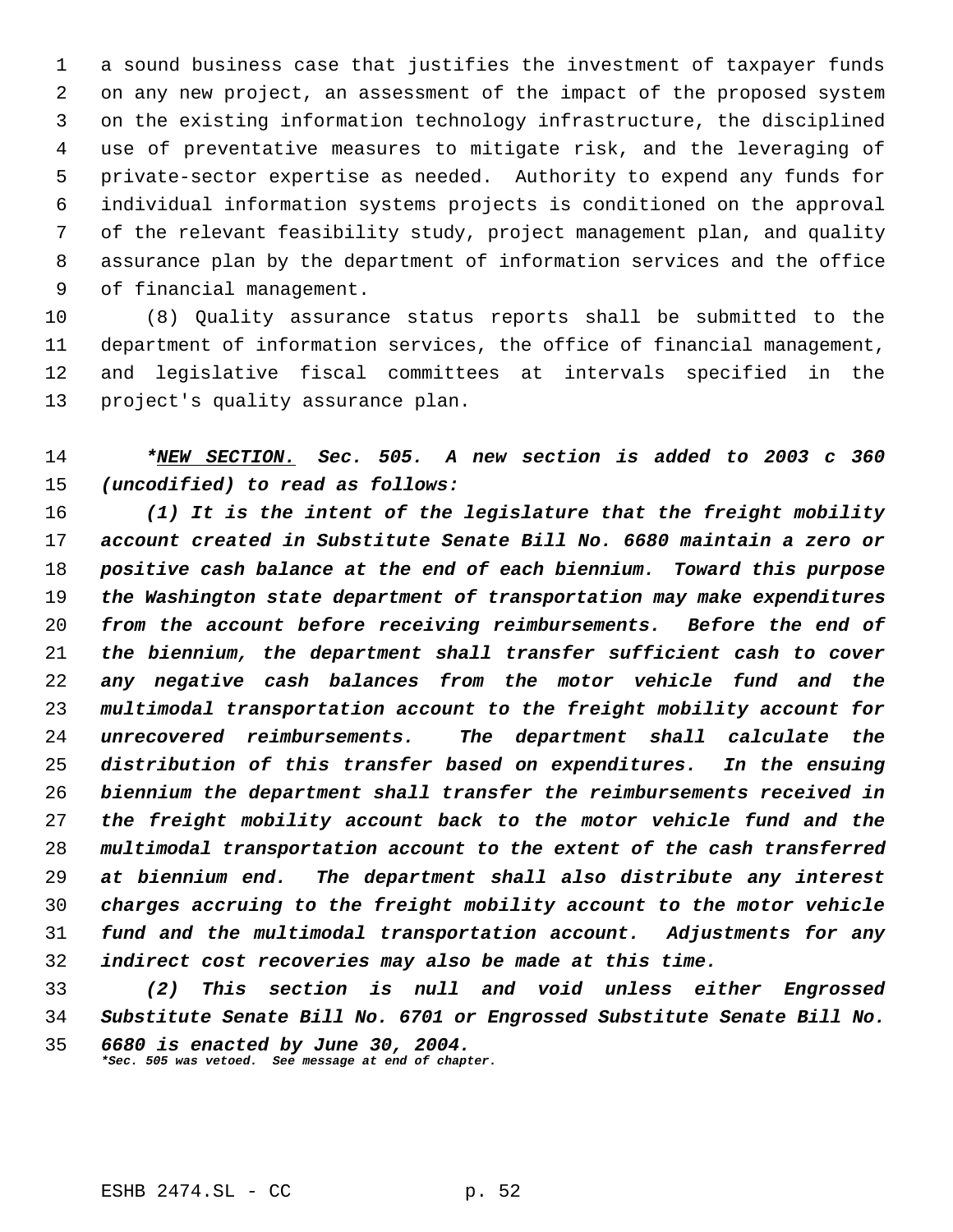NEW SECTION. **Sec. 506.** A new section is added to 2003 c 360 (uncodified) to read as follows:

 Washington state ferries are more than a symbol of the state's natural beauty and economic vitality. They also are a critical component of our state's transportation system, serving as an extension of our land-based highways and transit systems, connecting Washington's people, jobs, and communities.

 The investments made in the 2003 transportation funding package provide the foundation for a marine transportation system that coordinates Washington's cross-Sound marine transportation and our land-based transportation alternatives to create a fully integrated marine/land multimodal transportation system. Achieving this will require the development of a long-range vision and supporting strategy that will provide the policy guidance to define and maximize efficient delivery of quality marine transportation service to the traveling public.

 (1) To accomplish this, the Washington state department of transportation shall develop a vision statement and 10-year strategy for the future development of Washington's multimodal water-based transportation system.

 (a) This strategy shall recommend the most appropriate means of moving foot passengers across central Puget Sound, using Washington state ferries, alternative operators, or a combination of both, in the immediate future and over the longer term:

 (i) Giving priority to those routes where passenger service likely will be provided at least for the near term on passenger-only vessels, such as Vashon- Seattle, Kingston-Seattle, Southworth-Seattle, and Clinton-Seattle. Consideration shall be given to existing public-private partnership opportunities;

 (ii) Considering how service patterns will best fit in the near and long term with development goals and opportunities of Colman Dock as a major hub for integrating water transportation with other transportation modes in downtown Seattle;

 (iii) Evaluating how operating economies and reasonable fare box recoveries can be established by scheduling A.M. and P.M. services to match commuter demand and to fit within existing collective bargaining agreements as interpreted and applied to facilitate "split shift" transit-like operations; and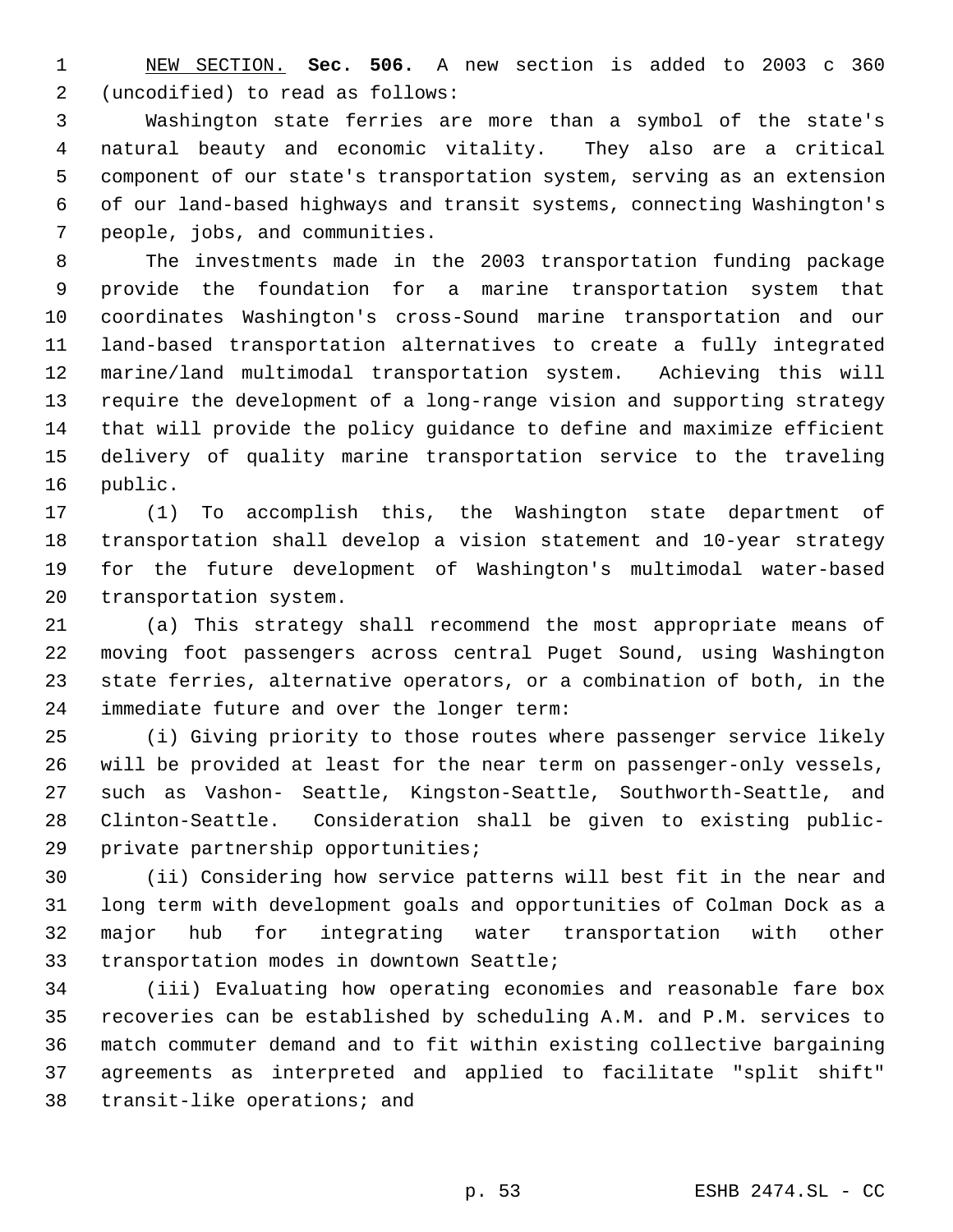(iv) Providing a vessel plan that most efficiently uses existing state ferry assets and provides for their likely repair and rehabilitation needs, while preserving flexibility to structure services around vessel availability that could rely on purchase or lease of additional vessels, as may suitably be required.

 The strategy shall also consider the availability of partnering in operations, vessel deployment, or funding arrangements with other public transportation entities and with the private sector. The study shall also recommend the most effective use of federal funding opportunities for the overall support of integrated water transportation services on the central Puget Sound.

 (b) Other components of the strategy shall include but not be limited to:

 (i) A long-term plan for the ferry system's existing terminals, considering the revenue generation opportunities and potential for partnering with the private sector where appropriate. This should include a plan for generating other revenues as identified in the 2003 5-5-5 plan; and

 (ii) A more equitable fare structure for the San Juan Islands, particularly for island residents.

 (2) The department shall consult with key public and private sector stakeholders including business, labor, environmental community representatives, local governments, and transit agencies as part of the development of the vision statement and supporting strategy.

 The long-range strategy should also recommend a short-range implementation plan for the 2005-07 biennium. The department shall provide its recommendations to the transportation committees of the legislature by December 15, 2004.

 NEW SECTION. **Sec. 507.** If any provision of this act or its application to any person or circumstance is held invalid, the remainder of the act or the application of the provision to other persons or circumstances is not affected.

 NEW SECTION. **Sec. 508.** This act is necessary for the immediate preservation of the public peace, health, or safety, or support of the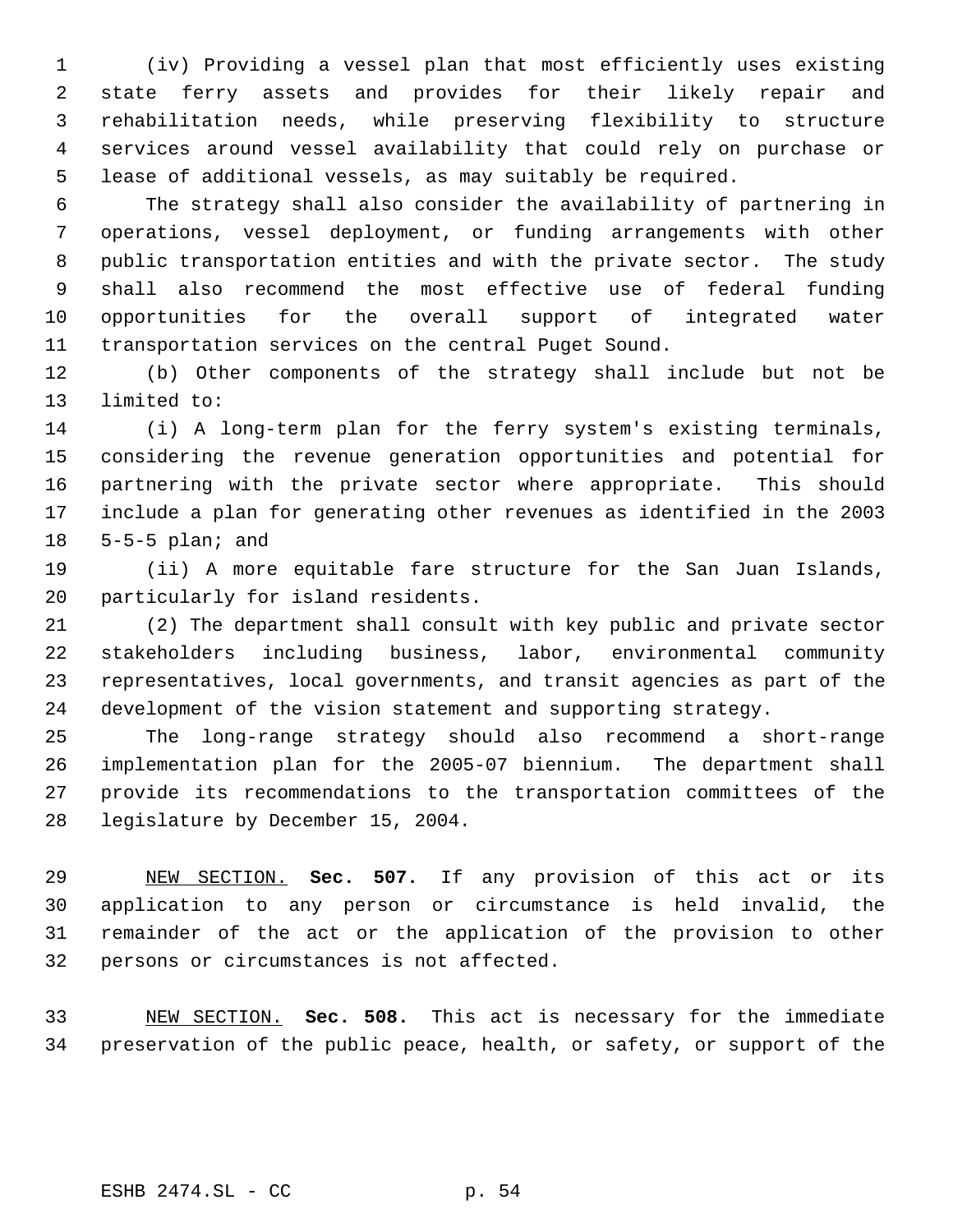- state government and its existing public institutions, and takes effect
- immediately.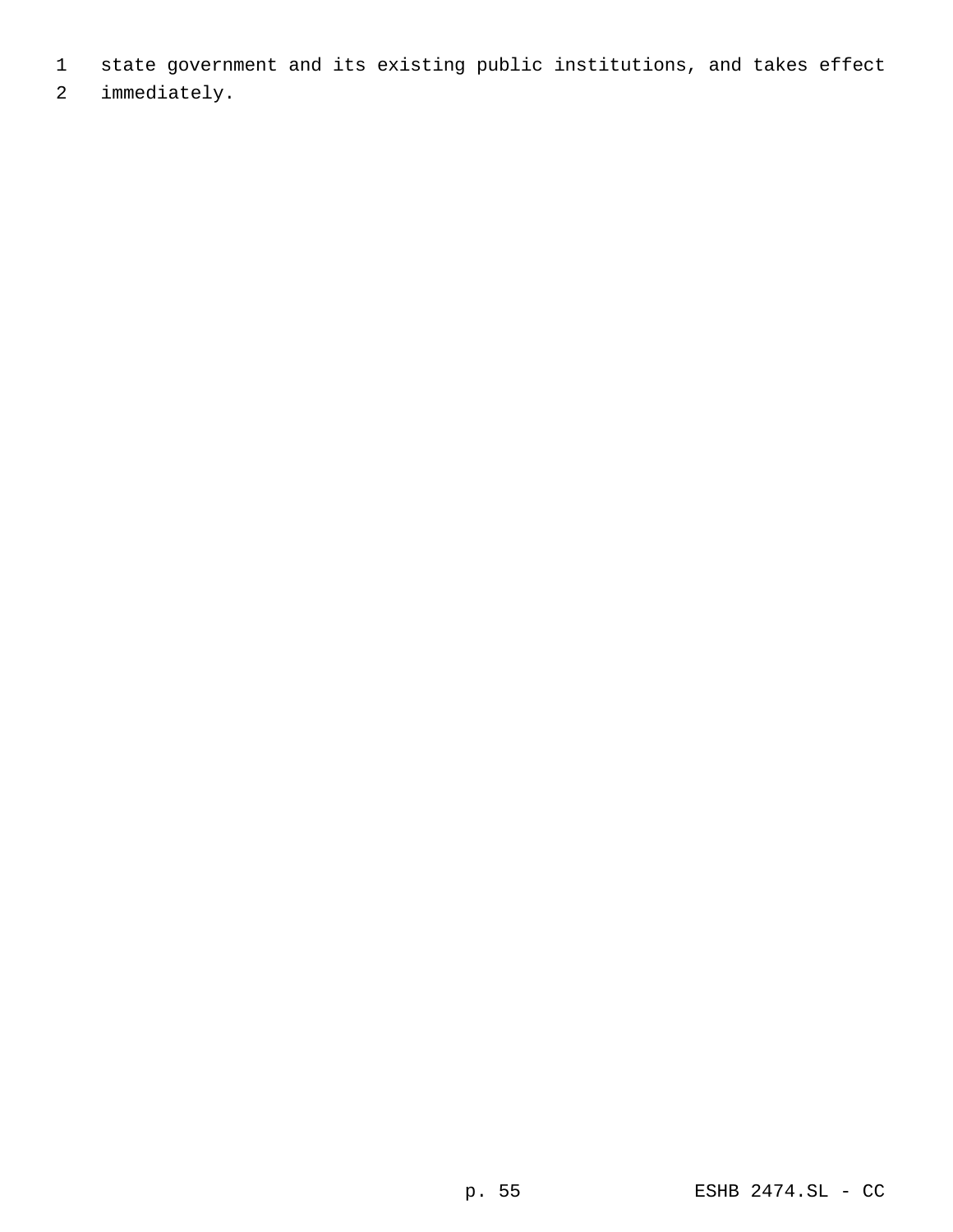| INDEX                                                                                                                                                      | PAGE #          |           |
|------------------------------------------------------------------------------------------------------------------------------------------------------------|-----------------|-----------|
| BOARD OF PILOTAGE COMMISSIONERS                                                                                                                            |                 | -3        |
| COUNTY ROAD ADMINISTRATION BOARD                                                                                                                           |                 | $\cdot$ 2 |
| DEPARTMENT OF LICENSING                                                                                                                                    |                 |           |
| DRIVER SERVICES                                                                                                                                            | . . 8           |           |
| INFORMATION SERVICES                                                                                                                                       |                 | -6        |
| MANAGEMENT AND SUPPORT SERVICES                                                                                                                            |                 | . 5       |
| VEHICLE SERVICES<br>$\sim$ $\sim$ $\sim$ $\sim$ $\sim$                                                                                                     |                 | 7         |
| DEPARTMENT OF RETIREMENT SYSTEMS                                                                                                                           |                 |           |
| TRANSFERS<br>$\frac{1}{2}$ , $\frac{1}{2}$ , $\frac{1}{2}$ , $\frac{1}{2}$ , $\frac{1}{2}$ , $\frac{1}{2}$ , $\frac{1}{2}$ , $\frac{1}{2}$ , $\frac{1}{2}$ |                 | 48        |
| DEPARTMENT OF TRANSPORTATION                                                                                                                               |                 |           |
| AVIATION--PROGRAM F                                                                                                                                        |                 | 11        |
| CHARGES FROM OTHER AGENCIES--PROGRAM U                                                                                                                     |                 | . 18      |
| ECONOMIC PARTNERSHIPS--PROGRAM K                                                                                                                           |                 | 13        |
| FACILITY MAINTENANCE, OPERATIONS AND CONSTRUCTION--PROGRAM D                                                                                               |                 | . 11      |
| HIGHWAY MAINTENANCE--PROGRAM M                                                                                                                             | . 14            |           |
| IMPROVEMENTS--PROGRAM I                                                                                                                                    | $\cdot$ . 26    |           |
| INFORMATION TECHNOLOGY--PROGRAM C                                                                                                                          |                 | 10        |
| LOCAL PROGRAMS--PROGRAM Z--CAPITAL                                                                                                                         | . 42            |           |
| LOCAL PROGRAMS--PROGRAM Z--OPERATING                                                                                                                       | $\therefore$ 25 |           |
| MARINE--PROGRAM X                                                                                                                                          |                 | 21        |
| PRESERVATION--PROGRAM P                                                                                                                                    |                 | 33        |
| PROGRAM D--CAPITAL                                                                                                                                         |                 | . 26      |
| PROGRAM DELIVERY MANAGEMENT AND SUPPORT--PROGRAM H                                                                                                         | $\therefore$ 12 |           |
| PUBLIC TRANSPORTATION--PROGRAM V                                                                                                                           | . . 19          |           |
| RAIL--PROGRAM Y--OPERATING 24                                                                                                                              |                 |           |
| RAIL--PROGRAM Y--CAPITAL 40                                                                                                                                |                 |           |
| TRAFFIC OPERATIONS--PROGRAM Q--OPERATING 15                                                                                                                |                 |           |
| TRANSFERS                                                                                                                                                  |                 |           |
| TRANSPORTATION MANAGEMENT AND SUPPORT--PROGRAM S 16                                                                                                        |                 |           |
| TRANSPORTATION PLANNING, DATA, AND RESEARCH--PROGRAM T 16                                                                                                  |                 |           |
| WASHINGTON STATE FERRIES CONSTRUCTION--PROGRAM W 37                                                                                                        |                 |           |
| FREIGHT MOBILITY STRATEGIC INVESTMENT BOARD 3                                                                                                              |                 |           |
|                                                                                                                                                            |                 |           |
|                                                                                                                                                            |                 |           |
| OFFICE OF FINANCIAL MANAGEMENT                                                                                                                             |                 |           |
| INITIATIVE MEASURE NO. 776 COSTS 2                                                                                                                         |                 |           |
| STATE TREASURER                                                                                                                                            |                 |           |
| BOND RETIREMENT AND INTEREST 44, 45                                                                                                                        |                 |           |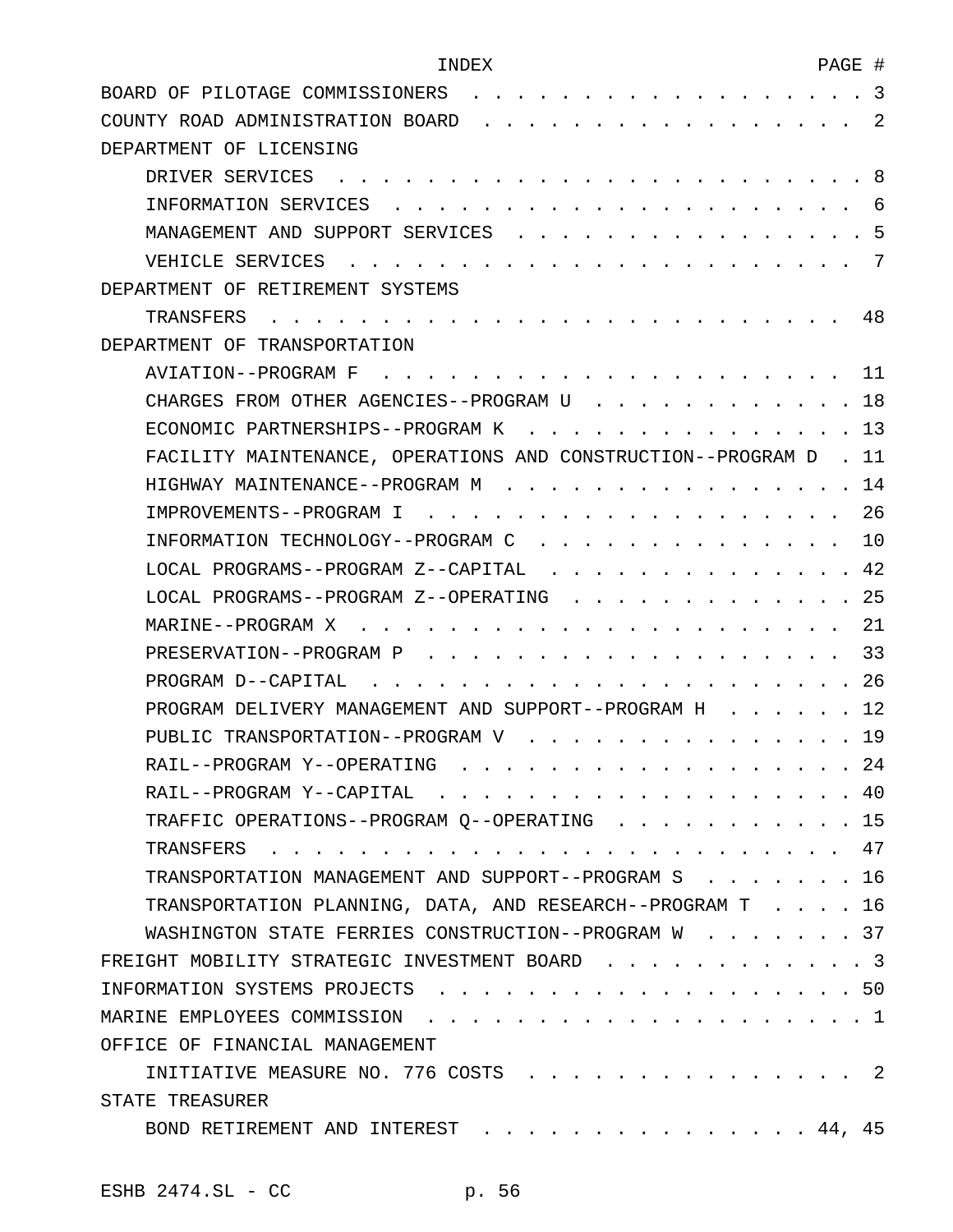| STATE REVENUES FOR DISTRIBUTION 46 |  |  |  |  |  |  |  |  |  |  |  |  |  |
|------------------------------------|--|--|--|--|--|--|--|--|--|--|--|--|--|
|                                    |  |  |  |  |  |  |  |  |  |  |  |  |  |
|                                    |  |  |  |  |  |  |  |  |  |  |  |  |  |
| TRANSPORTATION IMPROVEMENT BOARD 2 |  |  |  |  |  |  |  |  |  |  |  |  |  |
| WASHINGTON STATE PATROL            |  |  |  |  |  |  |  |  |  |  |  |  |  |
| TITUI ODURAMIONIO DIURAII          |  |  |  |  |  |  |  |  |  |  |  |  |  |

FIELD OPERATIONS BUREAU SUPPORT SERVICES BUREAU . . . . . . . . . . . . . . . . . . . . 5 Passed by the House March 11, 2004. Passed by the Senate March 11, 2004. Approved by the Governor March 31, 2004, with the exception of certain items that were vetoed. Filed in Office of Secretary of State March 31, 2004.

Note: Governor's explanation of partial veto is as follows:

"I am returning herewith, without my approval as to sections 216; 224  $(5)$ ; 225(3); 302(4)(b); 305(7); and 505, Engrossed Substitute House Bill No. 2474 entitled:

"AN ACT Relating to transportation funding and appropriations;"

# **Section 216, page 13, Department of Transportation - Economic Partnerships**

This section would have provided \$400,000 for a traffic study and an economic analysis related to constructing a connection between State Route 504 and Forest Service Road 99. In 2001, the Department of Transportation completed a study on this project, and it does not consider additional study of the project to be a high priority. While there may be rural economic development benefits to such a road connection, existing state transportation funding remains quite limited and should be reserved for higher priority projects.

## **Section 224(5), page 25, Department of Transportation - Rail**

This section would have directed the Department to perform an origin and destination study by July 1, 2004. No funding was appropriated for this purpose. Nonetheless, the Department has indicated that it will look for opportunities to collect comparable data to achieve the goal of the study. As it does this, the Department should communicate to the Legislature by July 1, 2004 regarding currently available data, and other relevant information that supports the rationale for the new passenger train cost sharing agreement.

# **Section 225(3), page 25, Department of Transportation - Local Programs**

This section would have required that the state historic preservation officer be appointed to a committee appointed by the Governor. This<br>is an unnecessary intrusion into executive authority. is an unnecessary intrusion into executive authority. Notwithstanding this, it is anticipated that the state historic preservation officer will be included in a steering committee where historic preservation issues will be considered.

# **Section 302(4)(b), page 28, Department of Transportation - Improvements**

This section would have provided \$100,000 to the Department to analyze the costs and benefits of having high-occupancy lanes in the right lane, instead of the left lane. The Department has analyzed the placement of the high-occupancy lanes, and another study is unnecessary.

# **Section 305(7), page 41, Department of Transportation - Rail**